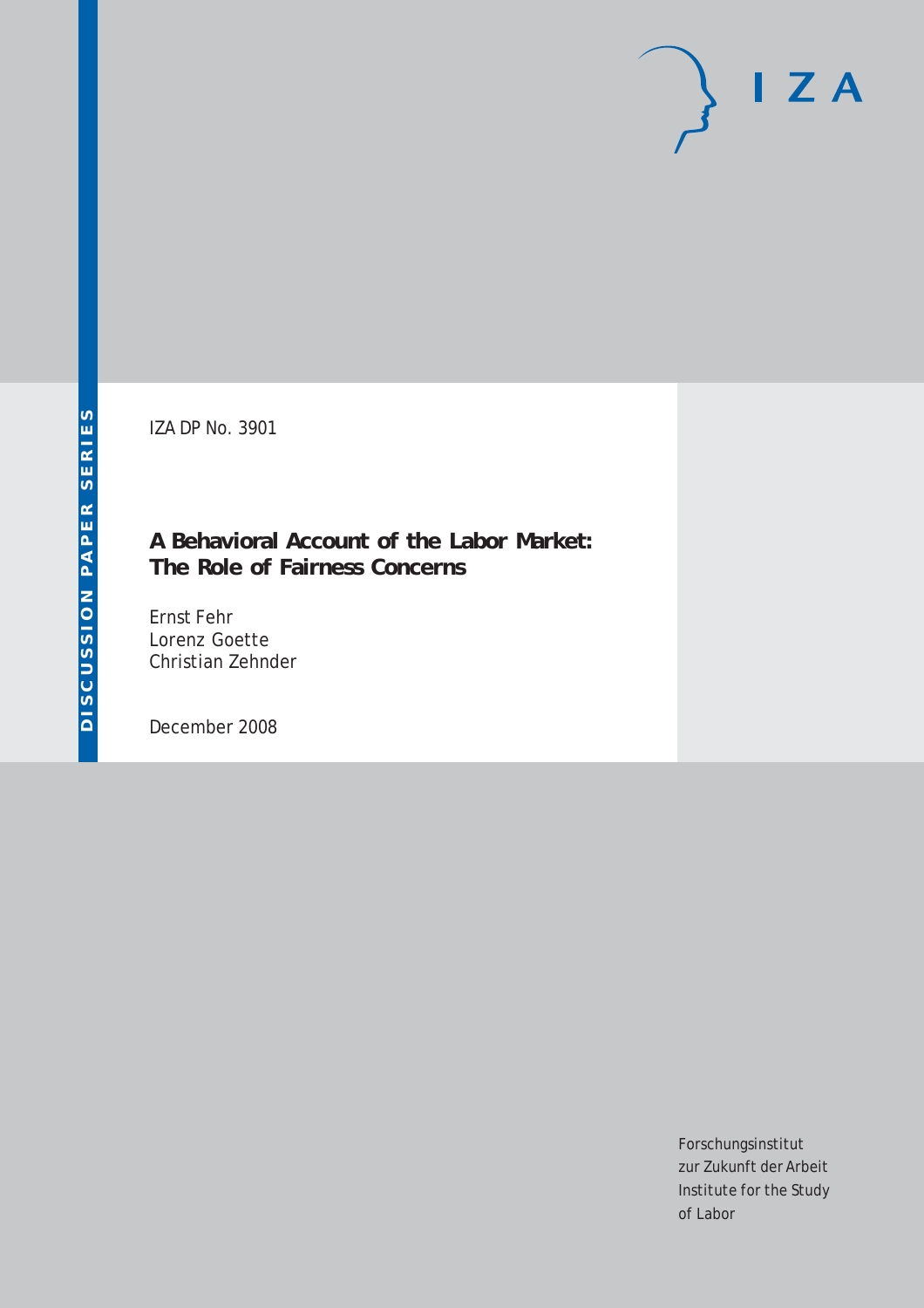# **A Behavioral Account of the Labor Market: The Role of Fairness Concerns**

### **Ernst Fehr**

*University of Zurich and IZA* 

### **Lorenz Goette**

*Federal Reserve Bank of Boston and IZA* 

## **Christian Zehnder**

*University of Lausanne* 

Discussion Paper No. 3901 December 2008

IZA

P.O. Box 7240 53072 Bonn Germany

Phone: +49-228-3894-0 Fax: +49-228-3894-180 E-mail: [iza@iza.org](mailto:iza@iza.org)

Any opinions expressed here are those of the author(s) and not those of IZA. Research published in this series may include views on policy, but the institute itself takes no institutional policy positions.

The Institute for the Study of Labor (IZA) in Bonn is a local and virtual international research center and a place of communication between science, politics and business. IZA is an independent nonprofit organization supported by Deutsche Post World Net. The center is associated with the University of Bonn and offers a stimulating research environment through its international network, workshops and conferences, data service, project support, research visits and doctoral program. IZA engages in (i) original and internationally competitive research in all fields of labor economics, (ii) development of policy concepts, and (iii) dissemination of research results and concepts to the interested public.

IZA Discussion Papers often represent preliminary work and are circulated to encourage discussion. Citation of such a paper should account for its provisional character. A revised version may be available directly from the author.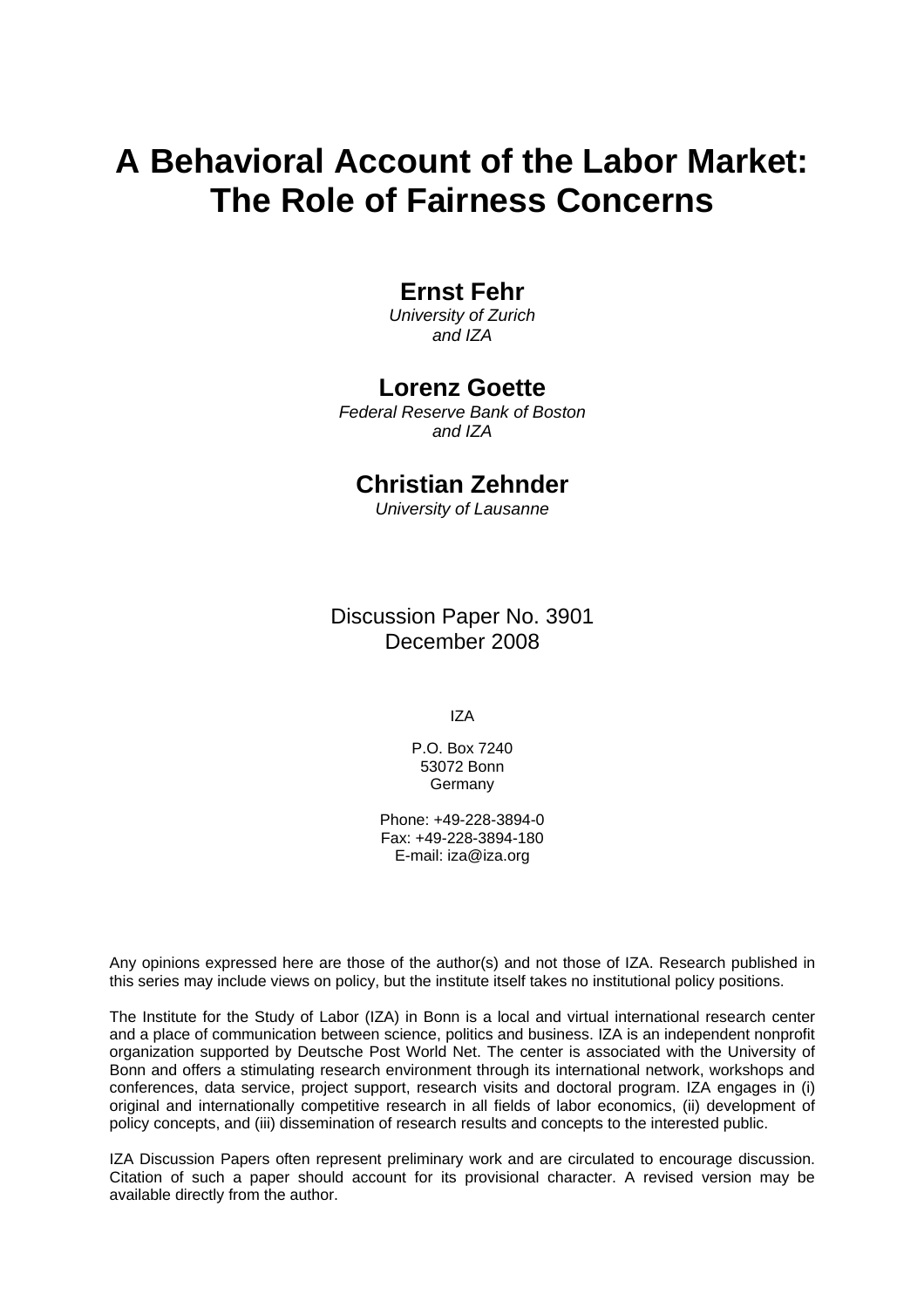IZA Discussion Paper No. 3901 December 2008

## **ABSTRACT**

## **A Behavioral Account of the Labor Market: The Role of Fairness Concern[s\\*](#page-2-0)**

In this paper, we argue that important labor market phenomena can be better understood if one takes (i) the inherent incompleteness and relational nature of most employment contracts and (ii) the existence of reference-dependent fairness concerns among a substantial share of the population into account. Theory shows and experiments confirm, that even if fairness concerns were only to exert weak effects in one-shot interactions, repeated interactions greatly magnify the relevance of such concerns on economic outcomes. We also review evidence from laboratory and field experiments examining the role of wages and fairness on effort, derive predictions from our approach for entry-level wages and incumbent workers' wages, confront these predictions with the evidence, and show that reference-dependent fairness concerns may have important consequences for the effects of economic policies such as minimum wage laws.

JEL Classification: C7, D00, D2, D8, J2, L2

Keywords: fairness, contracts, wages, effort, experiments

Corresponding author:

Ernst Fehr Institute for Empirical Research in Economics University of Zurich Blümlisalpstrasse 10 CH-8006 Zürich **Switzerland** E-mail: [efehr@iew.uzh.ch](mailto:efehr@iew.uzh.ch)

<span id="page-2-0"></span><sup>&</sup>lt;u>end the mondities of the mondities of the metal</u><br>The are very grateful to valuable comments received from Daron Acemoglu, Charles Bellemare, Andrew Clark, Thomas Dohmen, Rafael Lalive, Bentley MacLeod, James Malcomson and Rudolf Winter-Ebmer.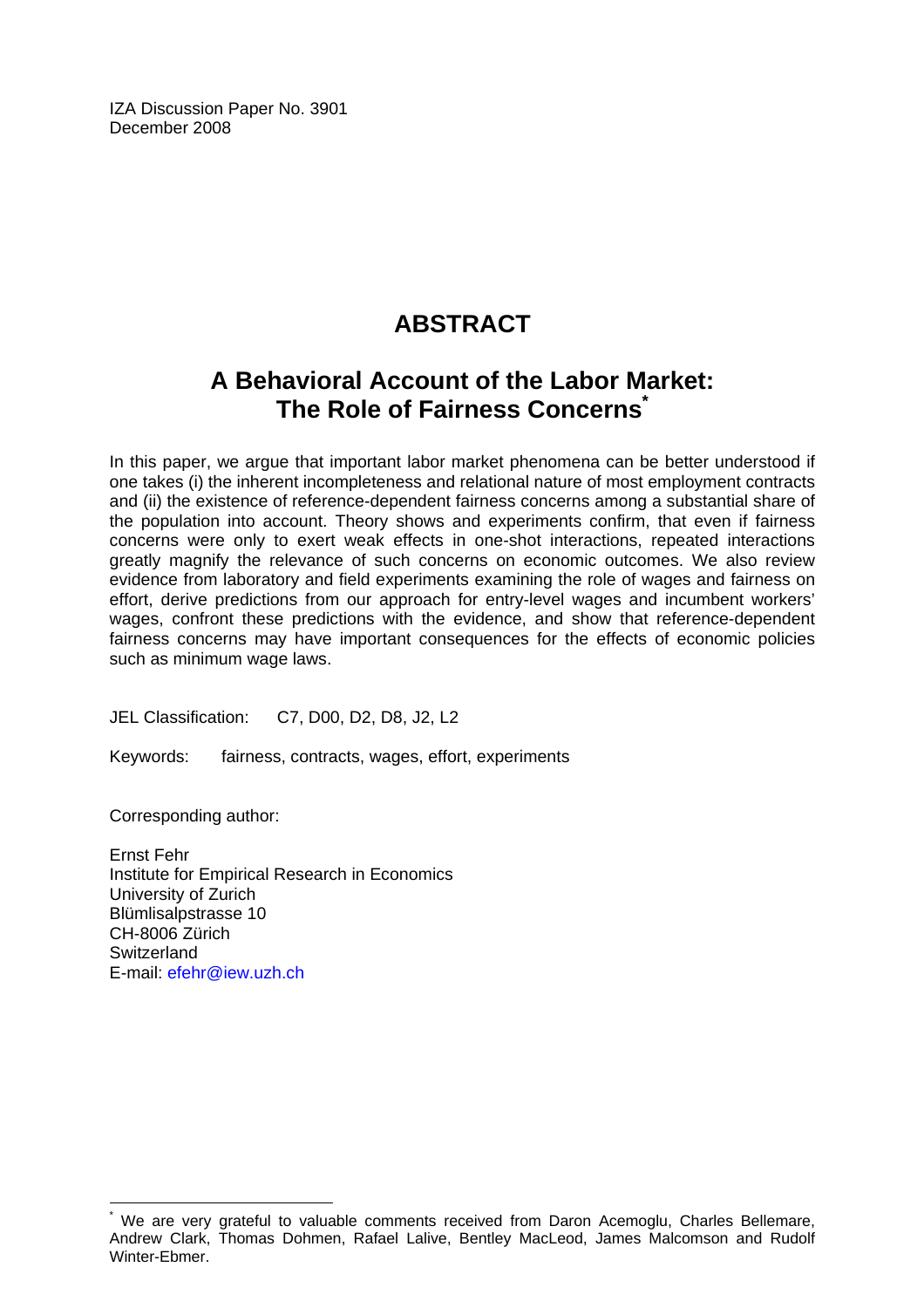#### **1 Introduction**

In this paper, we argue that the institutional and psychological assumptions inherent in the standard competitive model of the labor market often lead to a distorted view of the workings of labor markets. Several facts about labor markets are at odds with the competitive model. For instance, the standard model has a hard time explaining why labor market conditions have little effect on incumbent workers' wages, why nominal wages are downwardly rigid, and why labor market conditions upon entering a firm can have long-lasting effects on workers' pay. Although these facts have important consequences for labor market outcomes, the competitive view of the labor market remains surprisingly persistent and continues to play a dominant role. The standard model in economics also assumes that all actors have preferences defined solely over the level of their own consumption; experimental research, however, has shown this assumption to be problematic in many circumstances. Many individuals are willing to sacrifice some of their own consumption to restore fairness. Furthermore, utility, and in particular, the effects of fairness perceptions on utility, are typically referencedependent, as we discuss in the next section.

The standard model of the competitive labor market relies on the assumption of well-specified and complete employment contracts, while real-life employment relationships are often characterized by incomplete contracts in which many dimensions of the interaction between employer and worker are left unspecified. In particular, effort is typically not contractible, meaning that the generation of a sufficiently motivated work force is key for a firm's productivity. As a first reaction, one might think that this should imply that pay for performance is wide-spread. However, as we will discuss in more detail later on, the effective usage of explicit incentives are limited to a narrow set of occupations. Evidence shows that apart from the upper levels of the firm's management, only few employees face explicit performance incentives and fixed hourly wages and monthly salaries are very common. In a static model, this implies that the only motivator firms use is to treat workers well and to count on their preference for fairness to reciprocate the favor. This is in line with the well documented empirical fact that managers often stress that "workers have many opportunities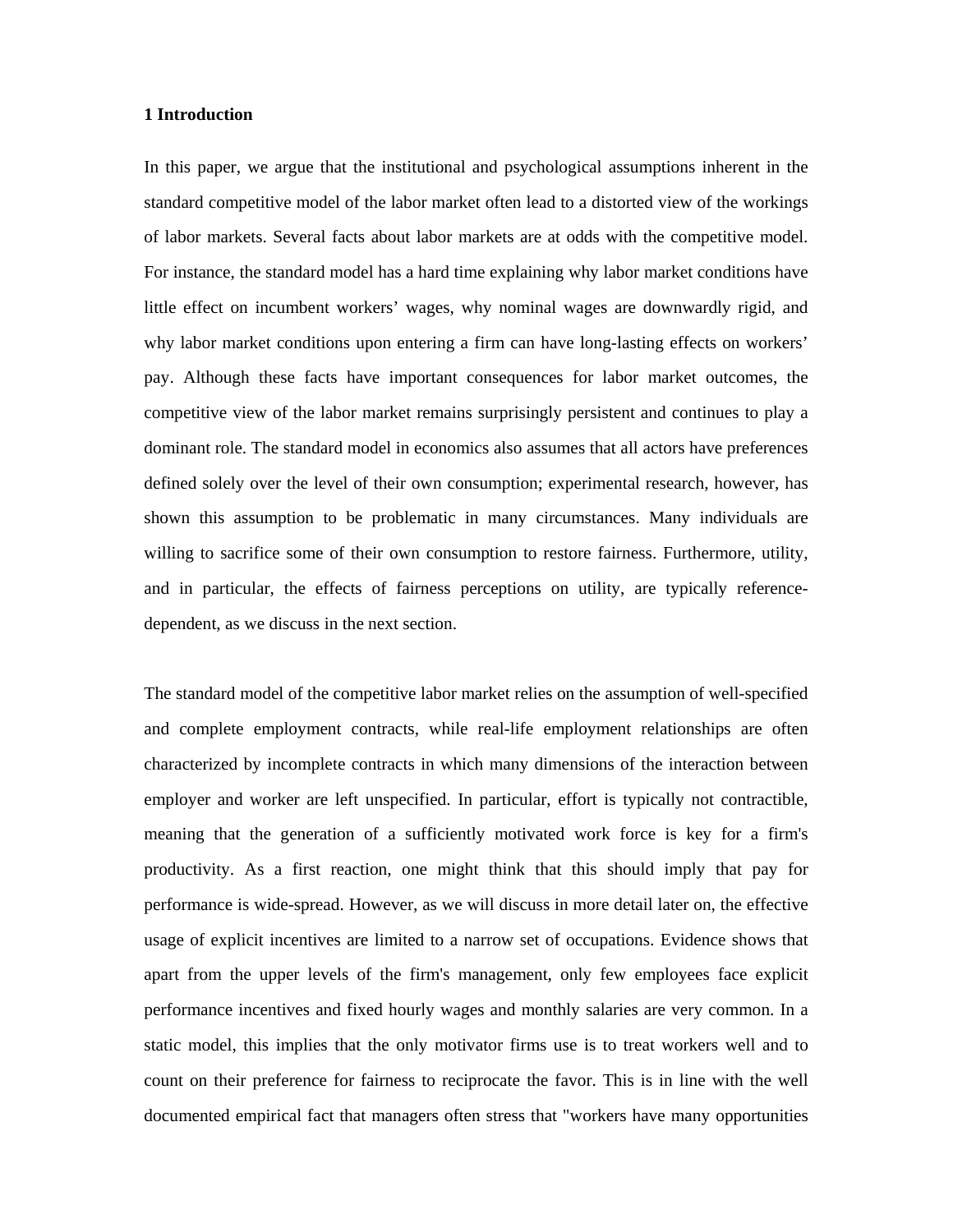to take advantage of employers so that it is not wise to depend on coercion and financial incentives alone as motivators. [...] Employers believe that other motivators are necessary, which are best thought of as having to do with generosity" (Bewley 1995).

However, many people doubt that relying on a taste for fairness in workers is enough to overcome the motivational problem incomplete employment contracts pose. We review evidence from many laboratory and field experiments indicating that this doubt is justified. While most studies confirm that many subjects are willing to work harder if they are paid a generous wage rent, the results also show that this effect is limited in one-shot interactions and that a substantial share of the subjects provides little effort in this case. As a consequence, the positive impact of fairness concerns on performance in one-shot employment situations still leaves effort far below the efficient level.

This brings us to a second important feature of labor markets, which the competitive model also neglects: employment relationships are hardly ever spot market transactions where trading partners interact only once. Rather, employers and workers have the option of interacting repeatedly with each other. The fact that many employment relationships are characterized by long-term relations greatly amplifies the importance of fairness preferences. Game theoretic models of reputation formation show that strictly selfish individuals have an incentive to mimic fair-minded persons in a repeated setting and to exert high effort when offered a non-competitive wage rent, because this guarantees more rents in the future. Shirking, in contrast, reveals that the individual is egoistic. Firms are unwilling to pay wage rents to selfish workers once they have proven they don't reciprocate generous treatment with high effort. In fact, even the presence of a small share of fair-minded workers in a dynamic environment with repeated interactions can have a large positive impact on performance. This reputation based mechanism can be tested explicitly in laboratory experiments and proves to be very powerful: if subjects in the role of employers and employees are allowed to enter finitely repeated interactions, a large effort increase occurs, but market interactions deviate systematically from competitive predictions.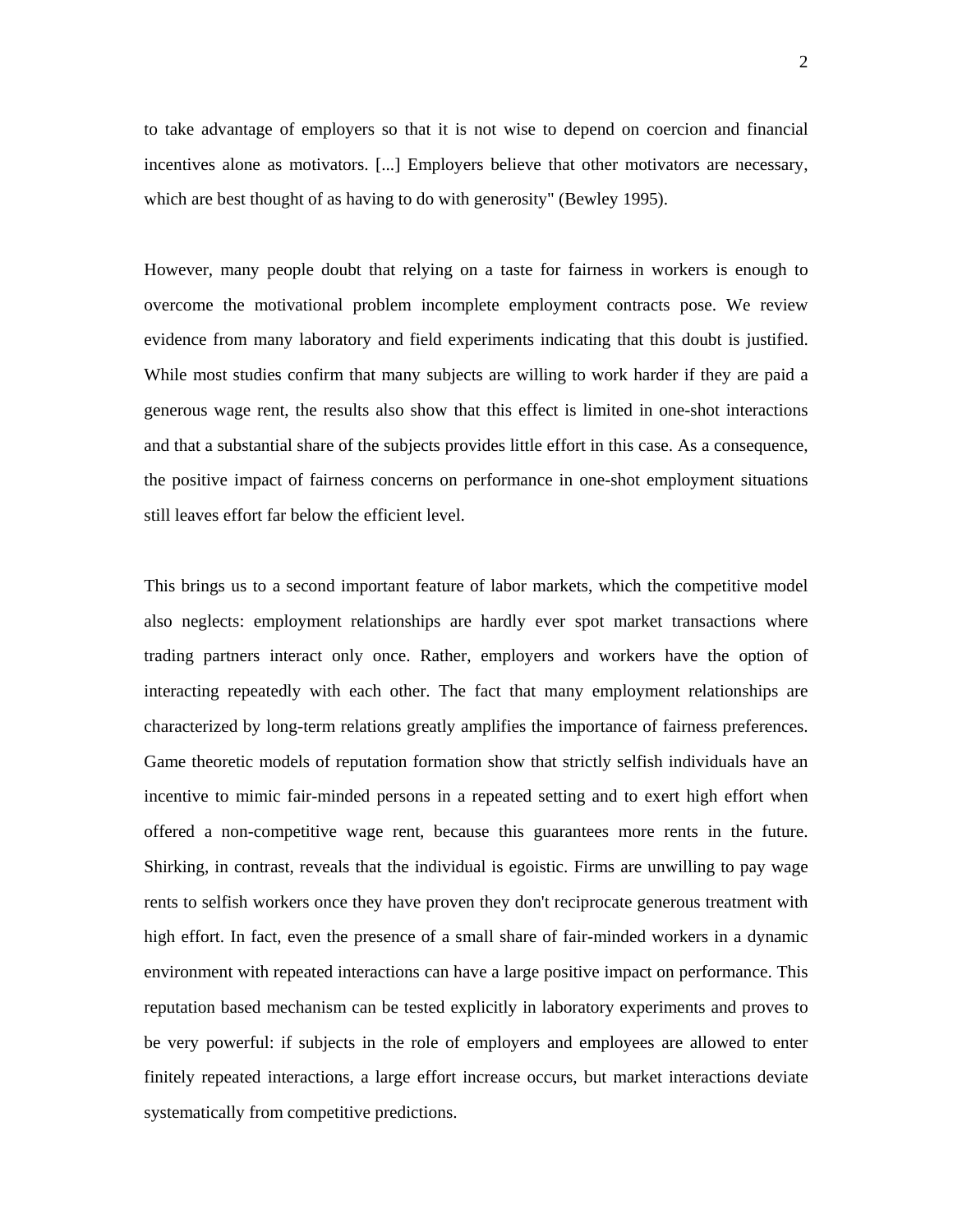The existence of fair-minded workers can also explain another frequently observed phenomenon in the labor market which is hard to reconcile with the competitive model. Ample evidence indicates that there is a sharp difference between wage dynamics in internal and external labor markets: while entry-level wages respond strongly to shocks in aggregated labor market conditions, incumbent workers' wages are much less responsive to changes in the outside environment. This is in line with survey evidence showing that there is a shift in what workers feel entitled to as they enter a firm. Workers who are looking for a job in a new firm seem to evaluate the fairness of a firm's wage offer relative to the going wage in the labor market. Incumbent workers, in contrast, seem to assess the fairness of proposed wage changes in their ongoing employment relative to the status quo. Accordingly, new and incumbent workers may react completely differently to the same wage offer from the firm, and while the firm may adjust the new entrants' wages to labor market conditions, it has a good reason for holding those of the incumbents constant.

Finally, the prevalence of fair-minded workers in the labor market may also have important new implications for policy. The reason is that policy measures may influence the reference point relative to which workers evaluate the fairness of their employment situation. We illustrate this possibility with one of the most wide-spread instruments of labor market interventions: minimum wage legislation. We discuss experimental evidence which shows that changes in the level of the minimum wage strongly affect what subjects perceive as the fair wage. In particular, a rise in minimum wages also raises reservation wages, implying that the effect of minimum wages on wages and employment may be very different from that which standard labor market theories predict. Furthermore, since the effects of increases and decreases in minimum wages turn out to be asymmetric, minimum wage policy may have effects that prevail even after the policy has been reverted.

We are, of course, not the first to point out the importance of fairness concerns in employment relations and labor markets. Marshall (1925; 1969) and Hicks (1932) already argued for the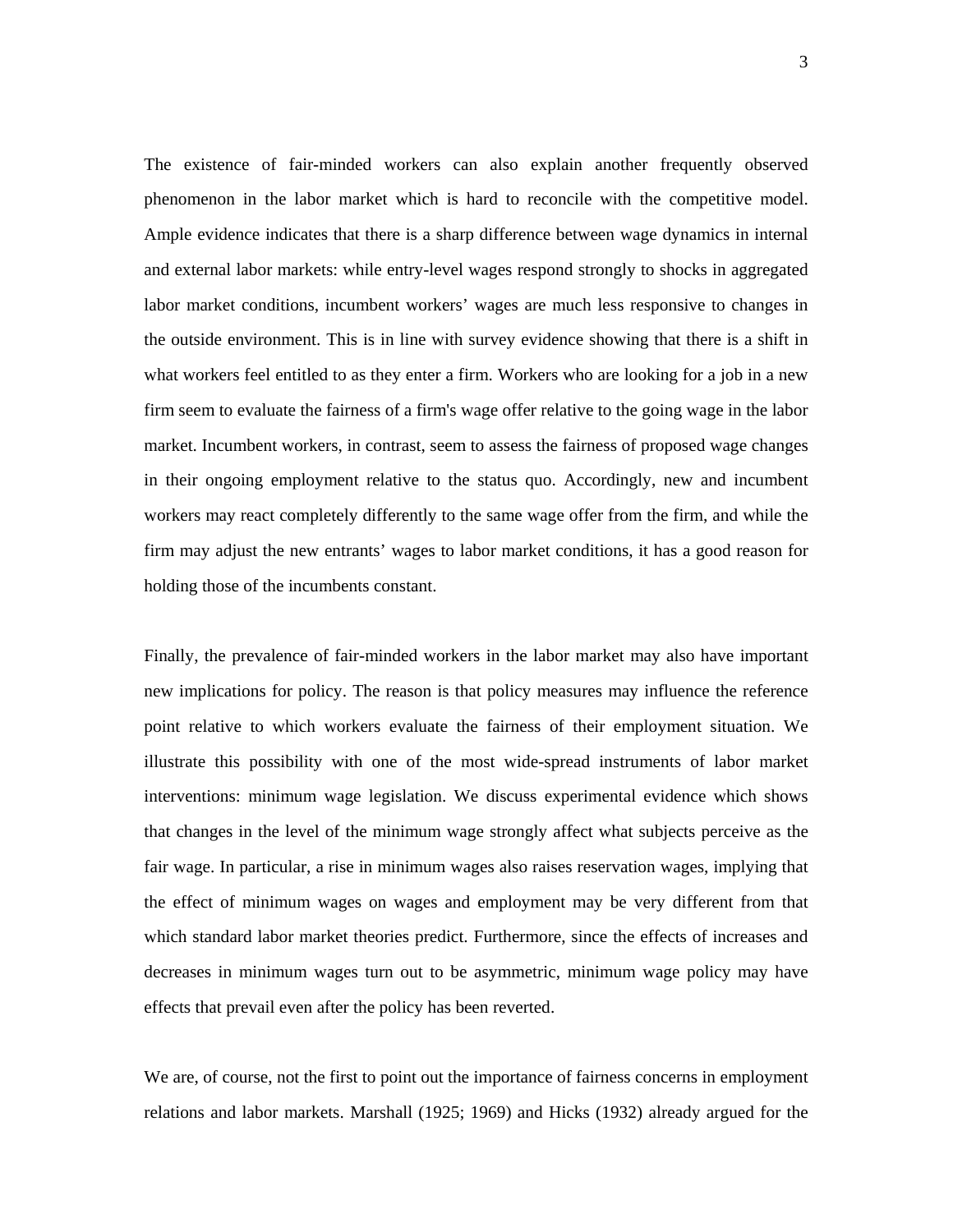relevance of fairness concerns in wage negotiations. Likewise, authors such as Slichter (1920), Akerlof (1982) and Rees (1993) stressed such concerns. We believe, however, that the more recent work benefits from the development of game theoretic tools and experimental methods which enable us to sharpen and deepen our understanding of fairness concerns in employment settings. Without game theoretic tools it is, for example, impossible to rigorously prove the theoretical claim that even if only a minority of subjects cares for fairness, fairness concerns may nevertheless strongly shape the overall outcome. Likewise, it is hard, if not impossible, to provide rigorous evidence for such a claim without using laboratory experimental tools. Moreover, the recent wave of field experiments enabled researchers to study the potential impact of fairness concerns in natural environments. We thus hope that – given these new techniques and opportunities – others will be encouraged to extend and deepen our knowledge of the role of fairness concerns in labor markets.

In the next section we will briefly describe the empirical basis of our main motivational assumptions, i.e. reference-dependent fairness preferences. In section 3, we substantiate our claim that many labor markets deviate fundamentally from the competitive model because of the inherent incompleteness and relational nature of the employment contract. We then review in section 4 the evidence of laboratory and field experiments that examine the impact of wage variations on effort. In this context, it is interesting to observe that laboratory and field evidence yield converging conclusions about the role of fairness preferences in one-shot or short-term interactions. We will also review evidence with a bearing on the role of fairness concerns in repeated interactions in this section, and will show that several important features of internal labor markets are consistent with the predictions of our approach. Finally, section 4 also discusses the claim that economic policies such as minimum wage laws may induce important shifts in the reference standards that form the basis for fairness judgments, thus causing potentially important effects on reservations wages, actual wages, and employment.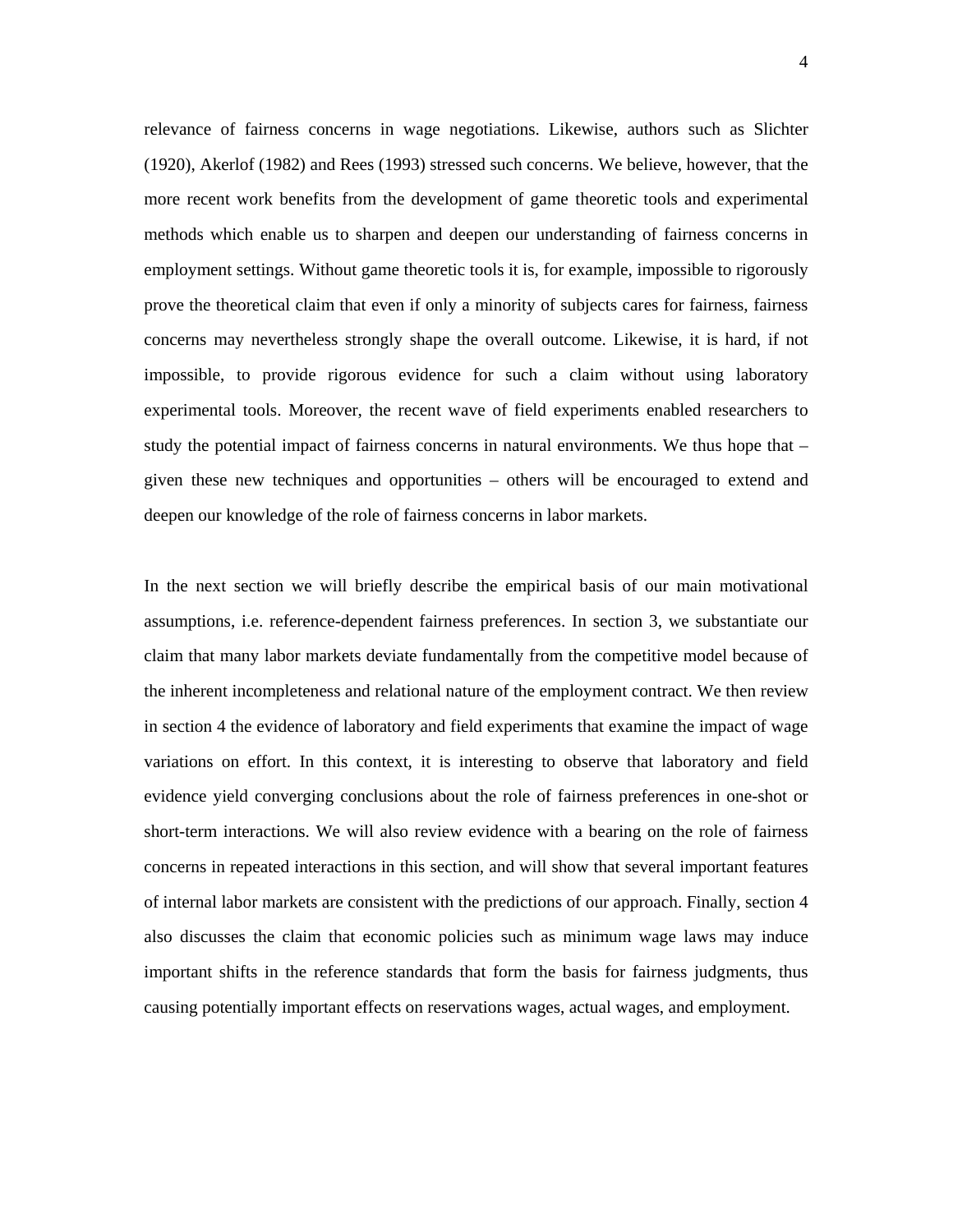#### **2 Psychological Forces**

Standard economic analysis assumes that individuals' preferences are defined only over their own economic payoffs, and that these payoffs enter the utility function in levels. However, evidence from two decades of research in experimental economics has questioned this assumption. We discuss two of the most intensively debated topics of this literature. The first concerns the assumption of selfishness, that is, that one's own consumption or economic payoff *alone* enters the utility function. The evidence indicates, however, that a significant share of individuals also cares about others' economic payoffs, and that the existence of heterogeneous social preferences has important behavioral effects. The second concerns the way in which economic payoffs enter the utility function. While the standard model assumes that only the level of payoffs matters, the evidence suggests that the levels are valued relative to a reference level. As we will discuss in the following sections, incorporating these two features of preferences leads to a new understanding of important labor market phenomena.

#### **2.1 Preferences for Fairness**

The prototypical game to test whether individuals not only care about their own payoffs, but also about their payoffs relative to those of others, is the ultimatum game, first proposed by Güth et al (1982). In the ultimatum game, a proposer can make an offer of how to divide, say, \$10 to a second party, the responder. The responder can accept or reject the offer. If he accepts, the parties receive the split the proposer offers. If the responder rejects, both parties receive nothing. A robust result in these games is that offers of less than 20 percent to the respondent are often rejected, while offers of 40 percent or more are usually accepted (Camerer 2003; Fehr & Schmidt 2002; Roth 1995). As a consequence, many proposers make offers that are close to the equal split. These results challenge the selfishness hypothesis, because the game is played only once, meaning a strictly selfish responder should always accept any positive amount offered. A plausible interpretation for the rejection of low offers – which is typically also supported by responders' verbal accounts of their behavior – is that subjects perceive them as unfair. The responder incurs a psychological cost if he or she only receives a small share when the proposer could have chosen an equitable split. If this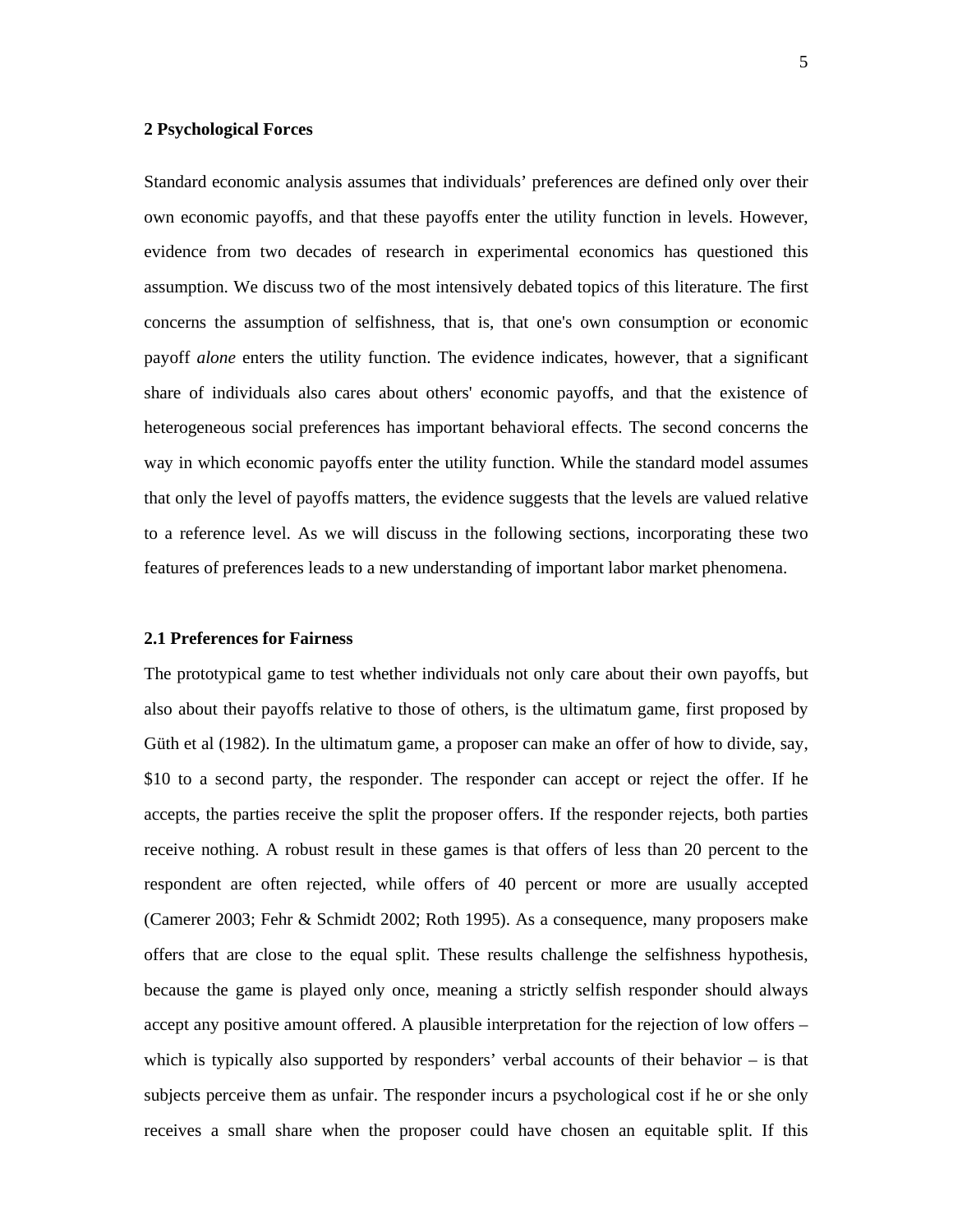psychological cost is large enough, the responder may prefer forgoing his share in order to avoid the unfair outcome.

Indications of social preferences are not limited to rejections of low offers in the ultimatum game. There exist many other (anonymously played) one-shot games in which observed behaviors cannot be reconciled with the selfishness assumption. In dictator games – a modified version of the ultimatum game in which the responder cannot reject the offer – many people transfer positive amounts although they could earn more money by keeping everything for themselves (Kahneman et al 1986). In public good games many people deviate from the dominant strategy of complete free-riding and voluntarily contribute to the public good (Ledyard 1995) and – if given the possibility – take on additional costs to punish noncontributors (Fehr & Gachter 2000). Many trustors in trust games place resources at the disposal of a trustee in the (often correct) expectation that the trustee returns the favor and pays back (Berg et al 1995). And in gift-exchange games (which will be discussed in detail in section 4) subjects in the role of workers are frequently willing to provide higher effort than contractually enforceable if their experimental employer provides them with a generous wage rent (Fehr et al 1993). These examples not only illustrate that fairness matters in various contexts, but they also show that fairness manifests itself in different forms. Besides the retaliatory or punishing behaviors observed in the ultimatum game; a substantial share of subjects also exhibit a tendency towards altruistic choices and frequently display positively reciprocal behaviors, i.e., they respond to generous acts with generosity. However, there is an emerging consensus among experimentalists that nonselfish punishment motives are often considerably stronger than nonselfish motives to behave in altruistic or positively reciprocal manners – an asymmetry that may cause asymmetric effects of wage cuts and wage increases on workers' behavior (Offerman 2002).

The evidence for the existence of social preferences is also not confined to student subject pools but holds in subject pools that are representative for whole countries such as Germany (Fehr et al 2003; Dohmen et al 2009), the U.S. (Naef et al 2008), and the Netherlands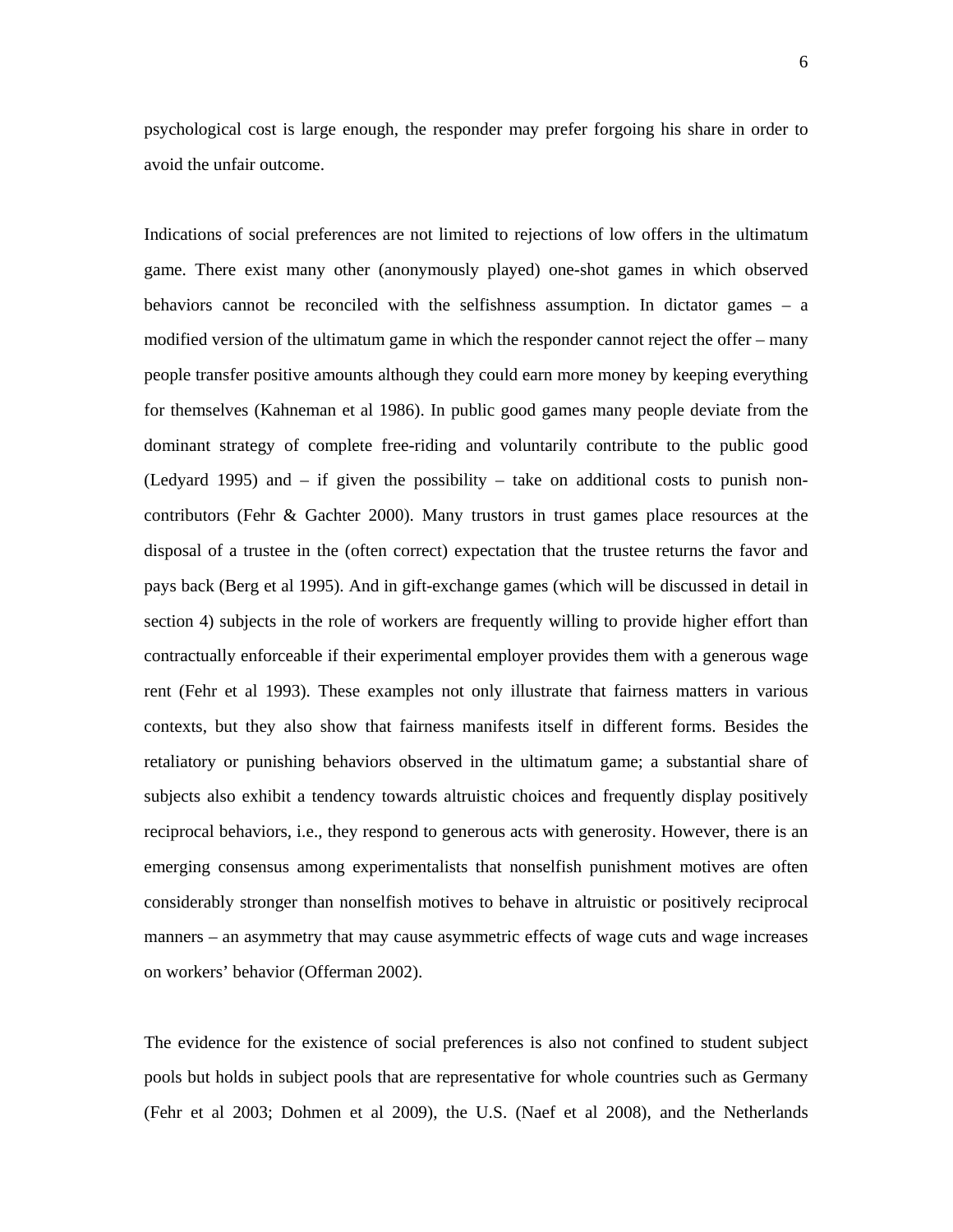(Bellemare & Kröger 2007; Bellemare et al 2008); it holds under stake levels of up to three months incomes (Cameron 1999; Fehr et al 2002; Slonim & Roth 1998) and across many different cultures (Oosterbeek et al 2004; Roth et al 1991). However, it is also important to stress that the evidence shows considerable individual heterogeneity in the strength of social preferences, i.e., a significant share of individuals also exhibits fairly selfish behaviors, a fact that turns out to be important in the way social preferences affect labor market phenomena.

Various theories have been suggested for modeling this type of social preferences (Benjamin 2005; Bolton & Ockenfels 2000; Charness & Rabin 2002; Falk & Fischbacher 2006; Fehr & Schmidt 1999; Rabin 1993). While they differ in how they model the details of preferences for fairness and reciprocity, they share the important common feature that individuals with such preferences are willing to pay to reduce ostensibly unfair outcomes or to punish unfair behaviors. Some authors have argued that rejection in the ultimatum game can be reduced through sufficient experience with the game (Binmore et al 1995; Roth & Erev 1995). In light of the procedures used in the experiments, we view such explanations as somewhat farfetched, as the consequences of rejecting an offer in the one-shot version of the ultimatum game are straightforward and easily understandable. More recently, neuroscientific studies have corroborated the view that fairness concerns and the punishment of unfair behavior are genuine expressions of preferences. A recent paper (De Quervain et al 2004) finds that reward related neural circuits are activated if subjects decide to punish unfair behavior. These neural activations even occur if subjects have to pay to punish. Thus, punishing unfair behavior is, in terms of neural circuitry, no different from spending money for buying a positively valued good. Likewise, other authors (Tabibnia & Lieberman 2007) found stronger activation of reward related brain circuitry if subjects receive an ultimatum game offer of \$5 when the stake size is \$10 than when they receive a \$5 offer from a stake size of \$30. Thus, keeping absolute economic payoffs constant, the reward circuitry in the human brain apparently treats a fair outcome as a reward in itself. It is also interesting that diminishing the activity in the brain region most important for humans' ability for rational decision-making – the prefrontal cortex – limits subjects' ability to reject unfair offers (Knoch et al 2007; Knoch et al 2006);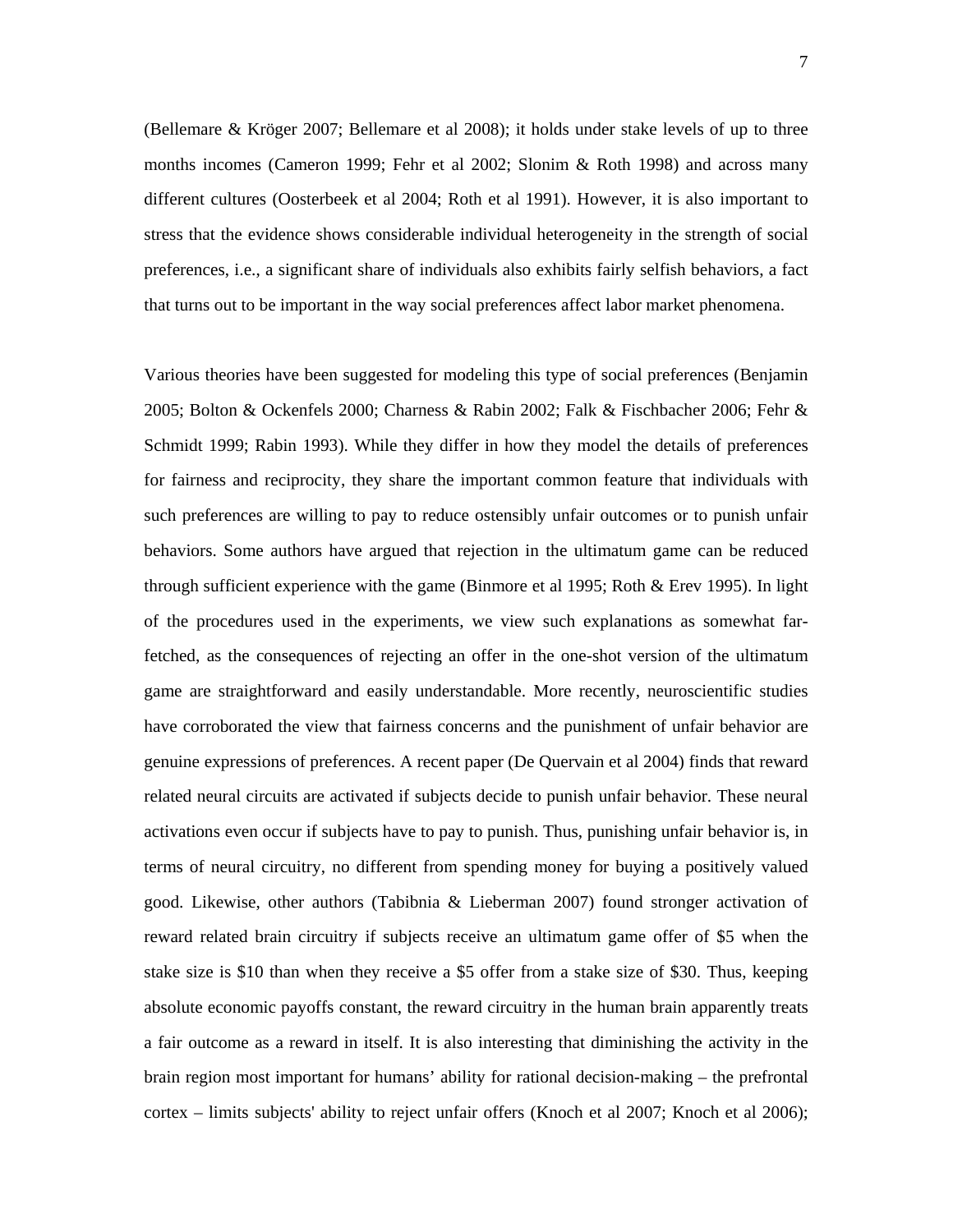this stands in clear contrast to arguments suggesting that subjects who reject unfair offers do not understand the nature of one-shot interactions (Binmore et al. 1995). More specifically, experimentally induced reductions in the neural activation in the right dorsolateral prefrontal cortex – a brain region that is crucially involved in cognitive control of mental operations and prepotent impulses – substantially reduces rejection rates in the ultimatum game. Thus, those brain regions crucial for rational choices are also needed for making fair choices, consistent with the notion that fair choices can be perfectly rational.

#### **2.2 The Reference Frame of Fairness Judgments**

 $\overline{a}$ 

The evidence we reviewed so far establishes that many individuals are willing to incur costs in order to avoid unfair outcomes or punish unfair behaviors. While the simplicity of the ultimatum game obviously renders the 50/50 split a fair outcome, at least in Western cultures<sup>5</sup>, many economic transactions may be more complicated. For example, individuals may have no choice but to make unfair offers, or changes in the economic environment may give one party a better bargaining position. How do such factors affect fairness judgments and what is their relevance for the labor market?

Falk et al (2003) provide evidence on how the economic environment can affect fairness judgments by conducting a series of ultimatum games in which they restrict the set of possible offers the proposer can make to the respondent. In some treatments, the proposer can only make unfair offers, while the proposer has a choice between unfair and fair offers in others. The evidence indicates that responders are more likely to reject the unfair offer when it was intentional, i.e., when the proposer had a choice between a fair and an unfair offer, thus favoring models of fairness in which not only the outcome matters, but also how the outcome came about (Dufwenberg & Kirchsteiger 2004; Falk & Fischbacher 2006).

 $<sup>5</sup>$  In some remote small scale societies (e.g. among the Machiguenga, a small tribe in the Peruvian Amazon) such</sup> fairness norms seem to be absent (Henrich et al. 2001). Likewise, chimpanzees also don't reject low offers in the ultimatum game (Jensen et al. 2007).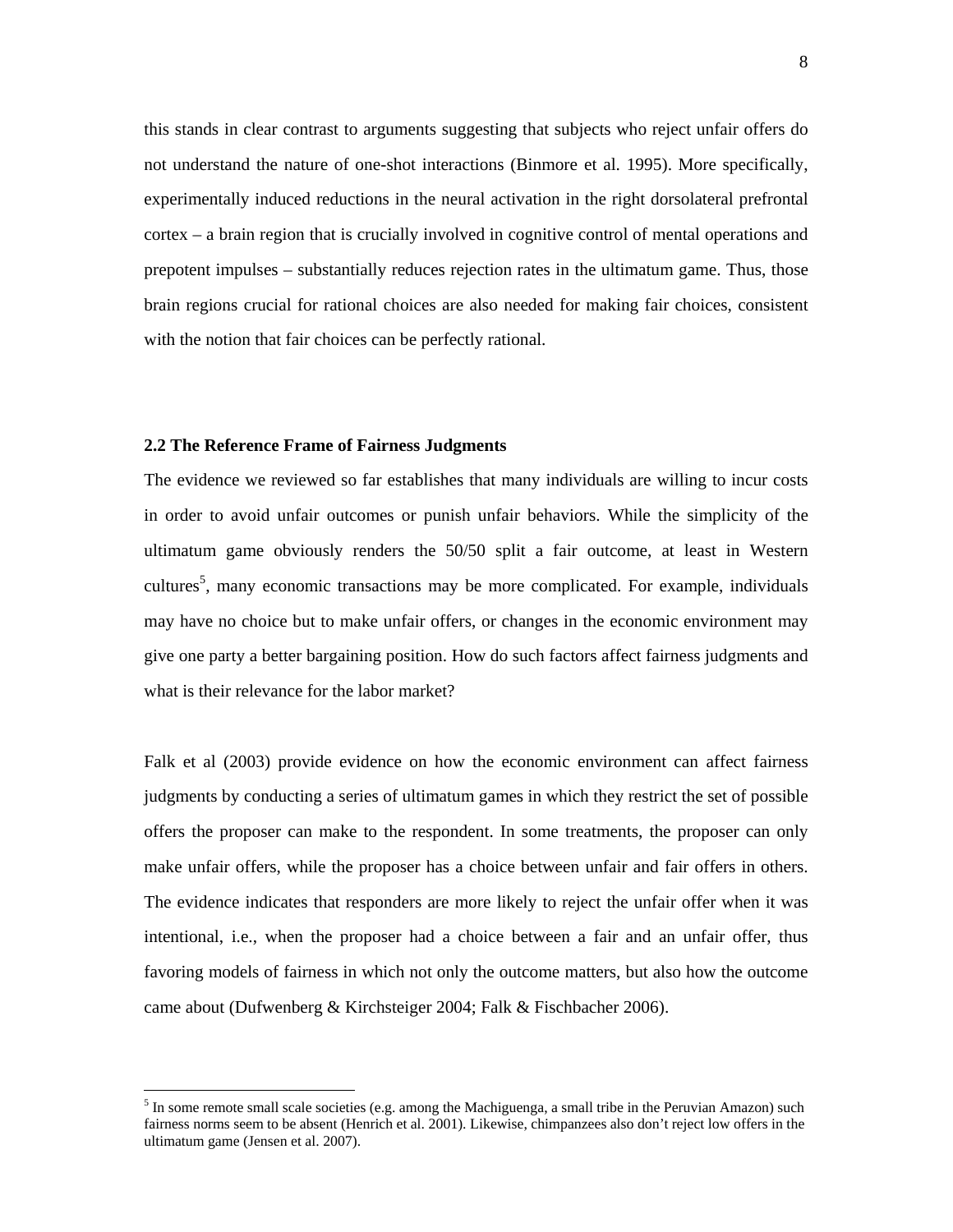Evidence from surveys indicates that individuals feel strongly about the perceived fairness of wage changes. Kahneman et al (1986) show that individuals' fairness judgments about whether a pay cut was fair depend strongly on the reason why pay was cut: workers consider it highly unfair if a firm wants to cut pay simply because labor market conditions deteriorated, while cutting pay to save a firm from bankruptcy is more acceptable. Evidence from surveys with personnel managers and compensation officers shows that they also anticipate these motives in their employees (Agell & Lundborg 1995; Agell & Lundborg 2003; Bewley 1999). In the context of labor markets, an important and old question is whether individuals solely take the real buying power of their wages into account, or whether they also care about nominal wages. Dating back at least to Keynes (1936), some economists have assumed that individuals are not fully aware of changes in the price level, and thus also care about the nominal wage. Goette & Huffman (2007) conduct a study with students about to enter the labor market. In their sample, fairness judgments are solely a function of the real wage, with one exception: Nominal wage cuts trigger very strong negative reactions. They argue that the salience of a nominal wage cut elicits strong negative emotions that sway the students' judgment. This evidence suggests that fairness judgments are primarily affected by real wages, except in the case of nominal wage cuts.

The reference dependence of fairness judgments and the associated framing effects have also been stressed by Kahneman et al. (1986), who show that wage cuts – which are perceived as losses – are viewed more unfairly than identical reductions in real pay that are perceived as an elimination of a gain. They gave, for example, respondents a scenario of a firm that paid a ten percent annual bonus over a longer period, and then abolished it. The vast majority of respondents considered this as fair, even though it effectively cut the workers' incomes by 10 percent. Other respondents were given a scenario where the workers' base wage was cut by 10 percent. In this case, the majority of the respondents stated that the action is unfair.

Taken together the experimental evidence overwhelmingly suggests that reference-dependent social preferences are an important component of the human motivational repertoire. This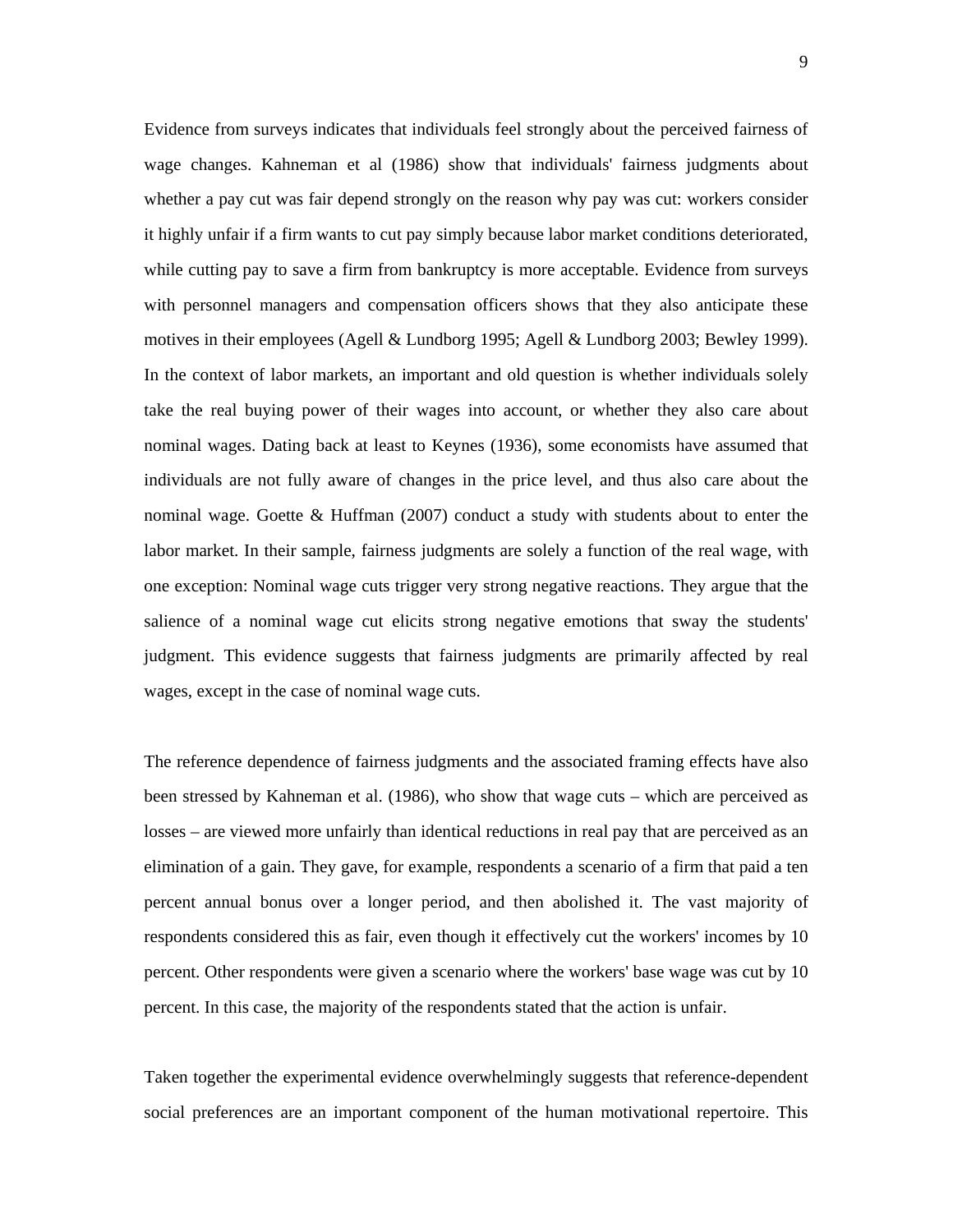does, of course not mean that such preferences always play a role. In fact, the social preference models mentioned above make clear that in certain competitive environments such preferences may play little role (Bolton & Ockenfels 2000; Falk & Fischbacher 2006; Fehr & Schmidt 1999). Therefore, it is important to describe the relevant labor market environment in some detail.

#### **3 The Economic Environment: Labor Markets and Employment Relationships**

Many microeconomic textbooks still treat labor markets as a special case of neoclassical trade theory. Instead of trading physical products, the employer and the worker simply exchange well defined units of labor at a price market competition determines. The literature on the theory of the firm has long recognized that this simple view is not accurate, as it neglects many important aspects of real life employment relationships (Coase 1937; Simon 1951; Williamson 1975). Most occupations involve multidimensional and complex tasks that are hard to describe in a perfectly fashioned complete contract. The problem is that when the parties conclude the contract, they cannot foresee all the relevant contingencies that may become important in the course of their relationship. As a consequence, the typical employment relationship is governed by an incomplete contract that does not perfectly specify important aspects of the collaboration between the employer and the worker. Contractual incompleteness makes it hard for third parties like a court to evaluate whether the parties have met their obligations, therefore severely limiting the judicial enforceability of the contract. As a result, the employer faces a fundamental problem: if duties and obligations are only vaguely specified, how can the employer motivate the worker to provide more than minimal effort?

#### **3.1 Explicit versus implicit incentives**

If the worker's output is easy to measure, pay for performance may be a simple solution to the motivation problem. If the worker's earnings depend on his output, it is in his interest to exert non-minimal effort, even though nobody can legally force him to do so (Grossman & Hart 1983; Harris & Raviv 1979; Ross 1973). However, agency theory also provides important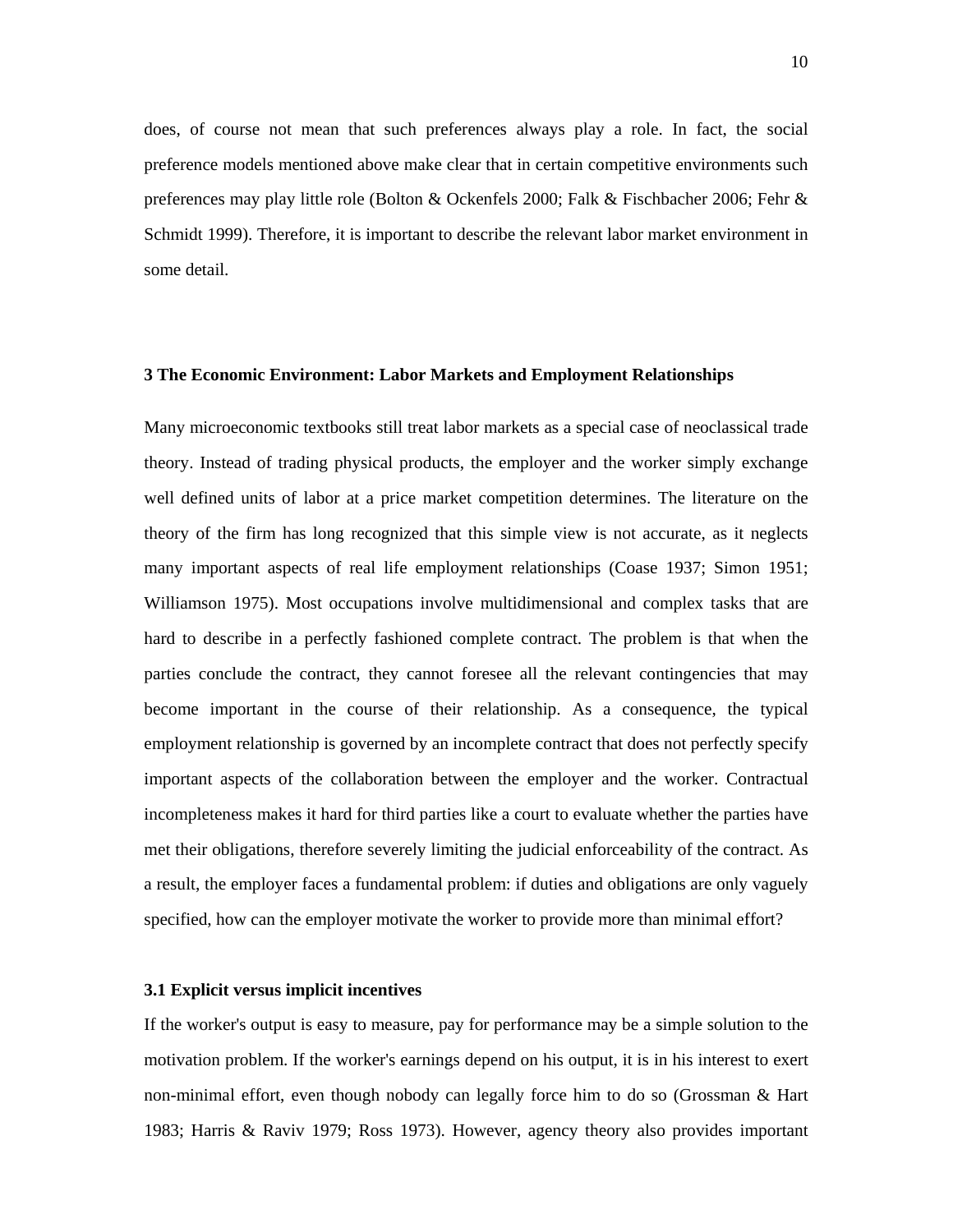arguments for why firms may want to refrain from explicit performance pay. One problem with explicit incentives is the so called "multi-tasking problem" (Baker 1992; Holmstrom & Milgrom 1991). Output is complex in many jobs, and only some of its many dimensions are objectively measurable, while others are not. In these cases, the provision of explicit incentives may cause distorted outcomes because workers will allocate all their effort toward those activities the incentive scheme rewards. Incentive pay is thus not effective if workers should devote time and effort to activities which contribute to the non-measurable dimensions of output. There is laboratory (Fehr & Schmidt 2004) and field evidence (Prendergast 1999) for the relevance of the multi-tasking problem. Another related problem is that performance pay may create severe intertemporal problems. The issue is that the employer will always be tempted to adjust the standard for a performance evaluation based on the worker's past performance. If the worker anticipates that there is a tendency for the standard to increase after a period of good performance, the incentives to provide high effort are diluted  $-$  a phenomenon that has been called "the ratchet effect" (Carmichael & MacLeod 2000; Freixas et al 1985; Gibbons 1987; Kanemoto & MacLeod 1992; Laffont & Tirole 1988; Lazear 1986). In order to avoid the ratchet effect, the employer may want to commit to fixed piece rates. But even if such a commitment is credible, the limited ability to react to innovations and progress may reduce the attractiveness of explicit performance pay considerably for the employer. Survey evidence on the prevalence of different compensation forms indicates that there seem to be strong limits to the usage of explicit incentive contracts. Explicit performance pay is still the exception rather than the rule. The vast majority of workers is compensated with hourly wages or salaries and not governed by formal incentive contracts (MacLeod & Parent 1999).

The fact the many firms seem to be constrained to pay flat wages obviously does not mean that they are unable to provide incentives to their workers. Even if the worker's compensation does not explicitly depend on performance, the employer may use the threat of dismissal in case of poor performance or the promise of promotion for extraordinary performance to motivate the worker. In order for these implicit incentives to be effective, it is essential that the worker judges remaining with his current employer to be more attractive than his next best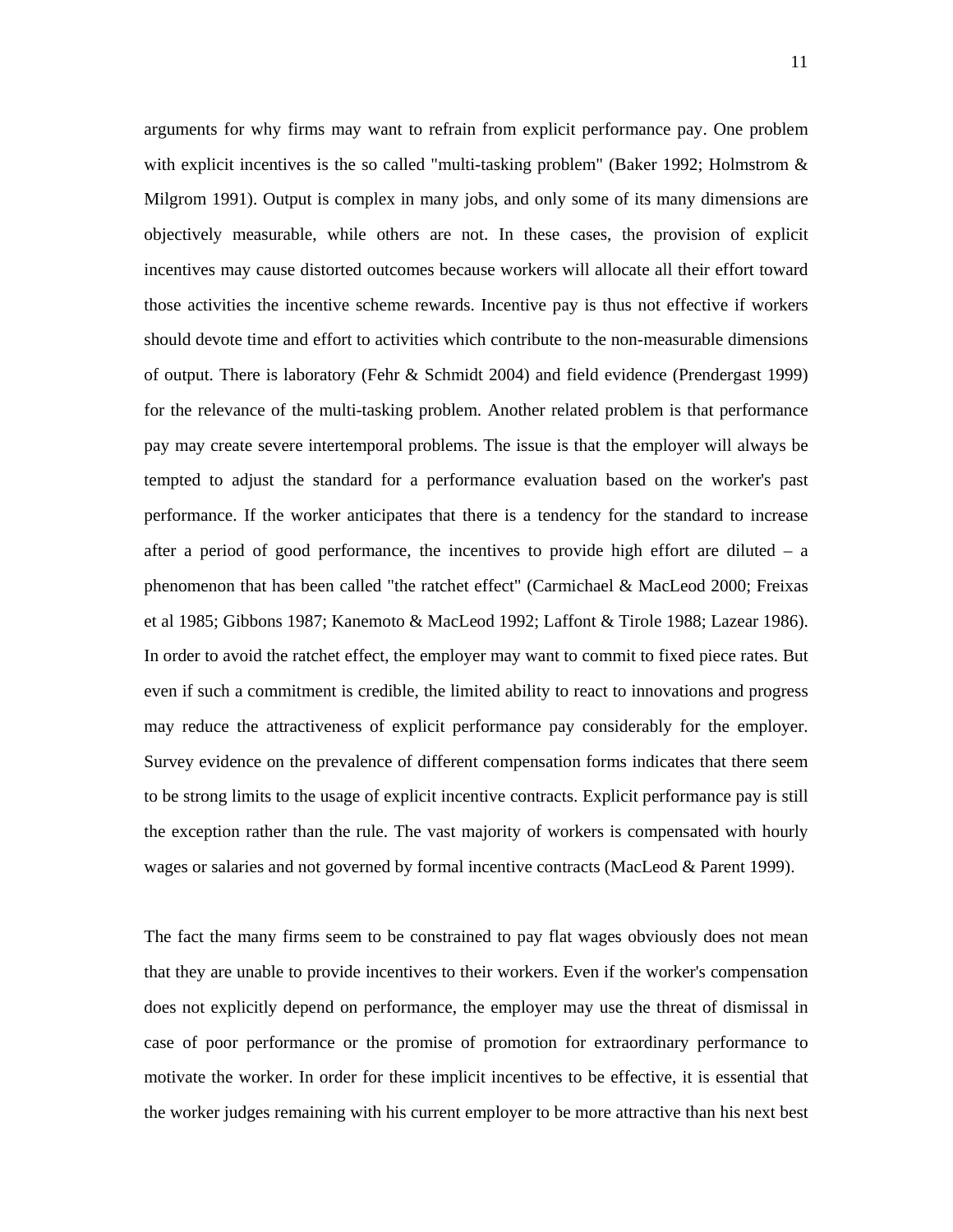alternative. In other words: the prospect of keeping his job (or getting promoted) must provide the worker with a non-competitive rent. The literature on conditional contract renewals in repeated interactions between employers and workers shows that such implicit incentives can endogenously enforce the provision of non-minimal effort under incomplete employment contracts (MacLeod & Malcomson 1989; MacLeod & Malcomson 1993; MacLeod & Malcomson 1998; Shapiro & Stiglitz 1984). The basic mechanism in all these models is that the employer provides incentives to perform by conditioning the renewal (or the terms) of the employment contract on the worker's past performance.

#### **3.2 The Role of Fairness Concerns under Incomplete Relational Contracting**

In the ultimatum game, concerns for fairness and reciprocity cause rejections of unfair offers and induce proposers to make fair offers. In the context of contractually incomplete employment relations such concerns are also likely to affect workers' effort choices. The reason is that the preference for fairness or reciprocity induces workers to choose a higher effort to raise the firm's payoff in response to wage increases (Akerlof 1982; Akerlof & Yellen 1990; Benjamin 2005). However, as we discussed in section 2, there is considerable individual heterogeneity in the preference for fairness and reciprocity, and a significant share of subjects often behaves in a completely selfish manner. As a consequence, the one-shot effects of fairness may not be strong enough to make the provision of non-competitive wage premia profitable.

The prevalence of repeated interactions in relational labor contracts, however, greatly amplifies the possibilities for fairness concerns to play a decisive role. This holds even if employers and employees know that they will only interact for a limited number of periods, i.e., even in cases of very limited time horizons. In a finitely repeated context, the presence of even a small fraction of fair-minded workers may also motivate purely selfish workers to exert effort in response to receiving a wage rent (Brown et al 2004; 2008; Kreps et al 1982). The intuition is that selfish workers have an incentive to exert effort in order to maintain a good reputation and make the employer believe that they are (at least potentially) fair-minded.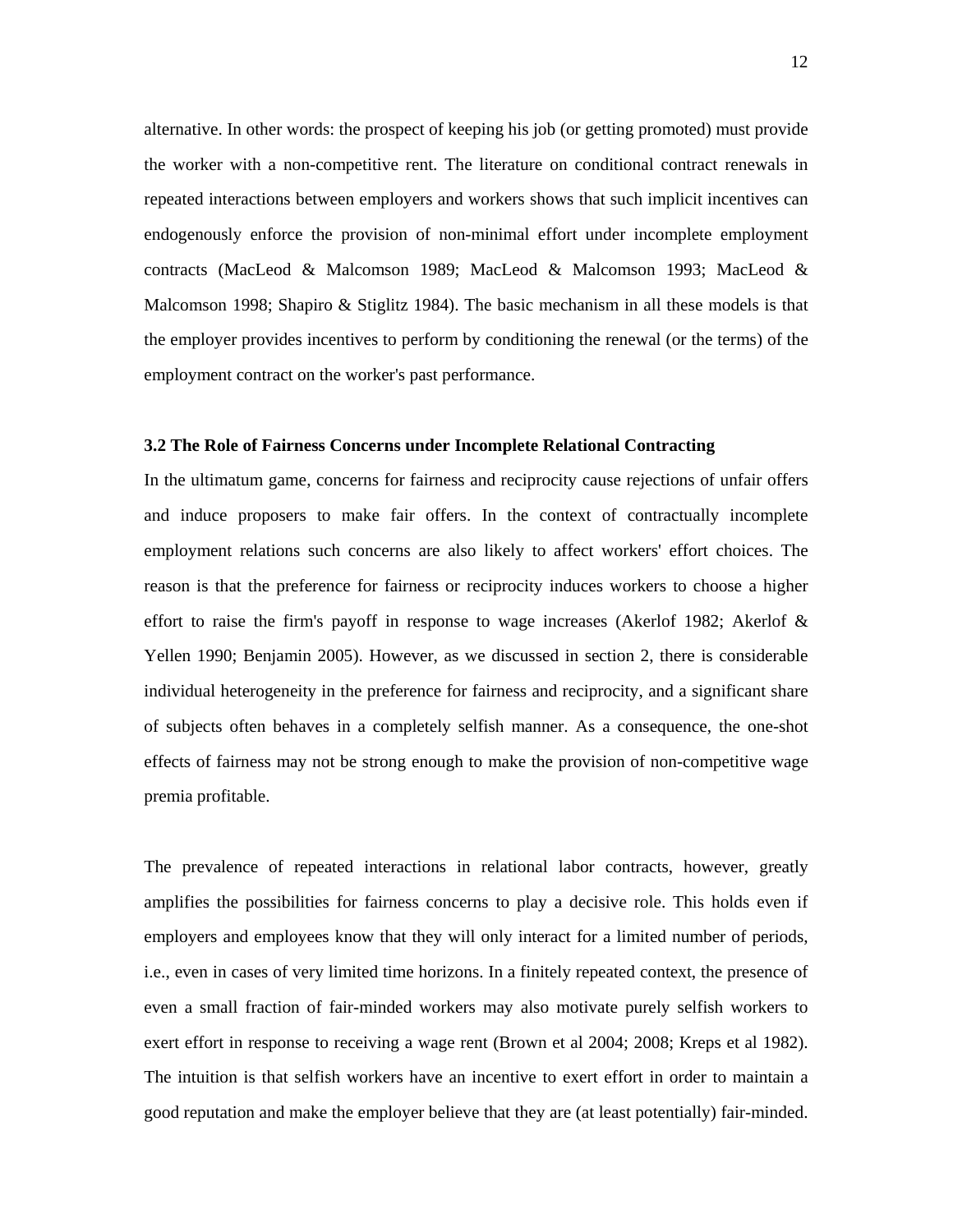Such a reputation is valuable for selfish workers because finite repetition implies that the employer only pays non-competitive rents to workers who have not yet been identified as selfish. The firm anticipates that a selfish worker will always shirk in the final period of the interaction, which unravels all incentives to pay a rent in any period if a worker is known to be selfish. Fair-minded workers, in contrast, exert effort whenever they are paid a fair wage rent. Thus, if the belief about an individual worker's fair-mindedness is high enough, the employer will be willing to pay a high wage even in the last period. Note that the employer's willingness to pay a rent to fair workers disciplines the selfish worker because if the worker shirks he will be identified as a selfish type which, in turn, implies that he will not be paid a rent in the future.

It is important to stress that the existence of reputation equilibria in which all workers – selfish and fair-minded – put forward high effort despite the absence of explicit incentives does not require a large share of fair-minded workers. It is perfectly possible for the fraction of fair-minded individuals to be so small that firms would optimally refrain from paying noncompetitive wage premia in one-shot interactions, while finding it profitable to pay such premia in the reputation equilibria of finitely repeated interactions.

It is sometimes argued that the assumption of the existence of fair-minded individuals in *infinitely* repeated games is not needed to prove the existence of equilibria with noncompetitive wage rents.<sup>6</sup> Even if all people are selfish, non-competitive rents can be equilibrium phenomena, provided that interactions are infinitely repeated. While, this argument is true, it is not important for our purposes because the existence of fair-minded subjects is an empirical fact. Physicists also don't argue that we can explain sunset and sundown by assuming that the sun orbits around the earth although this incorrect assumption can provide a superficially plausible explanation for these phenomena. In addition, as the next section shows, it is an empirical fact that selfish subjects mimic fair-minded behaviors in repeated interactions (see e.g. Fehr, Brown, and Zehnder 2009). Moreover, because there are

<sup>&</sup>lt;sup>6</sup> The papers by Shapiro and Stiglizt (1984) and Malcomson and MacLeod (1989, 1998) demonstrate the existence of such equilibria.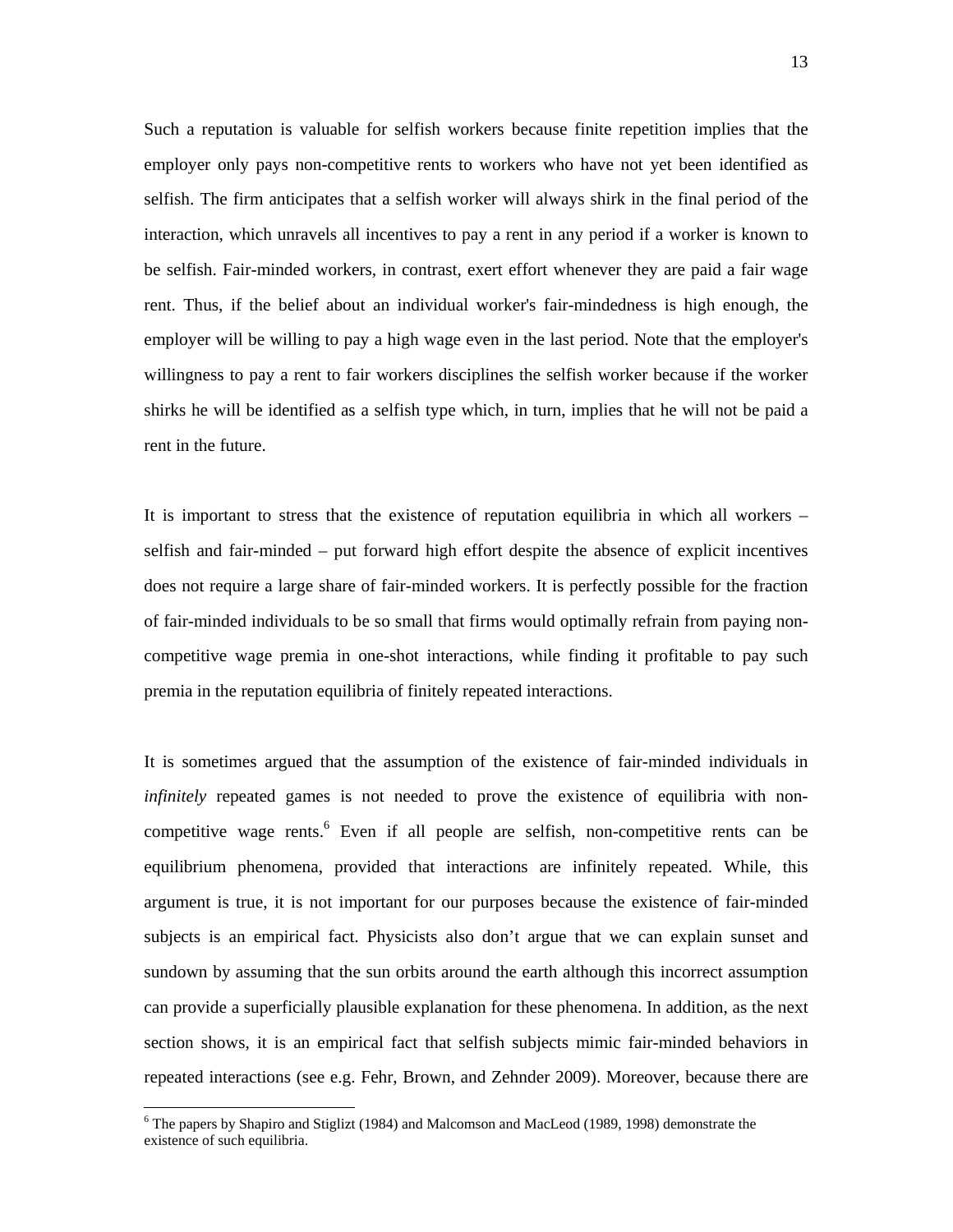fair subjects, the range of parameter values (e.g. discount factors) for which equilibria with non-competitive wage premia exist is greatly expanded. Finally, fairness concerns may play a role as an equilibrium selection device, as argued in MacLeod and Malcomson  $(1998)^7$  and judgments regarding the fairness of performance evaluations are important whenever performance cannot be objectively assessed (MacLeod 2003).

#### **4 Motivating Workers: Evidence on the Role of Fairness and Reputation**

In this section, we discuss the empirical role of fairness preferences for the motivation problem in contractually incomplete employment relationships. The cleanest evidence comes from laboratory experiments which implement the essential strategic features of the interaction between employer and worker. In interpreting the lab studies, there is a natural concern that the effects of fairness identified in the lab may not carry over to the labor markets outside the laboratory (Levitt & List 2007). However, we can allay these doubts by illustrating that the laboratory results are consistent with the findings in field experiments which implement explicit wage manipulations in real-life work environments and other field evidence from instances when firms changed the conditions in employment relationships.

In the first part of the section, we review evidence on the impact of fairness in one-shot encounters between employers and workers. Since reputational considerations cannot play a role in these situations, this evidence reveals the extent to which fairness motives alone help to overcome incentive problems in employment relationships. While there is clear-cut evidence that a non-negligible number of individuals are fair-minded and respond to higher wages by exerting more effort, the evidence also shows that many people are quite selfish and fairness concerns alone may not be sufficient to overcome the motivation problem in

 $<sup>7</sup>$  Another argument that is sometimes put forward is that because many interactions in real life are repeated,</sup> people apply rules of thumb or habits of fair behavior in one-shot interactions. However, while it is true that many interactions are repeated, people in modern societies also face many one-time encounters. Moreover, for our account of the labor market the origin of fairness preferences is not important. Whether many of us behave fairly because our parents imputed these values into our brains, or whether genes favor fair behaviors, is not important for our purposes. We have to take such behaviors seriously regardless of their evolutionary or educational origins.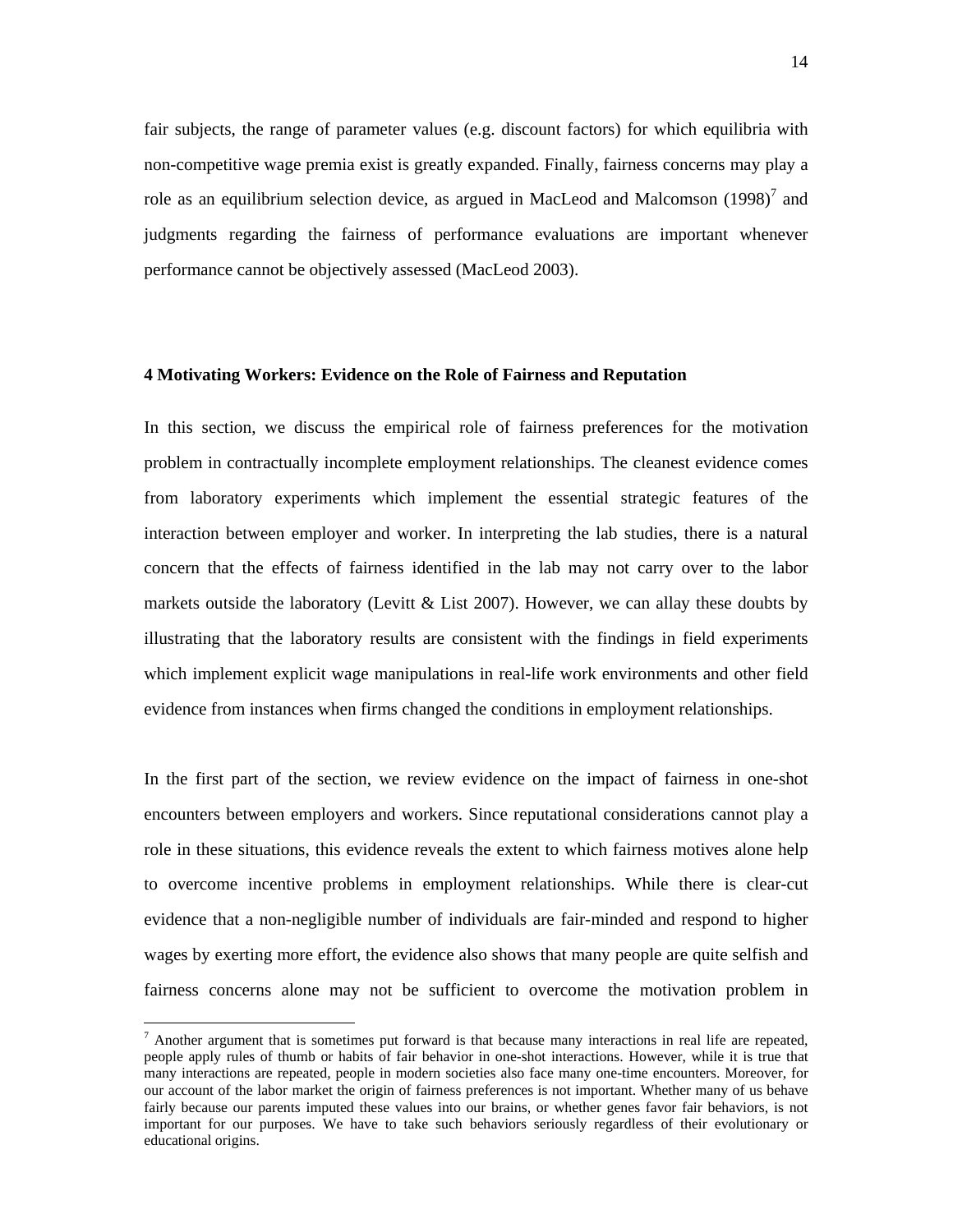incomplete employment contracts. In fact, if fairness concerns are the only force that drives effort above non-minimal levels, there are in general large unexploited efficiency gains.

In the second part, we discuss how labor market outcomes change if employer and worker have the option of interacting repeatedly with each other. We show that reputational incentives in endogenously formed long-term relationships greatly magnify the impact of fairness on performance. In fact, the data indicate that the interaction between fairness and reputation effects can be sufficiently strong to sustain high levels of efficiency, even when the impact of fairness preferences alone is very weak.

#### **4.1 Fairness in Spot Interactions**

A well suited game for studying the impact of wage rents on effort is the so-called giftexchange game, which was introduced by Fehr et al (1993). The gift-exchange game is a twoplayer game that captures the basic strategic features of an incomplete employment contract. The structure of the game is as follows: the employer offers a wage to the worker and requests a certain level of effort. While the wage payment is binding, the requested effort level is not enforceable. The worker can either accept or reject the employer's offer. In case of acceptance, the worker can choose his actual effort level. The worker can choose any effort level and is not restricted by the employer's request. If the worker rejects the offer, he receives an unemployment benefit. The employer's profit is equal to the returns generated by the worker's effort minus the wage payment. The worker's payoff, in turn, is calculated as the wage minus the cost of effort. The parameters are usually chosen in such a way that the efficient outcome is achieved when the worker chooses the maximal effort level.

Since providing effort is costly, the self-interest model predicts that the worker always provides the smallest possible effort. However, if fairness considerations matter and workers are willing to reciprocate a generous wage with higher effort, it may be profitable for employers to offer wages that exceed the worker's outside-option.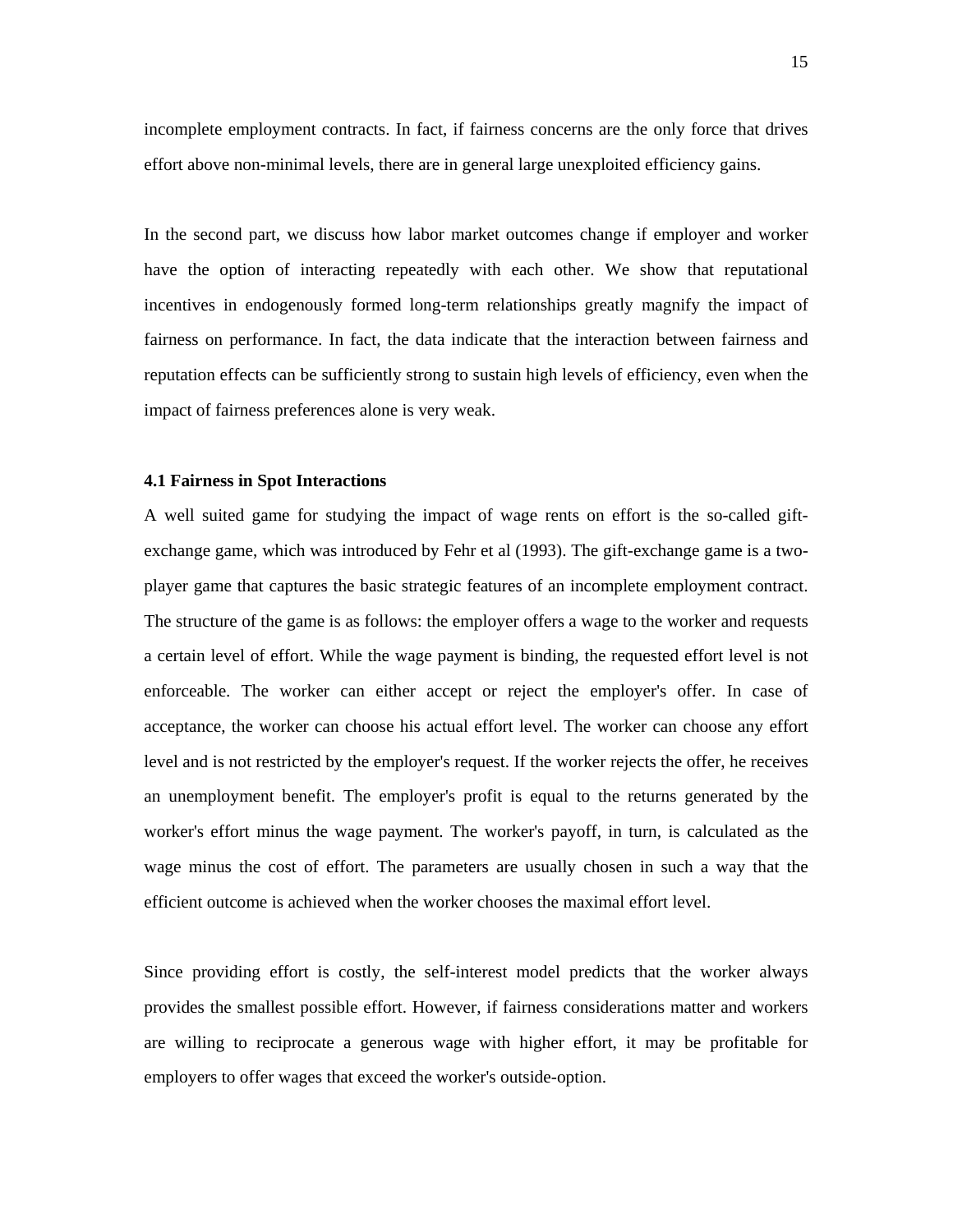A typical example for a one-shot gift exchange experiment is the baseline treatment in Brown, Falk and Fehr (2004). Each employer can at most hire one worker in each period and each worker can have in maximum one job. The matching of workers and firms occurs in a simple labor market with an excess supply of workers. A match occurs when a worker accepts a firm's offer. Although the market runs for several periods, reputation formation cannot play a role, because employers cannot distinguish workers from each other when they make wage offers. The results confirm that higher wage offers by firms, on average, induce workers to provide more effort. However, while effort is significantly higher than the minimal effort predicted by self-interest, it is also far below the efficient level<sup>8</sup>. The reason for the limited impact of fairness on performance is found in the huge inter-individual differences across subjects. Although there are the fair-minded workers, there is also a substantial share of workers who make mostly selfish choices. The relationship between wages and effort is steep enough to render wage offers above the worker's outside option profitable, but the presence of selfish agents restrains many principals from offering wage rents which would be high enough to induce efficient effort levels from fair-minded workers.

The finding that the impact of fairness alone on market performance is positive but small is very robust and has also been confirmed in a number of other laboratory studies using students as participants (Charness 2004; Charness et al 2004; Falk & Gaechter 2002; Fehr et al 1993; Hannan et al 2002). All report evidence from one-shot gift-exchange experiments and find results very similar to those reported above: wages and effort are always positively correlated, but the realized effort level is far from efficient. Fehr et al (1998) and List (2006) replicate the gift-exchange findings in laboratory experiments with non-student subject pools (soldiers and sportscard enthusiasts, respectively) and find that the realized effort levels are similar to those reported in the previous literature.

In order to assess the external validity of the laboratory findings on the impact of fairness on performance in employment relationships, several recent studies report evidence from field

 $8$  Workers can choose effort levels between 1 and 10 where 10 is the efficient effort level. The realized average effort level is about 3.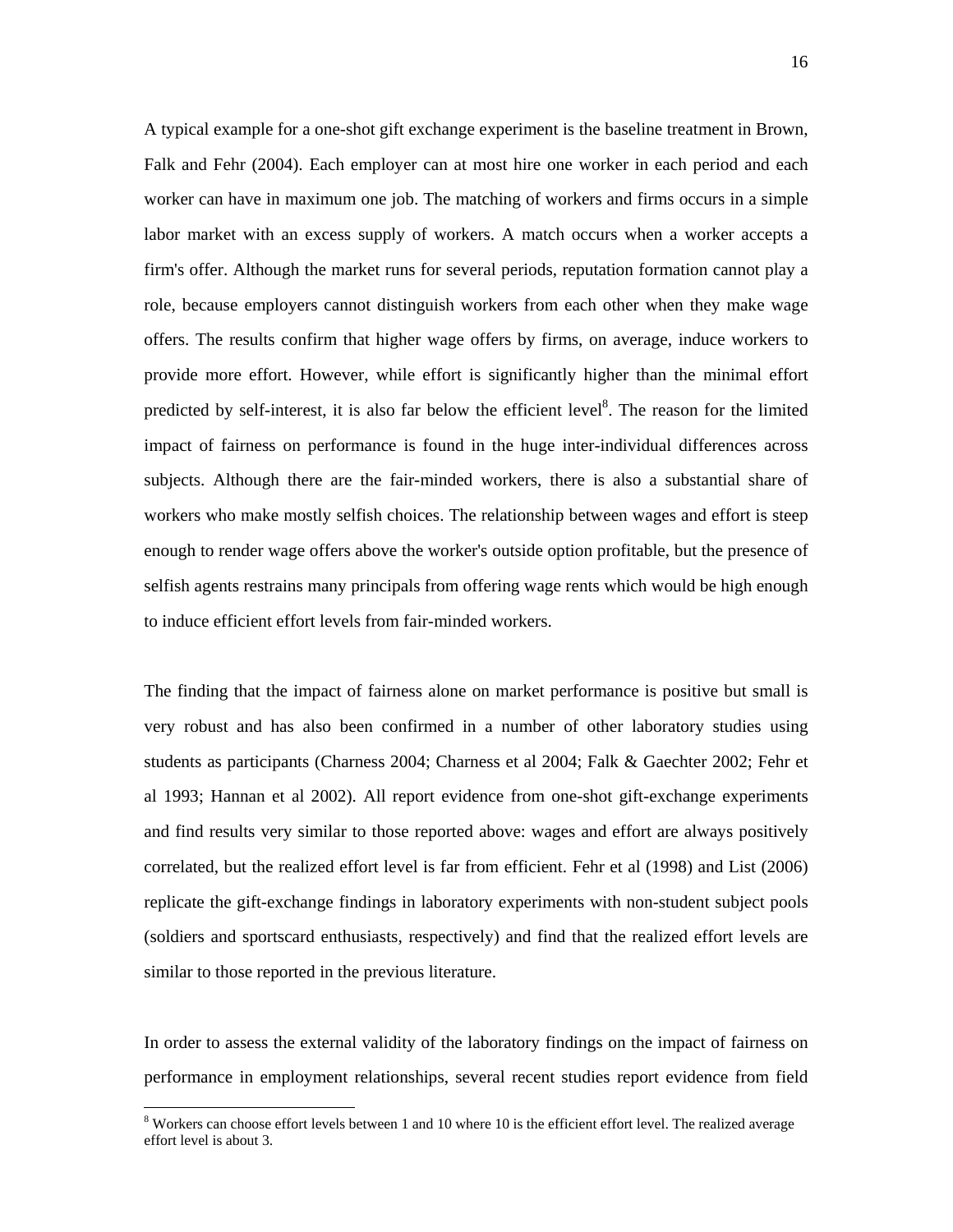experiments on gift-exchange. These studies aim to test the proposition that higher wages are perceived as fairer and consequently elicit higher effort in real-life work environments. Gneezy & List (2006) hire workers to enter books into a library information system. The workers are made aware that this is a one-time employment with no scope for further work later on. The workers are either paid a low wage (\$12) or a high wage (\$20) per hour, with no particular reason given for the pay. Overall, output is approximately 10 percent higher when workers are paid the high wage, but because of large variations across individual output levels and a small sample size (about 10 participants per condition), this difference is not statistically significant.<sup>9</sup>

Al-Ubaydli et al (2006) conduct a similar study with larger sample sizes (about 30 participants per condition). They use a temporary work agency to recruit workers for stuffing envelopes. Their rich setup consists of two treatments which allow a clean comparison regarding fairness. All workers in these two conditions were told upon hiring that their hourly wage will be somewhere between \$8 and \$16. Subsequently, the workers in one condition were paid \$8 per hour, while those in the other condition were paid \$16 per hour. The number of finished envelopes is about 22 percent lower when workers are paid \$8 compared to when they are paid \$16. This difference is highly significant, but it is unclear whether the effect was mainly caused by workers feeling that they were treated unfairly after they received \$8, or whether the highly paid workers put in extra effort. In general, studies that provide a salient manipulation of unfairness have provided the clearest results. Kube et al (2006) hired students to enter data. All workers were told that they would presumably earn 15 Euros per hour. Later on, some workers are indeed paid 15 Euros, while two other groups are paid 10 Euros or 20 Euros, respectively. Workers who were surprised with a high wage worked about 10 percent more than workers who received the announced wage but again, perhaps because of the small sample, the effect is not significant and it is therefore not possible to make strong statements.

 $9$  The positive impact of wage increases fades over time in the studies reported in Gneezy and List (2006). However, other studies (mentioned below) did not replicate this finding. It is also surprising that Gneezy and List did not find a learning effect in their task (average output is constant or even decreasing over time), while other studies implementing the same task (Kube et al. 2006 and 2008) find a steep rise in output over time in all treatment conditions. Likewise, the experiment of Cohn et al (2007) – which lasted for several weeks and is described in more detail below – did not replicate the finding of Gneezy and List.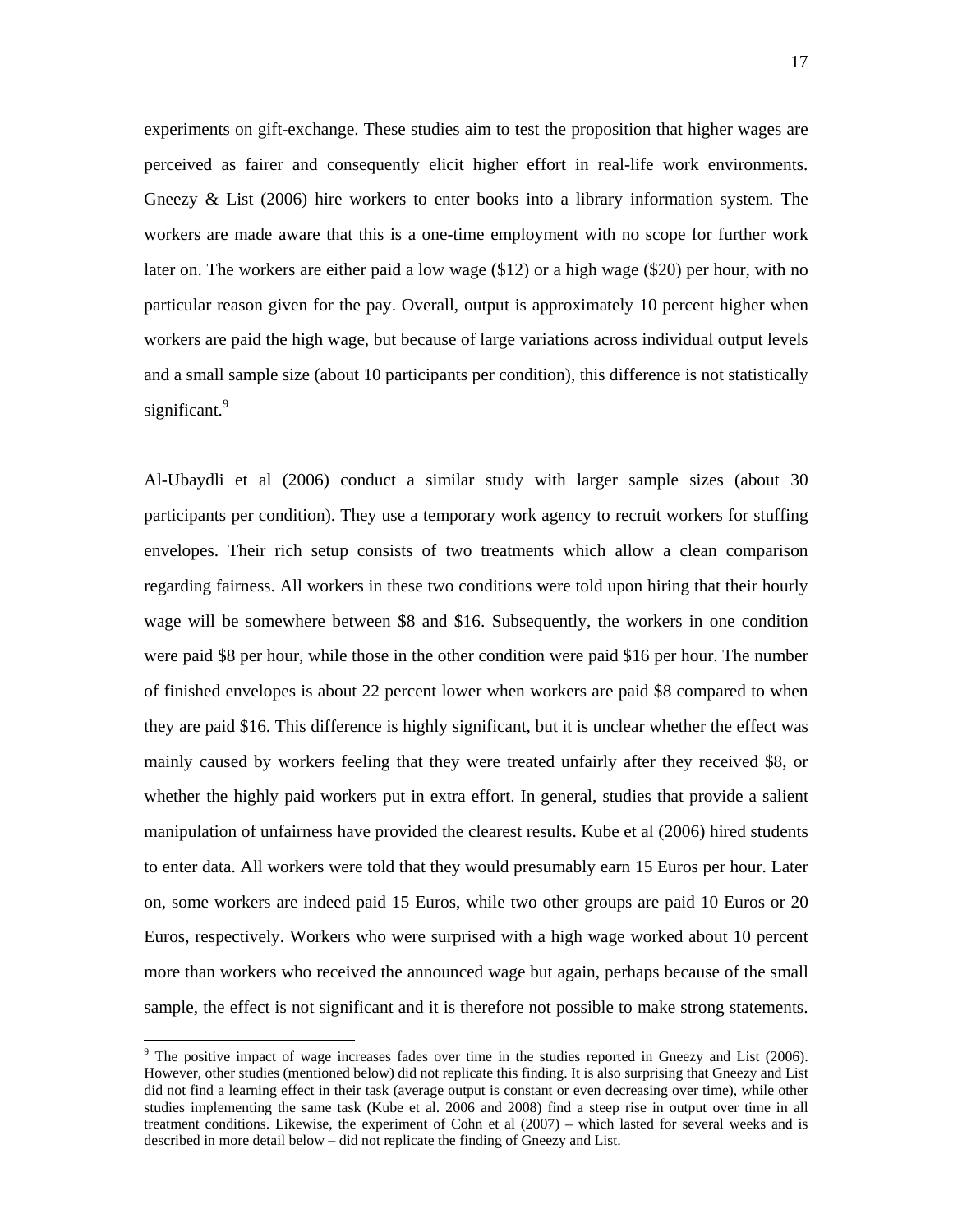However, when workers received the low wage of 10 Euros, the reduction in effort relative to the baseline of 15 Euros is so large (27 percent) that it is significant despite the small sample. These results confirm that another well established result from the laboratory is also present in the field: while the positive effects of fair treatment on behavior are usually small, the negative impact of unfair behavior is often rather large (Offerman 2002).

The studies discussed so far did not examine the specific mechanisms underlying the response (or absence of a response) to wages. One possibility would be to vary the nature of the treatment, e.g., if the principal signals thoughtfulness and caring about one's workers. Kube et al. (2008) hire students for a data entry task and announce earnings of €36 for the three-hour work episode. They compare their baseline treatment where they pay the €36 to two different gift treatments. In the monetary gift treatment, the wage is raised to  $\bigoplus$ 3, i.e., a wage increase of  $\epsilon$ , when the subjects show up for work. In the material gift treatment, the workers receive a gift in the form of a Nalgene bottle worth 7 Euros. The wage increase of 7 Euros induces the subjects to enter approximately 6 percent more data than in the baseline treatment. As usual, the effect is not large enough to be significant, given the small samples.<sup>10</sup> However, when the subjects receive the Nalgene bottle, there is a highly significant increase of about 30 percent in entered data. This effect also prevails in a treatment in which the price of the Nalgene bottle was saliently visible for the subjects. Moreover, in a subsequent binary choice experiment, the authors gave (other) subjects the choice between the bottle and  $\mathfrak{S}7$ ; the vast majority of the subjects preferred the money over the bottle. This suggests that the positive effect of the material gift on effort is not primarily due to the economic value of the gift but that the signaling value of the gift is also important. A plausible interpretation is that the workers appreciate it if their employer cares for their welfare and this appreciation may lead to higher effort levels. The results of Kube et al (2008) provide a rationale for why job rents may contain non-monetary components.

 $10$  Notice, however, that the effect of raising the wage above the baseline is positive in every study we have discussed so far. Taking all five studies into account, the probability of this occurring is  $p = 0.5^5 < 0.05$  under the null hypothesis of no effect. Thus, the overall evidence rejects the hypothesis that wage increases do not affect effort.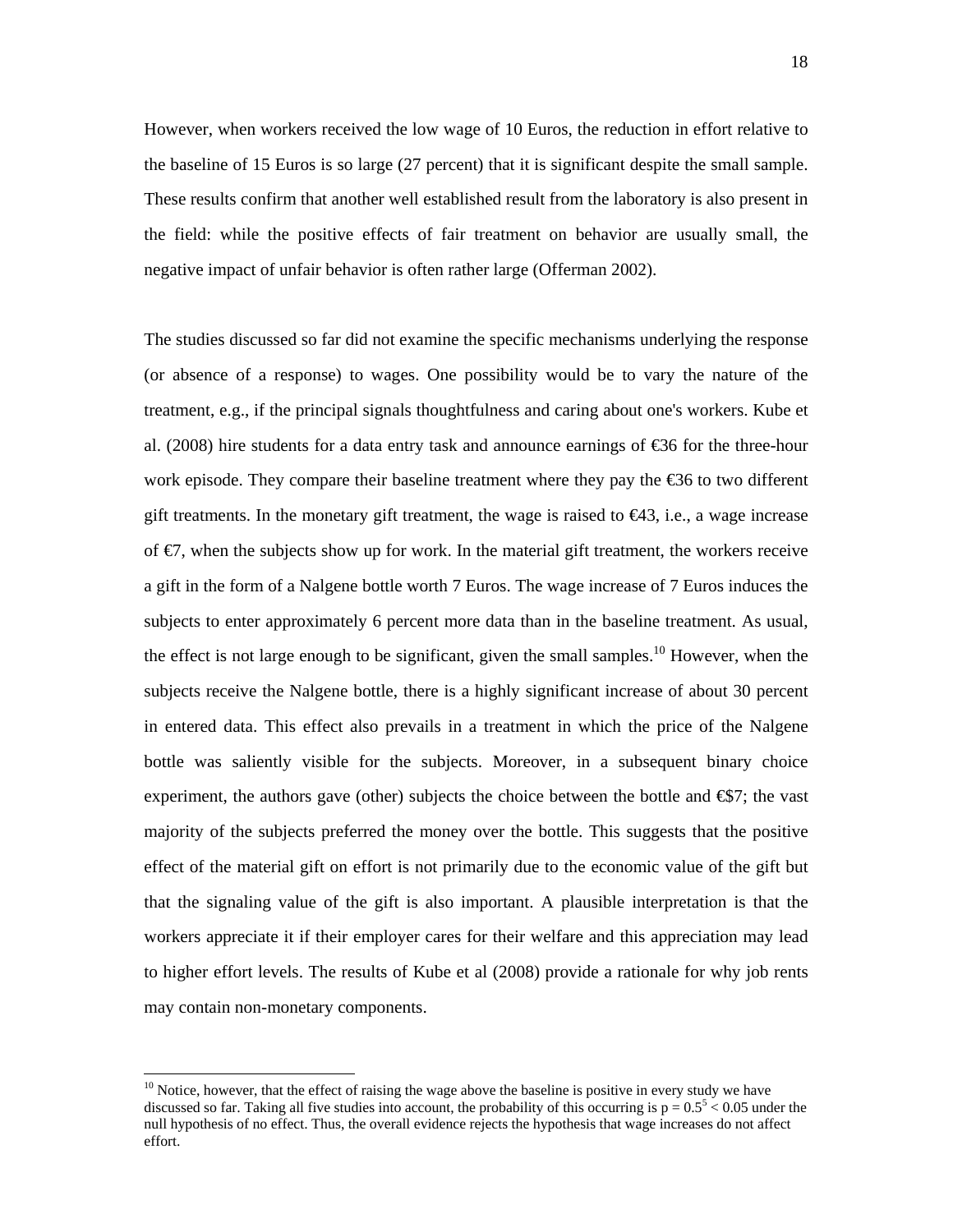A second approach towards a better understanding of the mechanisms behind gift exchanges is to collect information from outside the experiment to examine how the response to a wage increase is modulated. Cohn et al (2007) implement a wage increase during a newspaper promotion that took place when a publisher launched a new newspaper. It was clear from the outset that the promotion would last at most a few weeks. Therefore, the workers who were hired to distribute the newspaper at train stations and other public places did not have the prospect of long-term employment. The workers were given a CHF 5 increase over their regular hourly pay of CHF 22 and asked to approach the passers-by as actively as possible in return for the higher pay. Ten weeks after the experimental wage increase, Cohn et al. (2007) conducted a follow-up survey among the workers in which they measured the wage the workers thought would be appropriate for their work. In addition, they conducted a laboratory experiment in order to elicit workers' propensity for reciprocal fairness. They find that only those workers who felt treated unfairly at the base wage *and* who displayed positive reciprocity in the laboratory experiment showed a significantly positive effort response to the wage increase. Individuals who already felt treated fairly at CHF 22 did not respond to the wage increase. Likewise, those who behaved selfishly in the lab experiment also did not respond to the wage increase – regardless of whether they felt underpaid or not. This finding shows that lab experiments can be very useful for understanding what is going on in field experiments. In addition, the finding is in line with the fair wage-effort hypothesis (Akerlof & Yellen 1990) which predicts no effort response for fairly paid or overpaid employees, while underpaid workers are predicted to respond to wage variations. These results also show the importance of explicit controls for workers' fairness preferences and fairness perceptions; and they indicate the relevance of individual heterogeneity and the current base wage for an aggregate gift exchange effects: If workers already receive a high current wage, the percentage of individuals likely to judge this wage as unfair is relatively low; only few individuals will therefore respond to a wage increase with higher effort, and the average effect is likely to be small. In contrast, if the current base wage is relatively low, many individuals will feel underpaid and finding a positive average gift exchange effect is thus more likely.<sup>11</sup>

<sup>&</sup>lt;sup>11</sup> This argument may be relevant for the interpretation of Gneezy and List (2006). According to personal communication from Uri Gneezy, the going market wage for the library task in this study was \$7 per hour while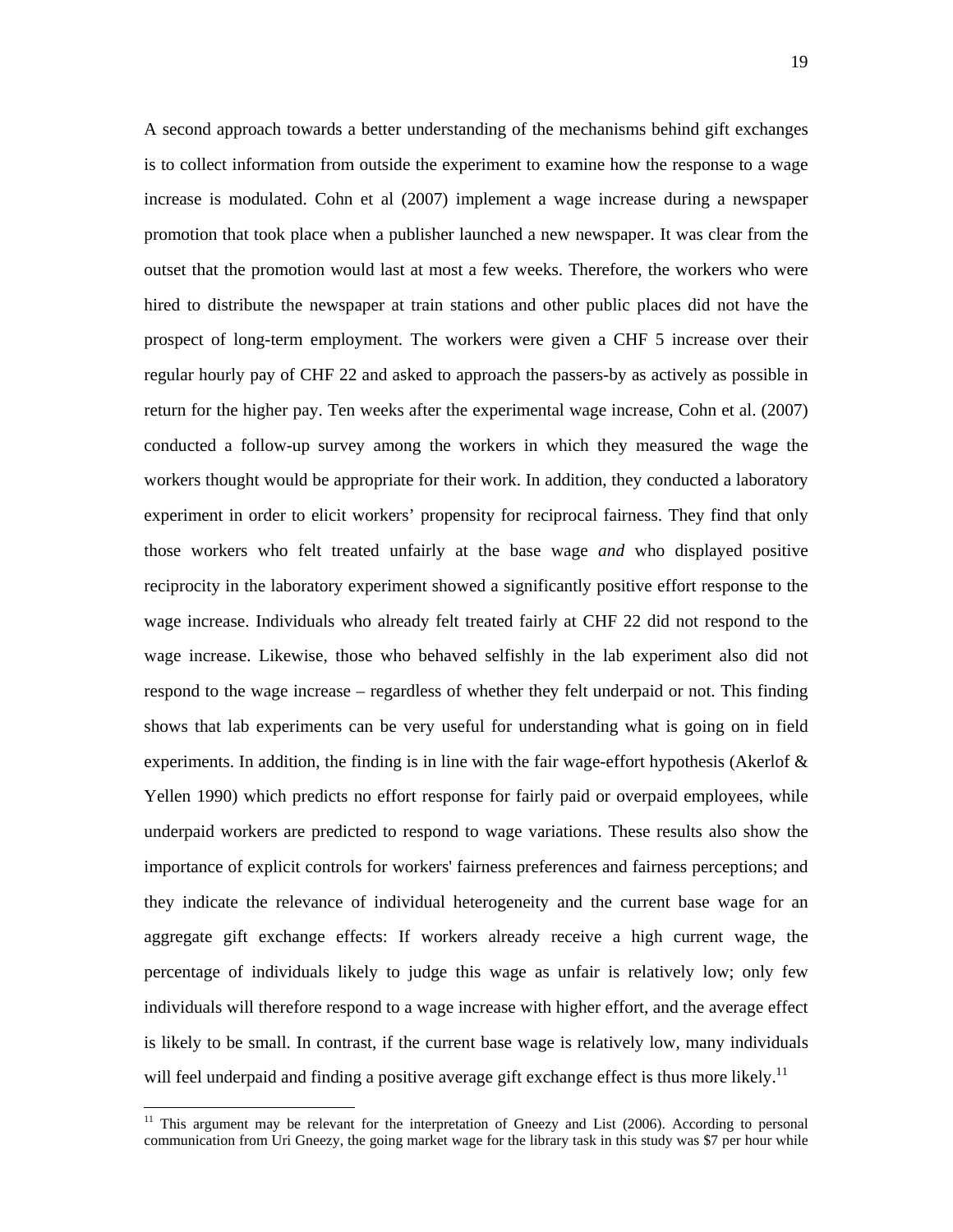To summarize, field experiments confirm the lab finding that paying higher wages leads to an increase in effort, although – depending on the circumstances – the effects may be small. The wage elasticity of workers outputs ranges from roughly 0.15 in Gneezy and List (2006) to 0.30 in Kube et al. (2006) and Kube et al. (2008), and to 0.44 in Al Ubaydly (2006). In the case of unambiguous wage cuts, the elasticity is 0.82 in Kube et al. (2006), and it rises to roughly 1.45 if a material gift is provided (Kube et al 2008). This evidence is consistent with the idea that effort is more responsive to wage cuts than to wage increases and that the psychological properties of the gift (money versus a non-monetary gift) matter. One study (Cohn et al 2007) also supports the notion that the fairness perceptions mediate effort responses to wage increases, thus providing more direct support for the gift exchange hypothesis (Akerlof and Yellen 1990). These results also contradict the proposition that laboratory findings rarely carry over to field setting because – so the claim – the field is fundamentally different (List and Levitt 2007). Like in the laboratory, the field experiments show that the impact of fairness in one-shot interactions is likely to be small. Likewise, lab *and* field experiments suggest that the response to unfairness (i.e., a wage cut) is stronger than the response to kind behavior (i.e., a same-sized wage increase). Finally, as Cohn et al. (2007) show, there is not only consistency between lab responses and field responses to kind acts but the lab experiment also helps us to better understand the effort responses observed in the field.

#### **4.2 Fairness in ongoing Relations**

In the studies described above, the authors deliberately implemented conditions that rule out incentives arising from long-term labor relations because they were interested in the forces governing work effort when reputational incentives are absent. However, employment relationships are seldom spot market transactions where trading partners interact only once. Therefore, we summarize in the following labor market studies from settings that are

the base wage in the neutral treatment was \$12 per hour. Thus, by paying such a high wage in the neutral treatment it seems likely that workers perceived this wage as already quite fair. Therefore, a further wage increase to \$20, even though it is considerable, should have little effect.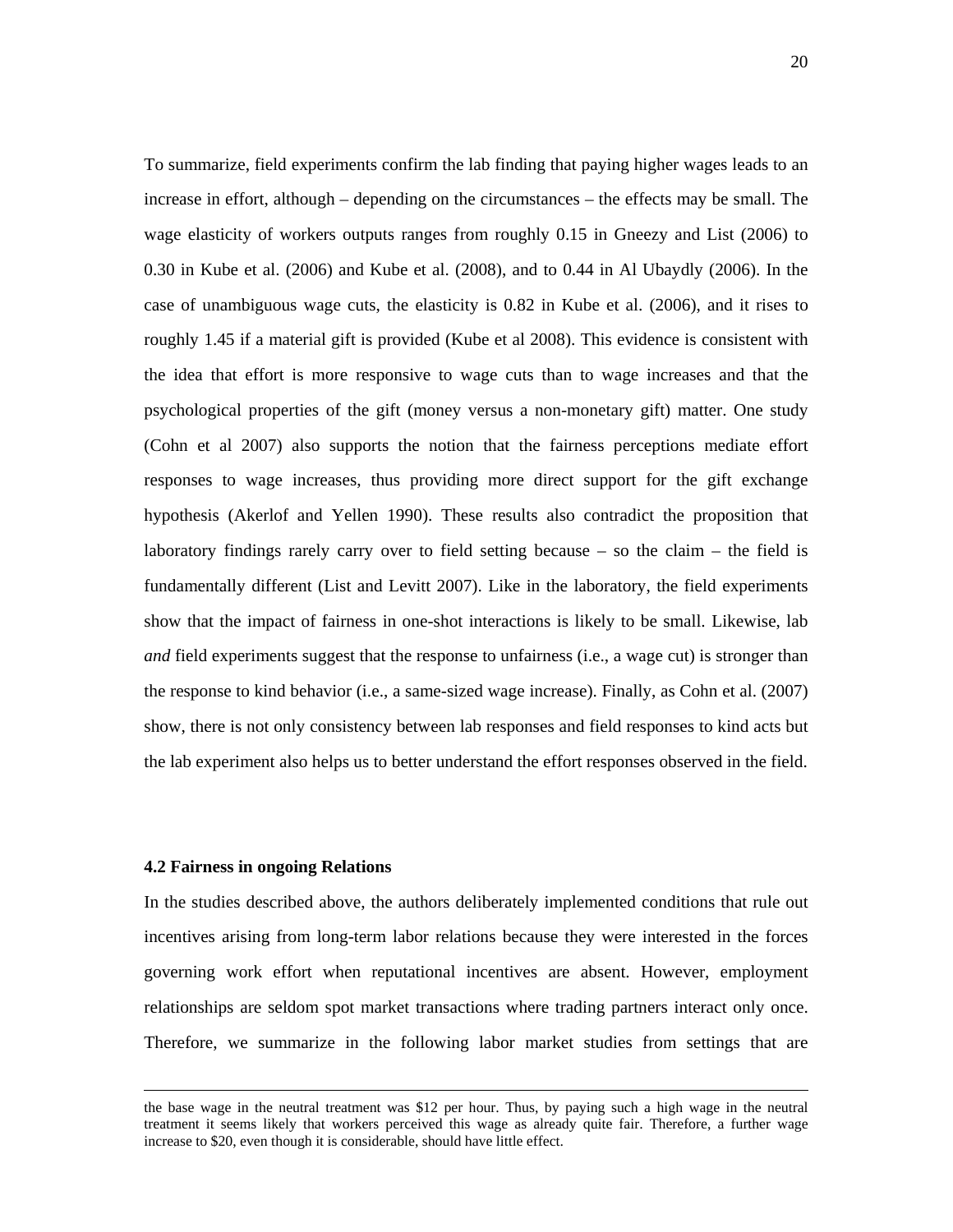characterized by the possibility of forming long-term relations. With regard to the experimental evidence, we will focus on papers that implemented opportunities for repeated interactions in a setting with a publicly known *finite* number of periods. This design feature implies that if the selfishness of all participants is common knowledge, the only equilibrium in the finitely repeated game is identical to the equilibrium in the one-shot game. We can thus conclude that deviations in behavior in the repeated interaction treatments with regard to the one-shot treatments arise from the interactions between fairness and reputation effects.

An early paper that investigates the effect of repeated interactions in a gift-exchange setup is Falk and Gächter (2002). They set up a laboratory experiment with two treatments. In the baseline treatment, each participant plays a sequence of ten one-shot gift-exchange games with 10 different partners. In the main treatment, subjects play the same gift-exchange game ten times with the same partner. Each pair of subjects in the second treatment thus has a common history, and both participants can always condition their actions on their past experience with their partner. The results of this study reveal that reputational incentives in finitely repeated interactions amplify the positive impact of fairness on performance. The wage-effort relationship is steeper, and average efforts are significantly higher in the treatment with repeated interactions than in the one-shot treatment. The effort level, which can be chosen between 0.1 and 1, stabilizes at about 0.55 in the repeated treatment after the first few periods, while the effort level in the one-shot treatment evens out around 0.35. The reason for this difference is that in the repeated condition many subjects in the role of an employer offer high wages only if their worker always provided high effort in the past. As a consequence, selfish workers have a strong incentive to hide their type and imitate the behavior of fair workers. By providing high effort in response to high wage offers, selfish workers can build up a reputation of being fair. Due to the conditional offering strategy of employers, such a reputation is of value, as it gives the workers access to attractive future offers from which they would be excluded if their true type were revealed. In the final period, when reputational concerns no longer matter, the effort level in the treatment with repeated interactions drops approximately to the level of the one-shot treatment. This end-game effect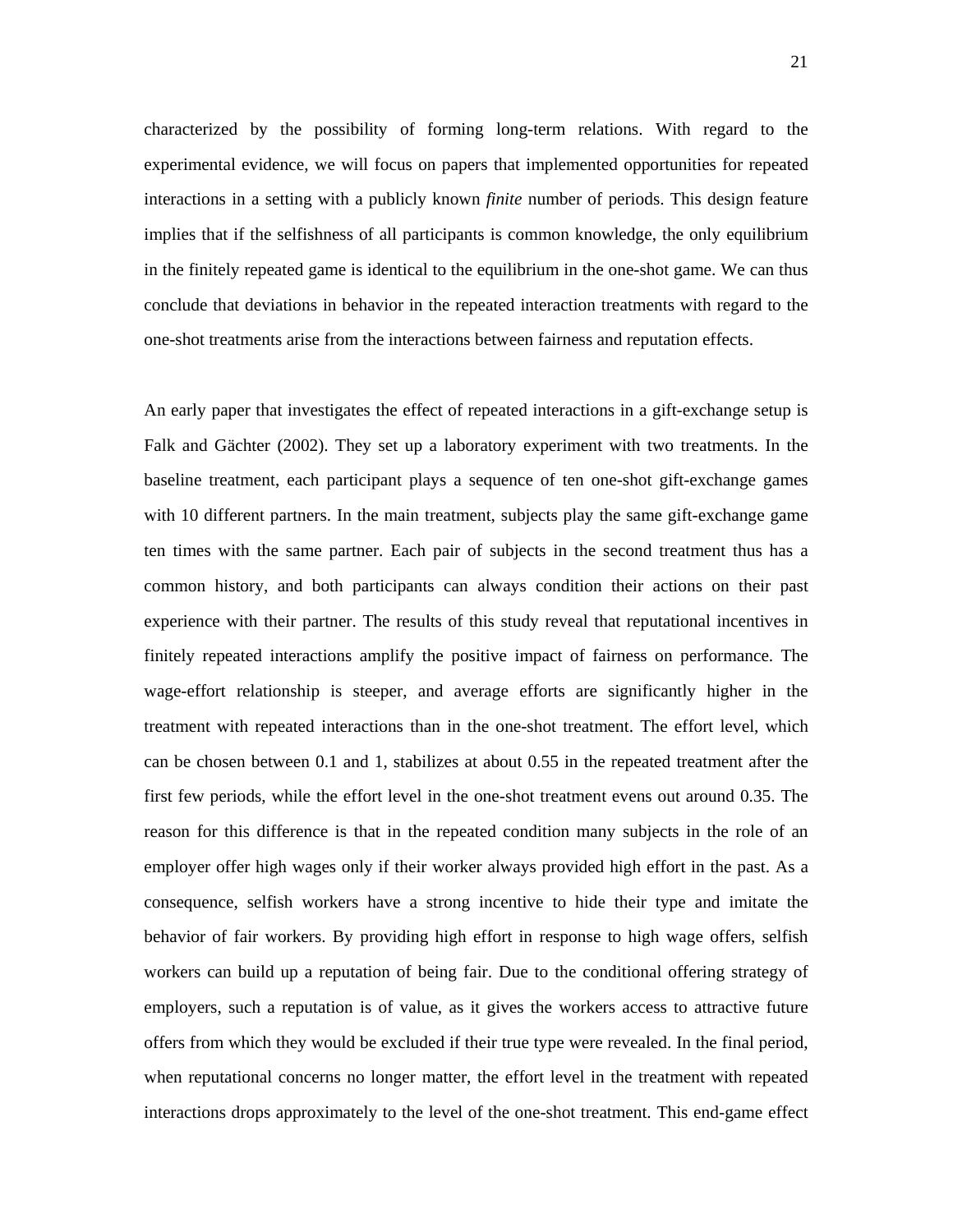shows that fairness concerns genuinely motivate roughly the same fraction of subjects in both treatments. However, the long-term nature of the repeated treatment disciplines many selfish individuals who would – in the absence of repeated interaction – play uncooperatively.

Brown et al. (2004) allow long-term employment relationships to arise endogenously in a market environment with an excess supply of labor. In this experiment, which lasts for 15 periods, employers may address their wage offers to specific workers. They can therefore endogenously build up a long-term relationship with a worker by renewing offers to the same worker in consecutive periods. The comparison of this treatment to a treatment in which longterm relations are excluded provides the basis for measuring the impact of reputation incentives and the interaction of such incentives with fairness concerns. The possibility of contract renewals has strong positive effects on performance: It increases average effort from 3.3 in the treatment with one-shot interactions to 6.9 in the "relations treatment". In fact, the modal effort choice is at the minimum in the one-shot condition, while the maximum effort is the modal choice in the relations treatment. There is an end-game effect as in the Falk and Gächter (2002) paper because the selfish players do no longer put forward non-minimal effort levels in the final period.

One interesting aspect in these papers is that the selfish players do not merely raise their effort levels when they can acquire a good reputation, but they literally mimic the effort patterns of the fair-minded players in the non-final periods. This means that they provide low effort in response to low wages and high effort in response to high wages, thus contributing to the steepness of the wage effort relationship. As a consequence, employers face a strong incentive to pay non-competitive job rents because this enables them to elicit high effort from both fair and from selfish workers.

In the meantime, a series of additional papers has confirmed the robustness of the finding that reputation formation in relationships that evolved endogenously greatly fortifies the positive impact of fairness on performance. These papers provide evidence that reputation effects can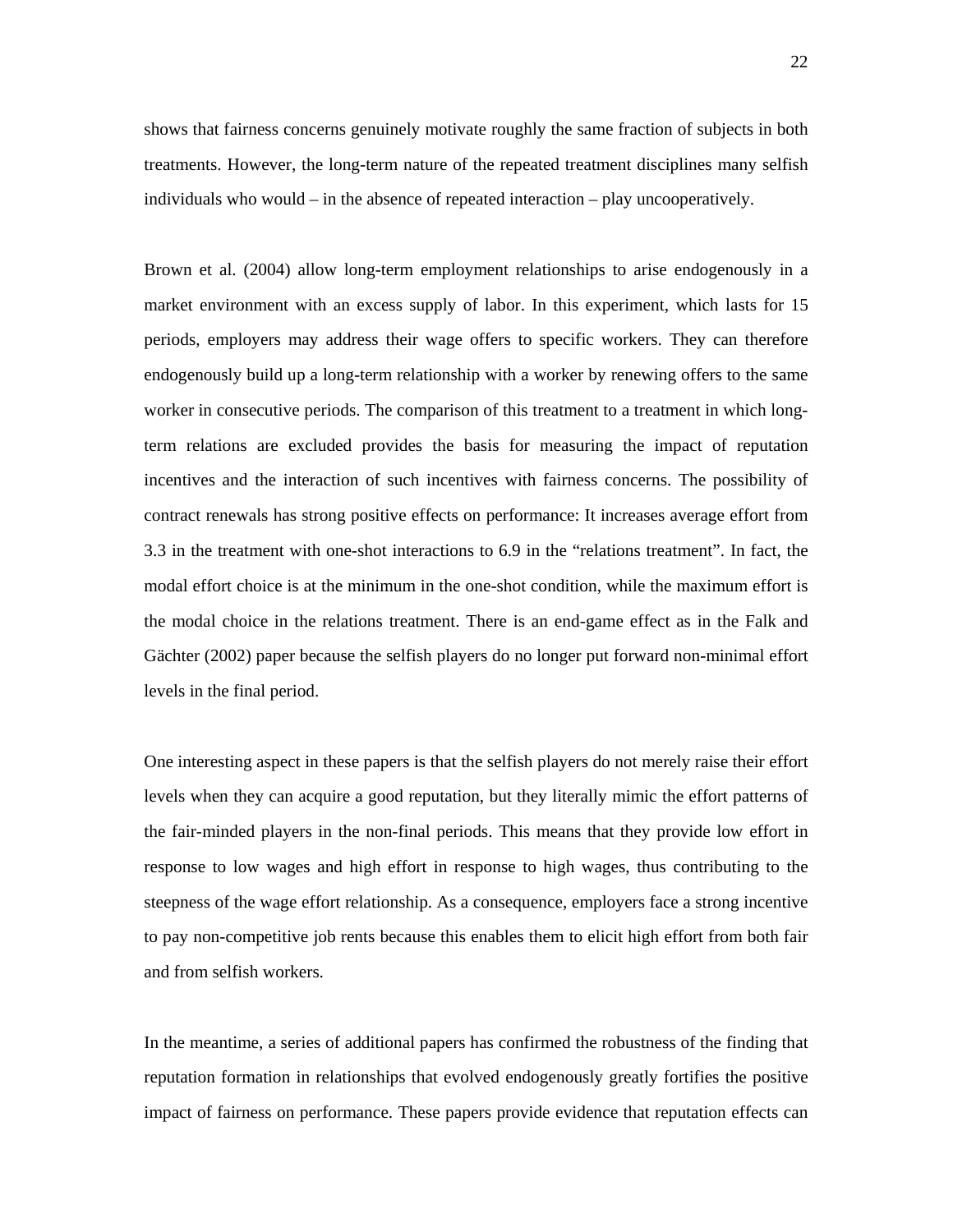be sufficiently strong to sustain very high levels of efficiency, even under rather adverse conditions.<sup>12</sup> Fehr et al (2009)and Brown & Zehnder (2007) show that reputation formation in long-term relations leads to stable trades, even when fairness alone cannot prevent a market collapse. Fehr & Zehnder (2006) confirm this finding in a setup where asymmetric information implies that output is only an imprecise indicator for effort. Finally, Brown et al. (2008) illustrate the effectiveness of the interaction between reputational incentives and fairness in a market with excess demand for labor and no threat of unemployment.

Evidence from the field on the role of gift exchange in repeated interactions is provided by a recent study (Bellemare & Shearer 2007) which reports observations from a field experiment in a tree-planting firm. Bellemare and Shearer implement a onetime wage gift and examine the workers' response. They show that effort increases significantly. The setup in this study is somewhat complex, as the tree planters are paid a piece rate and the income change induced by the wage gift may interact with these explicit incentives (see Goette et al (2004)) for a discussion of these motives). However, one may argue that it is even more remarkable to find a gift effect on effort in a piece rate environment where workers' marginal cost of effort provision is already presumably quite high. The study also provides evidence on the interaction between fairness and repeated game effects because they have workers in their sample who did not return to their employer during the next tree-planting season. They show that the effect of the wage gift on effort is significantly positive for both types of workers but for those who returned the next season the effect is stronger. This pattern confirms the complementarity between fairness effects and repeated game effects that is predicted by theory and observed in the laboratory.

Other evidence on gift exchange in repeated interactions is more indirect and circumstantial. In these cases, firms changed the employment conditions in ongoing employment relations in ways that plausibly led to a negative effect on workers' fairness perceptions. It is interesting to study these episodes, because they can be interpreted as a permanent change in the firm's

 $12$  For a much more detailed discussion of these papers see Fehr et al (2009).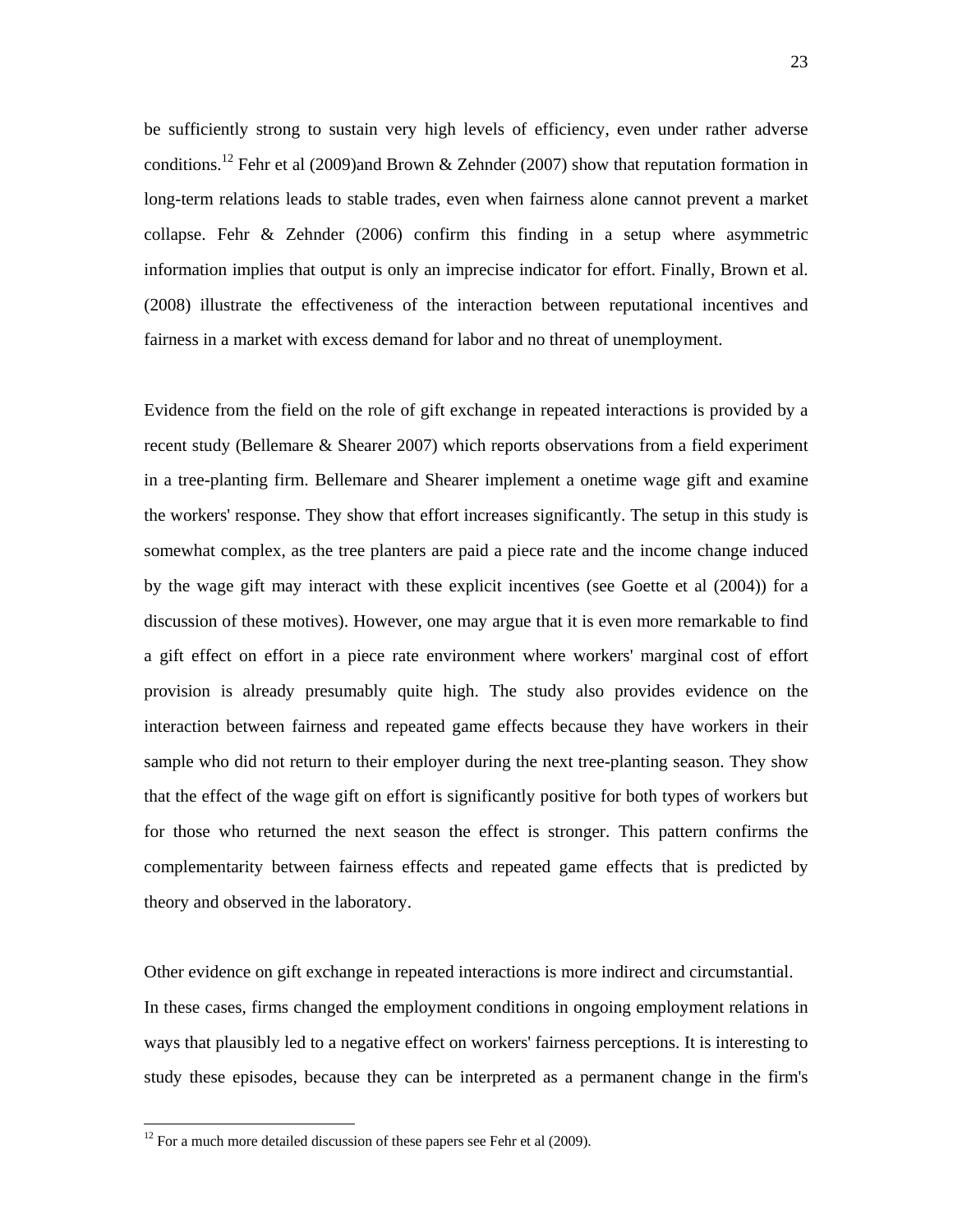policy towards its workers. Krueger & Mas (2004) examine the quality of Bridgestone/Firestone tires manufactured in different plants and years. The plant in Decatur, IL, experienced serious labor strife after the company not only announced lower wages for new hires and unfavorable changes in the schedule for shift rotations, but also threatened *to fire existing staff and* hire replacement workers (and later did so.). The results show clearly that tires manufactured during the labor strife at Decartur were of significantly lower quality compared to the same type of tires manufactured at different plants in the same years.

In a similar vein, Mas (2008) presents evidence showing that a labor dispute at Caterpillar, a large manufacturing company producing construction equipment, tractors, and other vehicles, had a similarly negative impact on production quality. Negotiations between the union and management broke down after Caterpillar refused to accept a contract that the same union had closed with John Deere, a firm similar to Caterpillar. Relative to comparable Caterpillar equipment produced outside the U.S, the equipment produced in the U.S. during the labor strife shows a lower resale value. Since effort is an important determinant of quality in this business, this indicates that effort was lower during labor strife.

No studies exist that examine how the repeated nature of an employment relationship affects the effectiveness of gift exchange in labor markets. Maréchal & Thöni (2007), however, conduct an experiment in a related field study that allows them to tap into a similar business context. They show that sales representatives who visit stores to sell pharmaceuticals can increase sales by giving the store manager a gift – consisting of 6 samples of a product – at the beginning of their visits. Giving a gift strongly increases sales during the representative's visit from approximately CHF 60 in the condition without gift to about CHF 270 in the gift condition. Interestingly, the effect is only present if the sales representative had already visited the store; gifts on first visits lead to no change in sales. This suggests that the gift taps into an ongoing relationship between the sales representative and the store manager where the effects of fairness are predicted to be largest.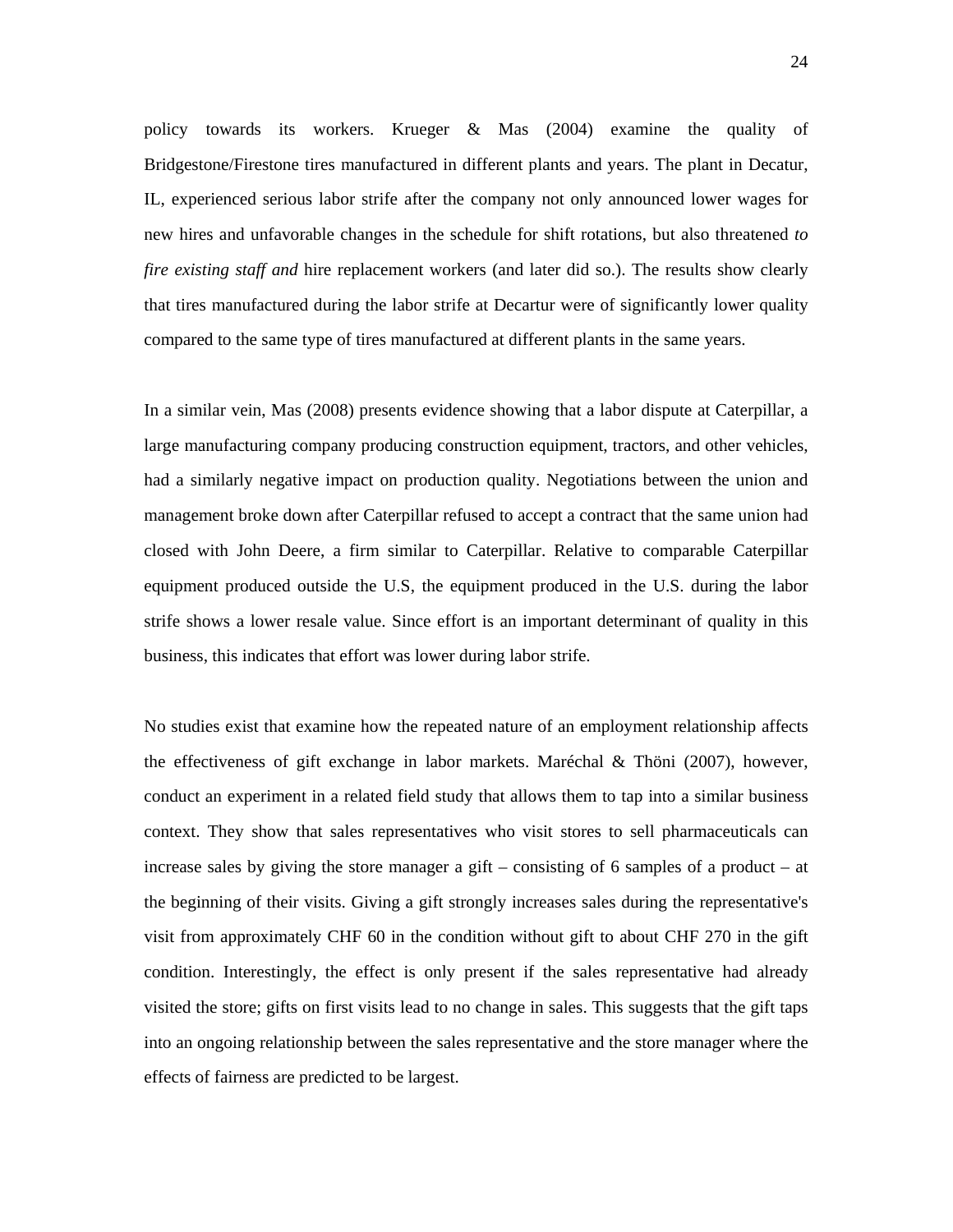There is also evidence that employers' actions that are considered unfair trigger stronger responses than those that are considered fair. Mas (2006) examines the outcomes of finaloffer arbitration cases that involved police departments in New Jersey, in which the police officers' union and the city were unable to negotiate a new contract. In this case, it is rather clear which of the outcomes the workers find fairest, as they would not end up in final-offer arbitration if they did not disagree with the offer the employer made. The study documents a large and significant decline in many indicators of police performance (e.g., number of crimes cleared, probability of incarceration, etc.) if the arbitrator's decision favors the employers. This decline in effort is highly sensitive to the size of the loss relative to the expected outcome from final-offer arbitration. If the arbitrator rules in favor of the union, there is a small positive effect on performance, which is almost completely insensitive to the size of the gain.

Lee & Rupp  $(2007)$  examine the impact of wage cuts for airline pilots on flight delays. Virtually all the pay cuts they examine were consensual, i.e., the pilot union agreed to take a cut, as many of the airlines were in, or on the verge of, bankruptcy. There is essentially no effect on delays when pay cuts are consensual. This is in line with the survey evidence in Bewley (1999), showing that workers are willing to accept pay cuts when they feel they are justified, e.g., by the looming bankruptcy of the employer. However, there is one pay cut in Lee and Rupp (2007) that was the result of arbitration, and opposed by the pilots – a  $26\%$  pay cut at Alaska Airlines. This instance of a pay cut is thus comparable to Mas (2006), and the records show that it lead to a massive increase in flight delays at Alaska Airlines over the next several months, in line with the predictions from the fairness model.

To summarize, the field evidence on fairness manipulations in ongoing relationships shows that firms may incur extremely high costs if they treat workers in ways that are perceived as unfair. The evidence from Lee and Rupp (2007) also shows that, as indicated by survey evidence, that no adverse consequences follow from pay cuts that employees do not perceive as unfair (Bewley, 1999). Less is known, however, about the impact of treating workers in a way that is clearly perceived to be fair. While the results in Maréchal and Thöni (2007) are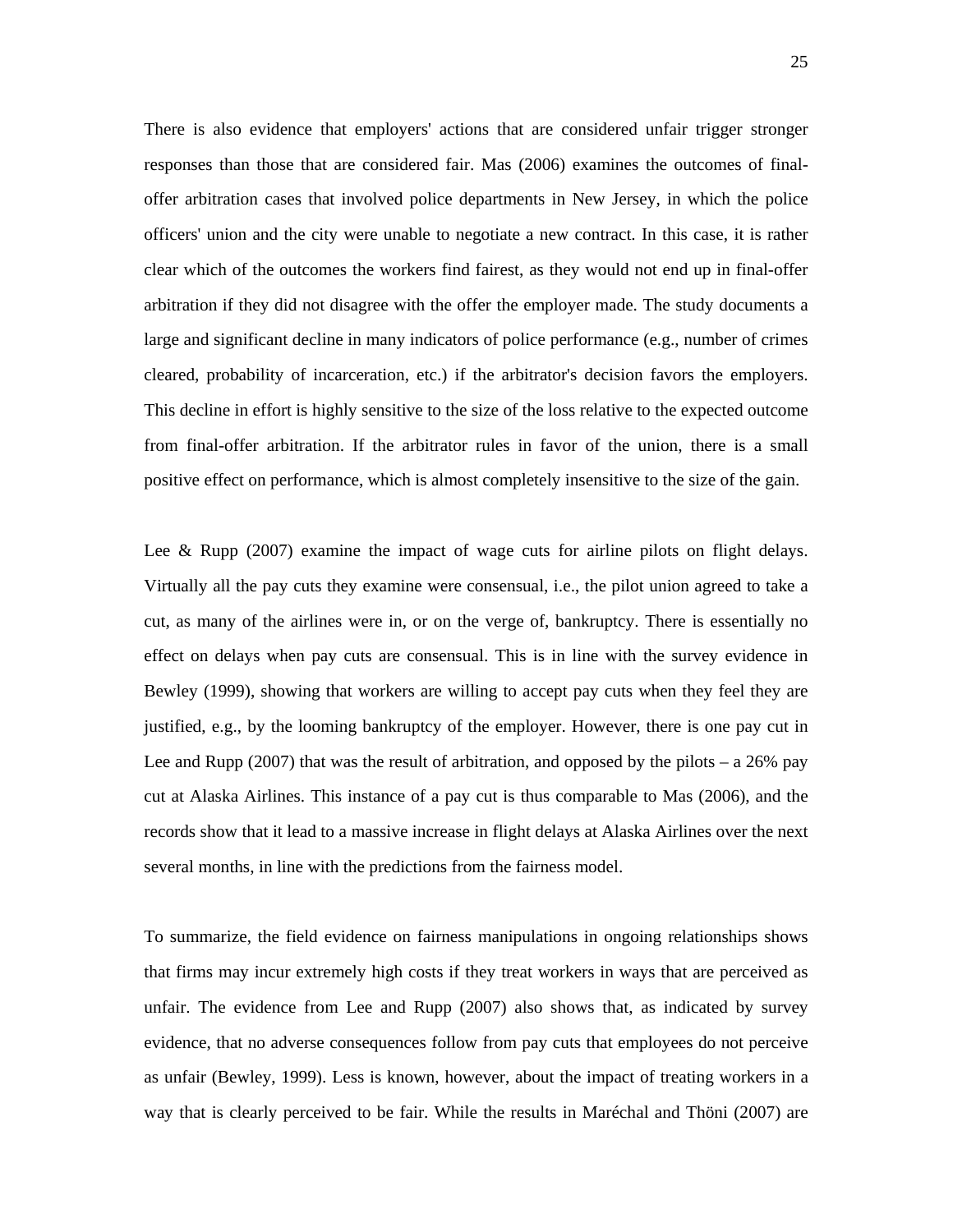suggestive of positive effects from fair treatment, this remains to be documented in a labor market setting. In particular, long-term studies with explicit randomization or credible exogenous changes in compensation policies, such as adoption of a set of policies when a firm is bought by another firm, are needed.

#### **4.3 Internal Labor Markets**

 $\overline{a}$ 

In a pioneering book, Doeringer & Piore (1971) assert that there is a sharp distinction between internal and external labor market arrangements. In particular, workers seem insulated from outside labor market conditions once they are employed in firms. They argue that these arrangements are difficult to explain from the viewpoint of a neoclassical model: "[W]e doubt that any of the major strands of conventional research will prove capable of assimilating the internal labor market into conventional theory in a useful and meaningful way." As we argue below, fairness preferences have interesting new implications for how firms set wages over time, giving rise to two of the most important features of internal labor markets.

The evidence on fairness perceptions suggests a shift in workers' perceived entitlement as they enter a firm (Kahneman et al 1986). When forming judgments about fairness, new workers compare the firm's offer to what they could otherwise earn in the labor market, evidence, while the evidence suggests that incumbent workers compare a proposed change in the employment relationship to the status quo.<sup>13</sup> A second important regularity is that loss aversion appears to have a strong effect on fairness judgments. For example, a small decrease in the wage does much more damage to fairness judgments than a small increase in the wage does to boost fairness perceptions (Kahneman et al 1986). It is not clear, a priori, whether loss aversion in fairness judgments applies to the nominal or the real wage. The survey scenarios in Kahneman et al. (1986) hold the real wage cut constant, showing that over and above the loss in the real wage, individuals consider nominal wage cuts particularly unfair. Shafir et al (1997) also show that nominal wage cuts are genuinely perceived as more unfair and (Fehr &

 $<sup>13</sup>$  A similar effect can be observed in the fairness judgments of price changes. For example, Bolton et al. (2003)</sup> find that, in repeated transactions, the price that a firm charged last was the relevant reference price, much more so than the price the competitors were offering.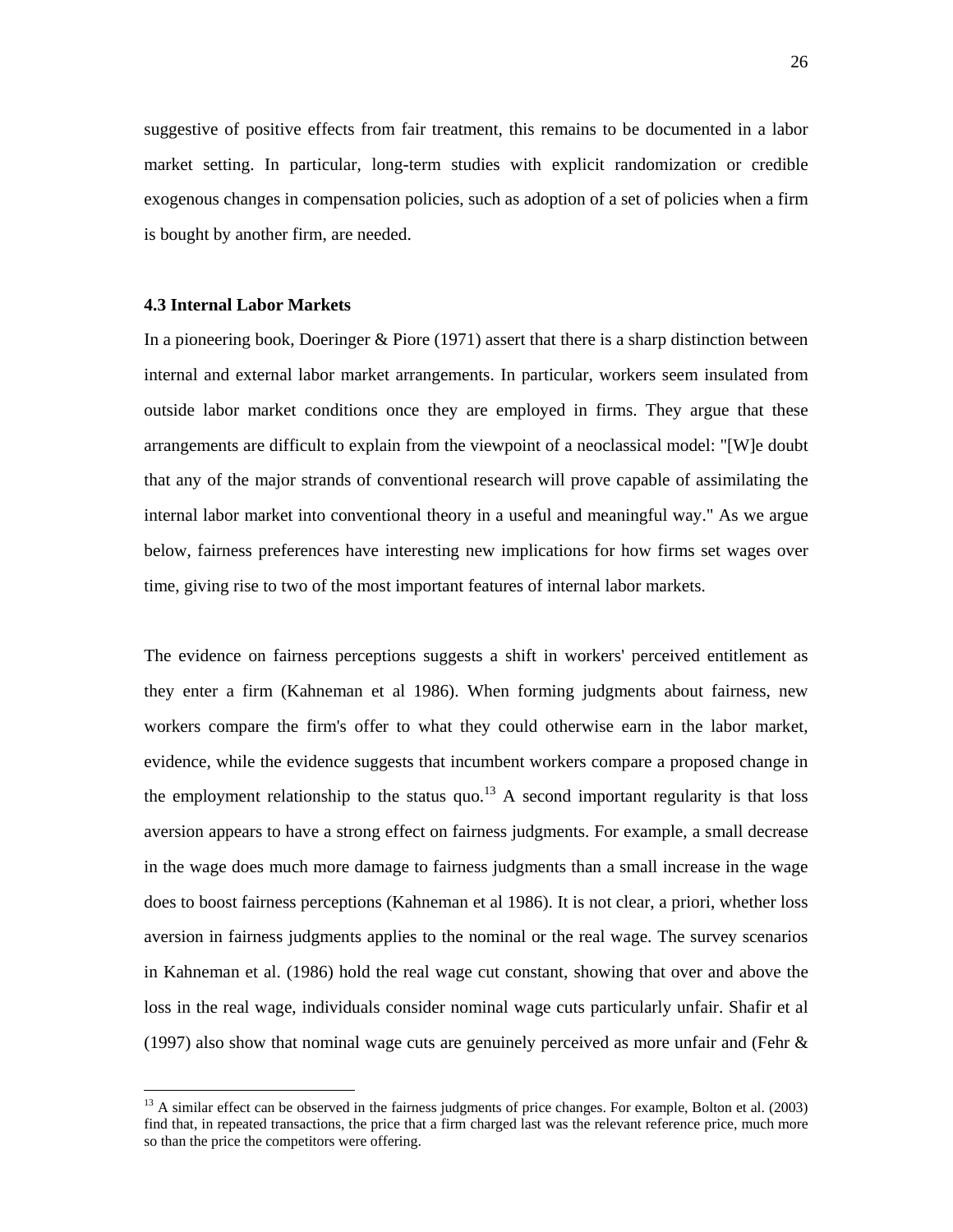Tyran 2008; Fehr & Tyran 2001) document that money illusion prevents a quick fall in prices after a negative monetary shock in an experimental price setting game. As discussed earlier, Goette and Huffman (2007) present evidence that the salience of a nominal wage cut forms the fairness judgment. They show that if nominal wages are not cut, individuals care strongly about real wage changes.

These features give rise to three specific predictions in the theoretical framework we discussed earlier.<sup>14</sup> The first prediction the model makes is that entry-level wages and the wages of incumbent workers respond differently to changes in labor market conditions. Entrylevel wages should strongly depend on labor market conditions. If the labor market is tight, workers can find alternative employment at relatively high wages. Thus, a high wage is needed to elicit high effort. When unemployment is high, workers' outside offers will be worse, and they will be willing to exert effort for a lower wage. As a consequence, the firm's optimal entry-level wage is lower when the labor market is slack. For incumbent workers, however, the reference outcome is the contract that was in place the last period, not the worker's outside options. This in itself makes the incumbent workers' wages relatively independent of labor market conditions. The model also predicts cohort effects in wages: because last year's contract becomes the reference outcome for this year, keeping the same contract is viewed as fair. Thus, if a worker started out with a high entry-level wage, this wage will become the reference wage for the next period, influencing future wage outcomes. The third prediction is related to loss aversion: if workers' fairness judgments are more strongly affected when their situation worsens, then firms should be reluctant to cut wages. The fairness model is silent as to whether real or nominal wages are the relevant measuring stick for fairness judgments. However the evidence in Kahneman et al. (1986) and Goette and Huffman (2007) suggests that nominal wage cuts in particular are considered unfair.

<sup>&</sup>lt;sup>14</sup> This section draws heavily on Benjamin (2005), in which proofs of all the statements can be found. See also Cabrales et al. (2008) for a theory of how social preferences affect labor markets. Their paper focuses on how concerns for fairness can provide incentives to segregate workers.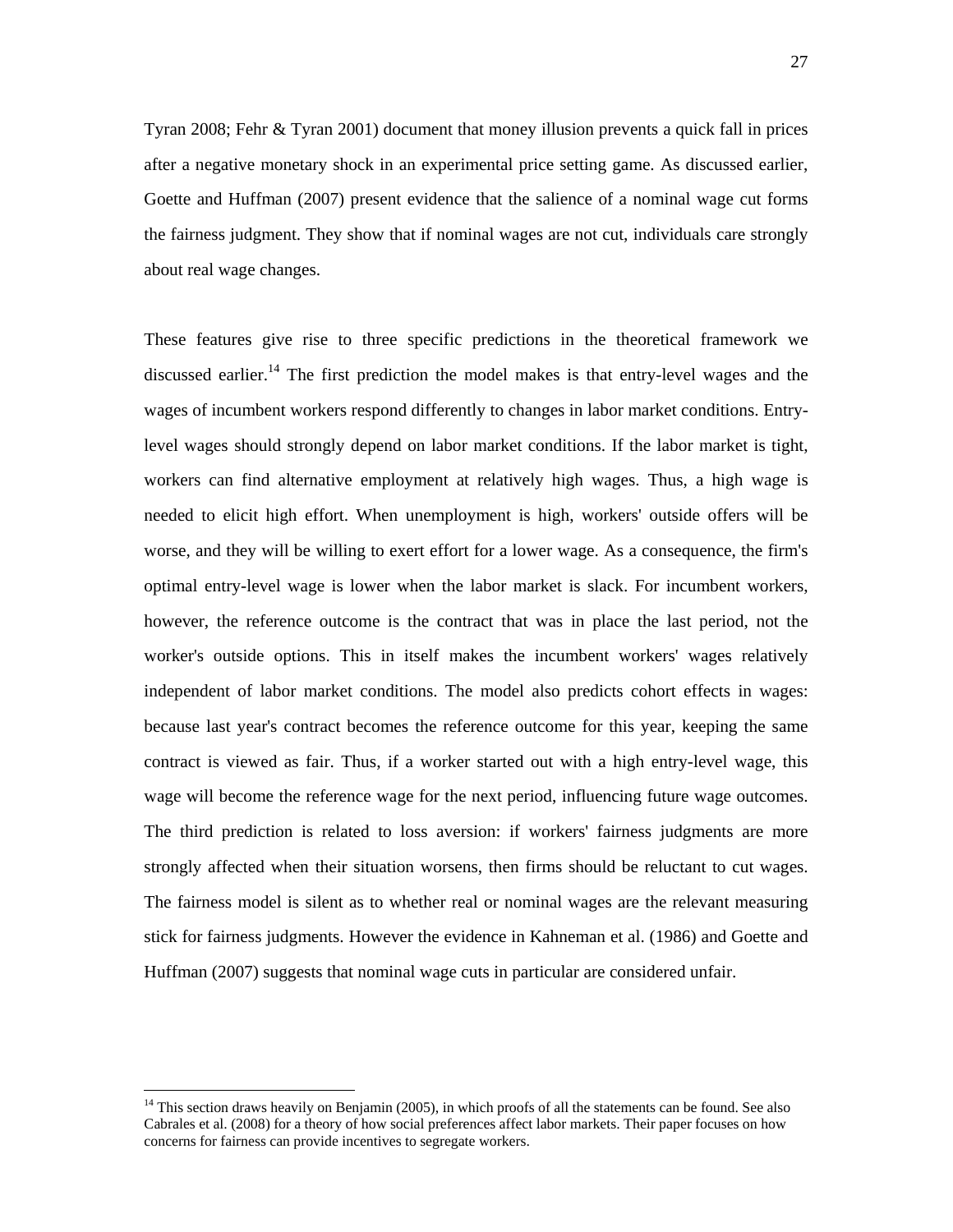The evidence is generally supportive of these predictions. Several studies document that job changers' wages are more cyclical than those of job stayers. Recent studies include (Devereux 2001; Devereux & Hart 2006; Haefke et al 2006; Solon et al 1994). In all studies, wages of individuals entering firms are far more sensitive to business cycle variations. It should be noted that the fairness model does not predict that the incumbents' wages will never change. In particular, if the firm's profit rises, so should the incumbents' wages. Since the studies do not attempt to disentangle shocks that affect firms' profits (for example, productivity shocks) from other shocks (those that only change labor supply), there is no detailed test of this prediction. The study closest to testing this prediction is (Beaudry & DiNardo 1991), who find that current labor market conditions have almost no effect on current wages, but initial labor market conditions are a significant determinant of entry level wages. Support also comes from several case studies of personnel files of firms (Baker et al 1994; Eberth 2003; Treble et al 2001). Compared to data from labor force surveys, such studies, while less representative, show a much clearer picture of how wages change over the course of a career. The evidence of cohort effects is also cleanest in these studies: the picture that emerges shows that entrylevel wages vary widely from year to year. Each cohort then gradually increases from the entry-level wage, thus preserving the initial differences in wages. (Oreopoulos et al 2006) use data on Canadian college graduates to examine the long-run effects of unemployment at the time of graduation on wages. They find very strong and long-lasting effects of the labor market conditions upon graduation on later economic outcomes. If graduating in a boom year (with an unemployment rate five percentage points lower), initial earnings are about 9 percent higher. After five years, long after the economy has slowed down again, earnings are still 4 percentage points higher and the effect only fades after ten years.<sup>15</sup> One reason why these effects are so long lasting is that initial business cycle conditions change the job-mobility pattern permanently, as one would expect when these initial conditions permanently affect the firm's compensation policy.

<sup>&</sup>lt;sup>15</sup> One might argue that the timing of graduation is endogenous to the business cycle. However, the results are robust to using the unemployment rate four years after enrollment as an instrument.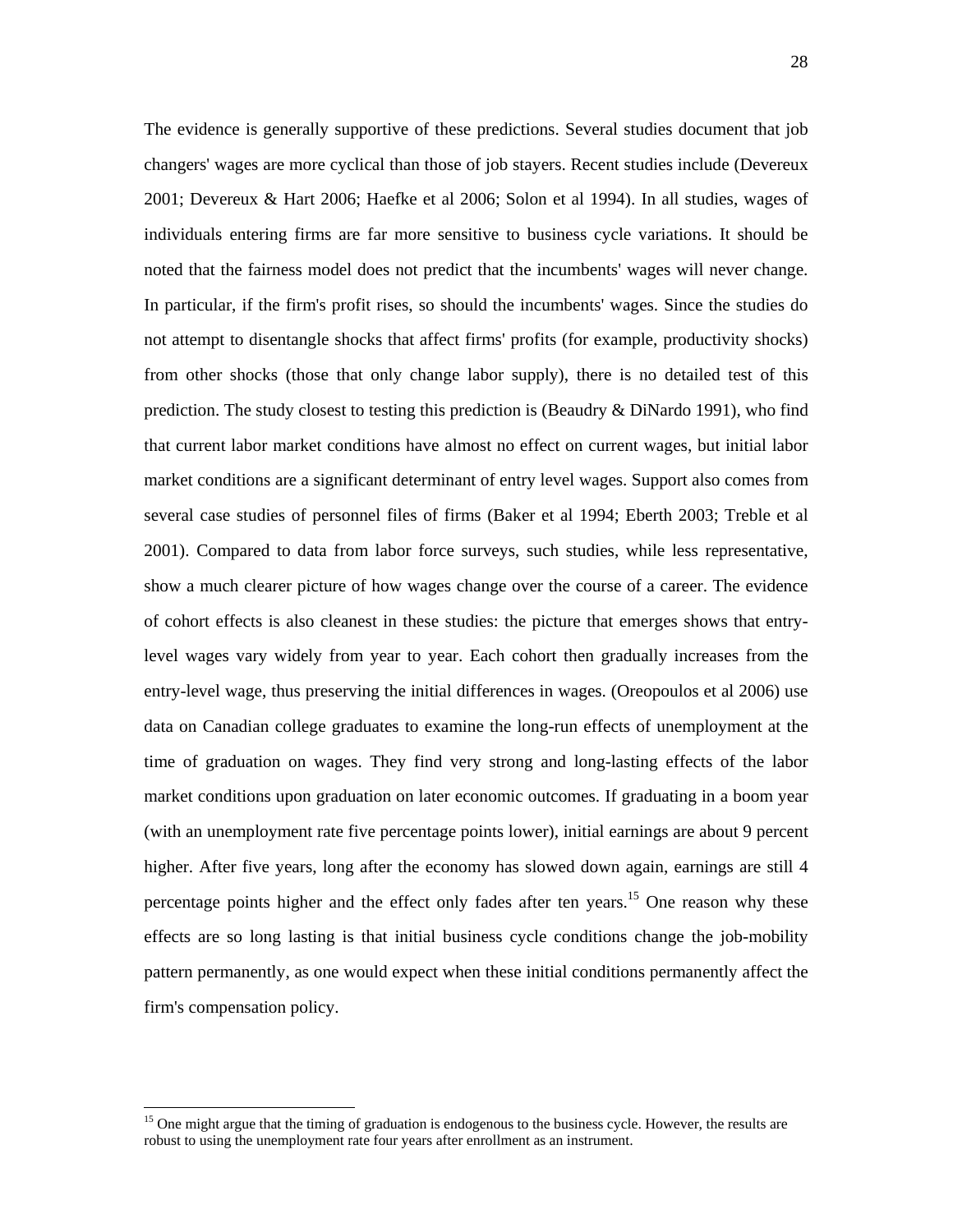There is also strong evidence that employers shy away from wage cuts, and freeze their employees' wages rather than making small wage cuts. There are two noteworthy features in the distribution of nominal wage changes. First, there is a clear drop in the density just below zero. A large fraction of individuals receive a nominal wage change of zero, but almost nobody receives small wage cuts. Second, small wage increases are frequent. Hence, there is a clear asymmetry in the distribution of wage changes: wage cuts occur less often than expected, as the model predicts. Virtually any study that examines the distribution of wage changes finds this pattern (see e.g. (Altonji & Devereux 2000; Fehr & Goette 2005; Wilson 1999)).

There are significant measurement problems when moving to more conventional data sets like the PSID or other labor market surveys; in particular, wages are typically reported with error (Bound et al 1994). This problem is accentuated when looking at wage changes, and may wrongly lead researchers to conclude that there is a substantial amount of wage flexibility. Indeed, studies that do not control for measurement error find a significant number of wage cuts, though these studies still find a strong asymmetry in the distribution of wage changes (Card & Hyslop 1996; Dickens et al 2007; Kahn 1997; McLaughlin 1994). Several methods have been proposed for correcting for this problem: some rely on parametric modeling of measurement error (Altonji & Devereux 2000; Fehr & Goette 2005), while others are entirely non-parametric (Dickens & Goette 2006; Gottschalk 2005). It turns out that the specific form of the correction has very little impact. All studies find, however, that correcting for measurement error is important: once these estimators are applied, the evidence obtained from the labor force surveys essentially looks like that from personnel files: there are only very few wage cuts.

Nominal wage rigidity or cohort effects could also be caused by forces other than a combination of fairness preferences and money illusion (Malcomson 1999; Malcomson 1997). Suppose, for example, that workers are risk averse, firms are risk neutral and working hours are fixed. Then there is an incentive for the firm to insure its workers against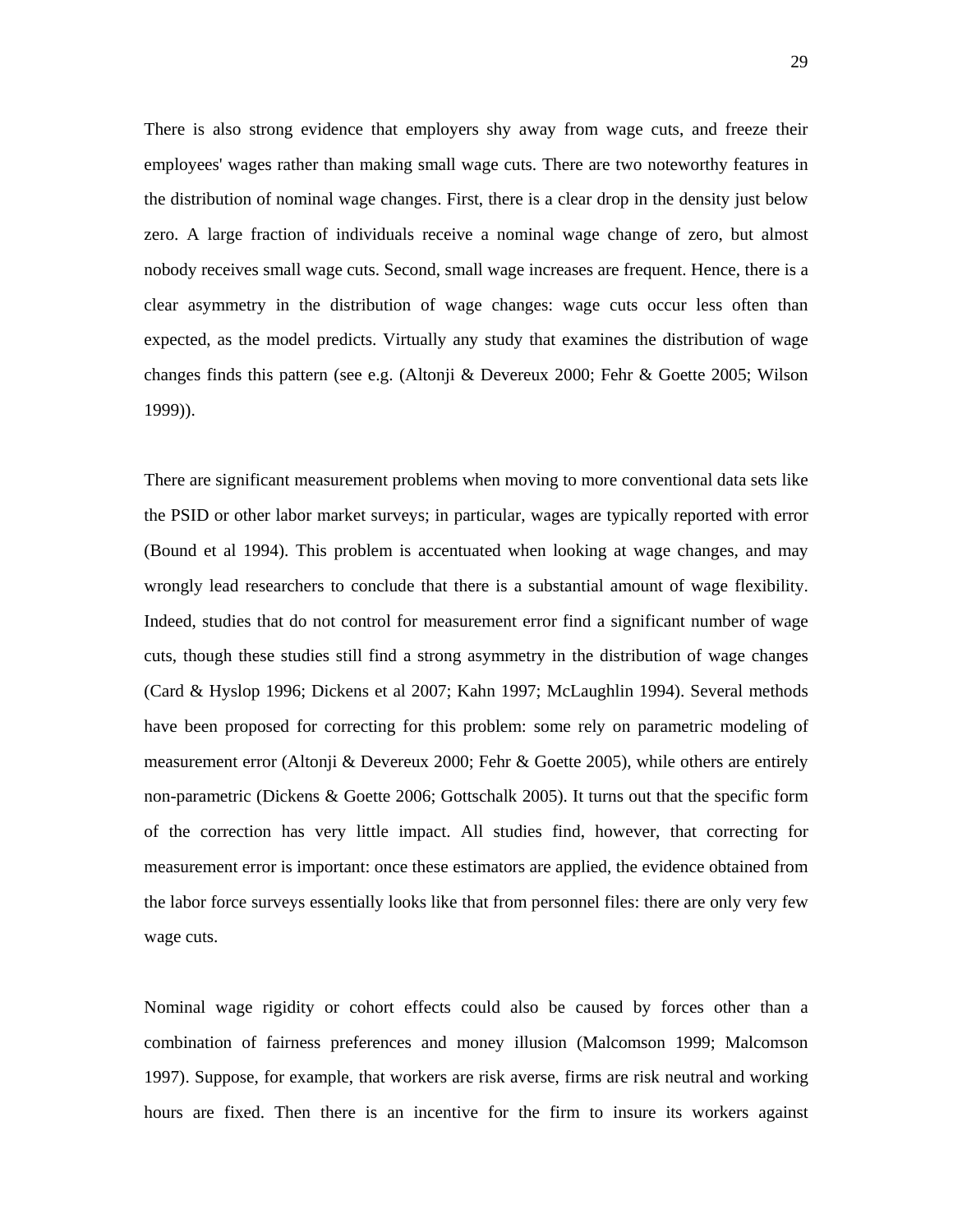fluctuations in real wages. The real wage is then just given by the current labor market conditions and the optimal insurance condition; thus subsequent labor market events do not affect the real wage. This naturally leads to cohort effects in wages, as the starting wages will differ by year. Yet, these models have difficulties in explaining nominal wage rigidity because they predict that real, not nominal, wages should be insured. Other models (Malcomson 1999, 1997) show that contracts with a fixed wage can induce efficient levels of relationshipspecific investments. These models have the property that incumbents' wages only respond to exogenous conditions if the outside option becomes binding. Thus as long as the real wage is strictly within the boundaries of the real outside option, the nominal wage will not be adjusted to changes in real outside options. They are adjusted only when one of the outside options becomes binding. With positive inflation, this automatically implies that wage cuts will tend to be rare. However, the model also predicts that during deflation, wage cuts would be frequent, and raises rare, with the asymmetry going the other way. There is no evidence that during the great depression in the U.S., for example, wage cuts became frequent (Akerlof et al 1996). Similarly, Imfeld (1991) reports virtually no wage cuts in five large Swiss firms during the period between 1879 and 1890 when prices in Switzerland declined by 20 percent.

At the more aggregate level, our framework may also help explain some of the business cycle facts that the standard model has difficulty accounting for. First, the model offers a new source of wage stickiness. For example, the model readily predicts that employment should be more volatile than wages. The reason is that raising employment in the face of a positive demand shock lowers average profit (because of diminishing returns to effort). This persuades the workers to work harder for a given wage, because the wage is now higher relative to the average profit the firm makes per worker. This increases the workers' effort, but does not require paying a much higher wage. Therefore, most of the firm's adjustment will come through changes in employment, making the wage relatively unresponsive to changes in demand on the product market (Danthine & Kurmann 2004). On the other hand, the model also predicts a difference between demand shocks and productivity shocks for wage and employment reactions. In contrast to the demand shock discussed above, a positive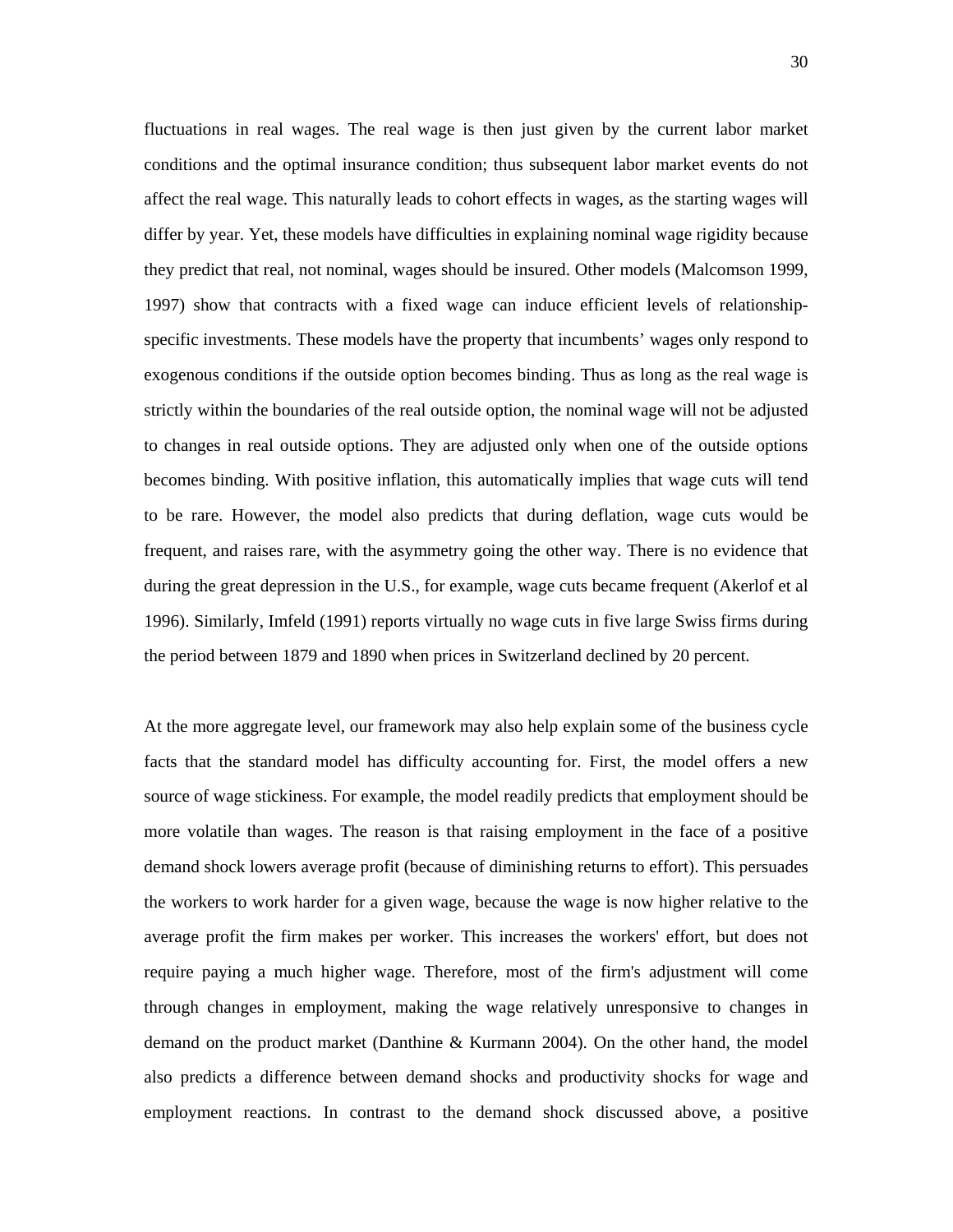productivity shock increases the firm's profit directly. The workers will thus lower their effort for a given wage. However, because the workers' effort now becomes more valuable to firms, this reinforces the incentives of the firm to raise wages (Benjamin 2005; Danthine & Kurmann 2004).

#### **4.4 Fairness and the Economic Effects of Minimum Wage Legislations**

In this section, we illustrate that the psychological forces described in section 2 may be crucial for a better understanding of labor market policy. If people have reference-dependent fairness preferences, policy measures may not only function by affecting outcomes but also by shifting the relevant reference points. We use the case of the minimum wage legislation to illustrate the empirical relevance of this possibility. The minimum wage example is an especially important one because minimum wages are one of the most often-used instruments in labor market policy (see e.g. OECD (1998) for evidence that minimum wage legislation affects most labor markets in the developed world in one way or another).

Despite the remarkable attention that minimum wage laws have received, three empirical findings remain puzzling in light of the standard approach in labor economics. First, a number of papers show that minimum wages have so called spill-over effects, i.e., many firms increase wages by an amount exceeding that necessary to comply with the higher minimum wage (see, e.g., Card & Krueger 1995; Dolado et al 1997; Katz & Krueger 1992; Teulings et al 1998; Teulings 2003). Second, several studies report anomalously low utilization of subminimum wages in situations where firms could actually pay workers less than the minimum (Freeman et al 1981; Katz & Krueger 1991; Katz & Krueger 1992; Manning & Dickens 2002). For example, Katz and Krueger (1991) find that the introduction of the opportunity to pay subminimum wages to youth did not caused a significant decline in teenage workers' wages. Third, there are several cases in which an increase in minimum wages led to zero or even positive employment effects (see, e.g. (Card 1992; Card & Krueger 1994; Katz & Krueger 1992; Machin & Manning 1994; OECD 1998; Padilla et al 1996). This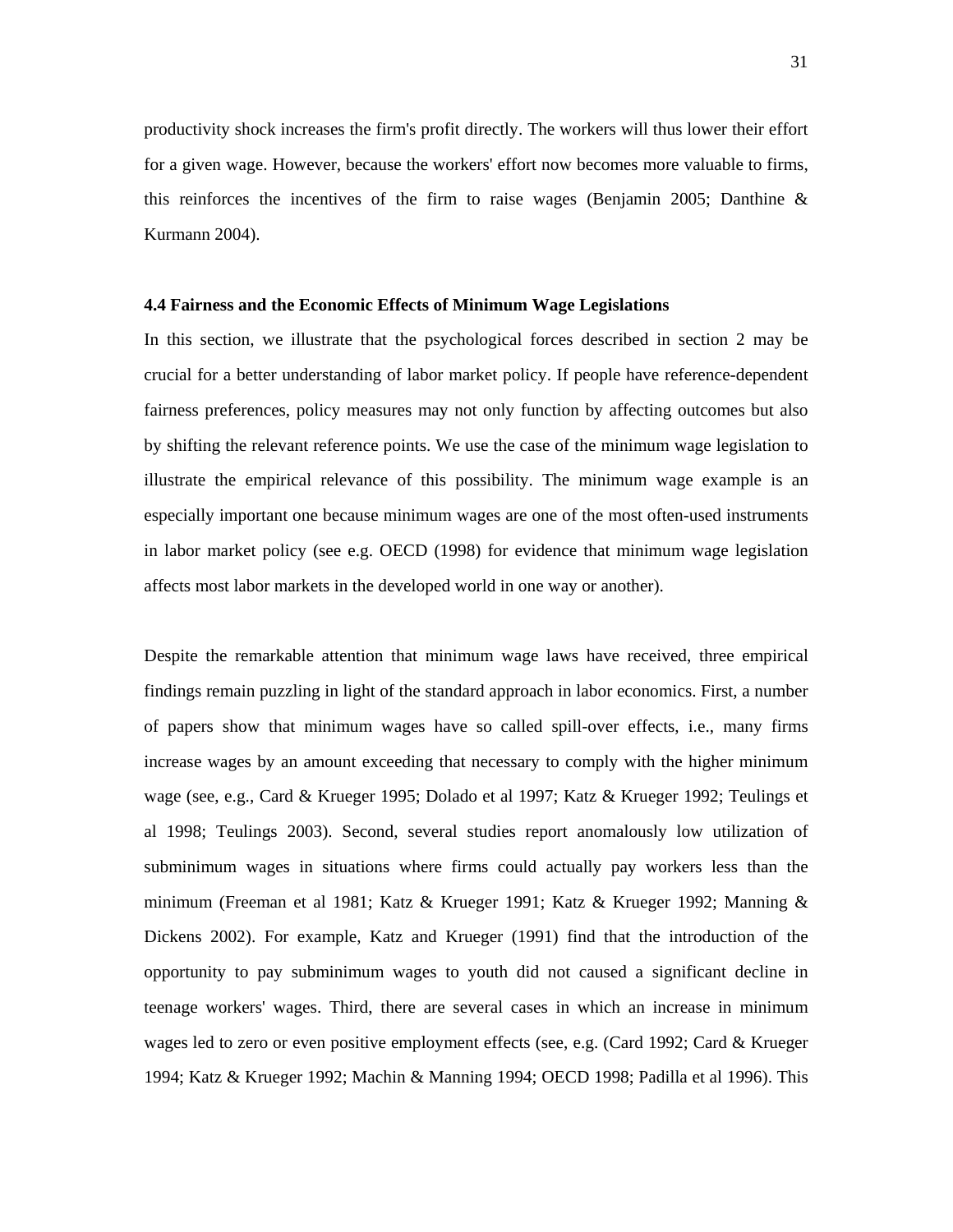is surprising, because the conventional competitive theory predicts that increases in minimum wages should always reduce employment.

A recent experimental study (Falk et al 2006) suggests that the phenomena mentioned above may be better understood if the labor market is viewed from the behavioral perspective we describe in this paper. In addition to the possibility that workers may have referencedependent fairness preferences, their experiment is based on the idea that labor markets are likely to exhibit imperfectly competitive features. This view is based on a recent line of research in labor economics stipulating that imperfect competition is perhaps the rule rather than the exception in labor markets (Boal & Ransom 1997; Manning 2003). The rationale behind this argument is that labor markets are typically characterized by important frictions (like moving costs, heterogeneous job preferences, or social ties) which prevent the elasticity of an individual firm's labor supply from being close to infinity, a view that also receives empirical support (Barth & Dale-Olsen 1999; Boal & Ransom 1997; Manning 2003). Therefore it seems reasonable to assume that firms have at least a certain degree of wage setting power.

Falk et al. (2006) thus implement a simple laboratory labor market in which workers' mobility restrictions in combination with heterogeneous fairness preferences give rise to upward sloping labor supply schedules at the firm level. They observe that the minimum wage strongly affects reservation wages, suggesting that it provides an anchor for judging the fairness of the actual wage paid. After the introduction of the minimum wage, subjects in the role of workers strongly increase their reservation wages. While almost all reservation wages were clearly below the level of the minimum wage before its introduction, a substantial share of reservation wages lie above that level after its introduction. The impact of the introduction of the minimum wage on reservation wages is in line with the evidence presented in section 2.2. The mini-ultimatum games of Falk et al. (2003) revealed that changes in the set of available but not chosen alternatives may have important consequences for the perceived fairness of a specific action. The introduction of a minimum wage eliminates a whole range of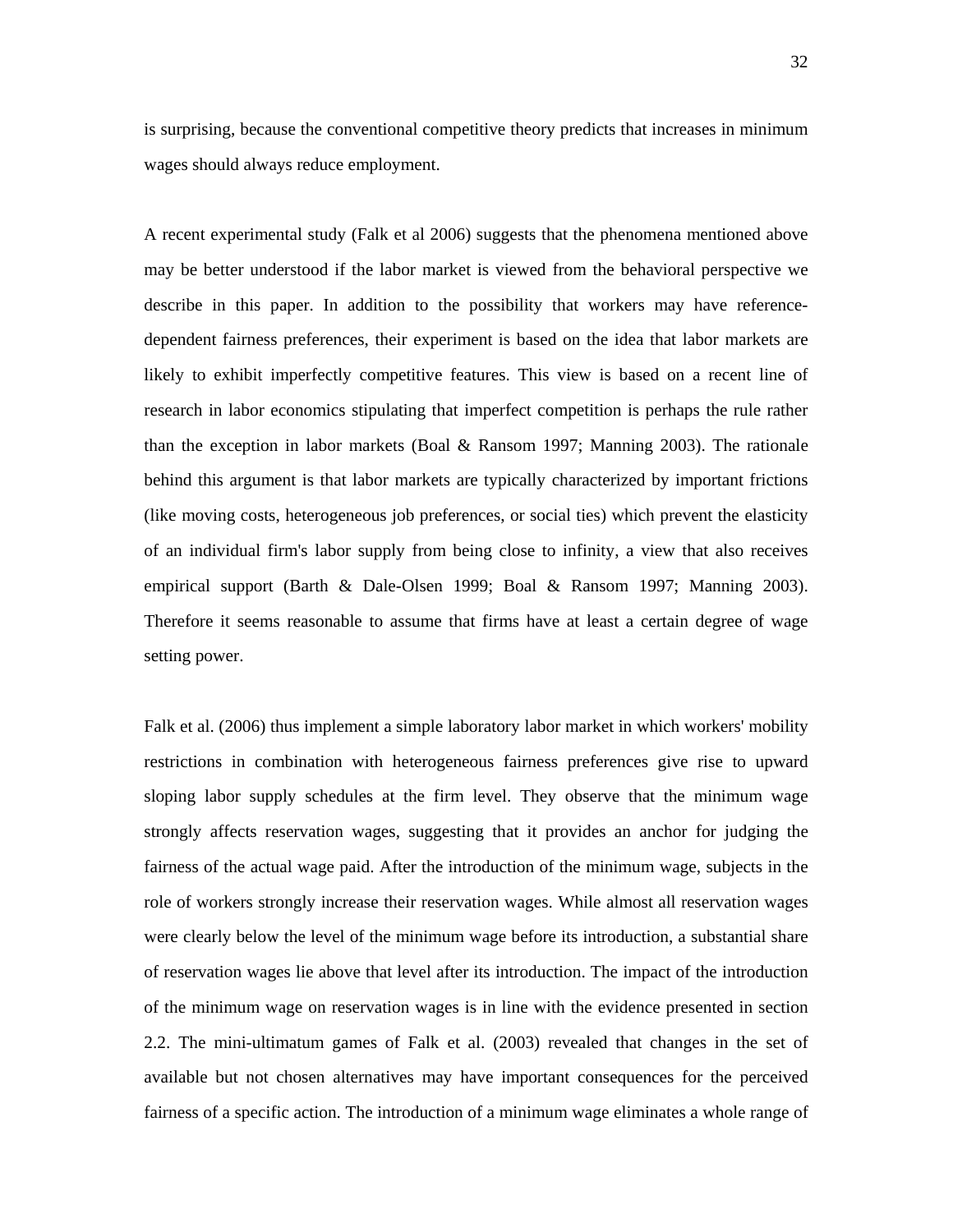previously possible wage payments from the firms' strategy set. As a consequence, many subjects seem to perceive a wage payment at the level of the minimum wage, which would have been considered as fair and quite generous before the introduction, as unfairly low after the introduction.

The impact of the minimum wage on reservation wages has important implications for the wage-setting strategy of profit-maximizing employers: they are forced to pay wages above the minimum. Thus, the strong impact of the minimum wage on subjects' reservation wages provides a possible explanation for the spillover effect empirically observed in field studies. Furthermore, the pattern of reservation wages also shapes the employment effects of the minimum wage. Since firms face upward-sloping labor-supply schedules, a wage increase may lead to higher employment for a firm's given labor supply schedule. However, since the minimum wage raises reservation wages, the labor supply schedule individual firms face shifts to the left. Accordingly, a potentially positive employment effect of the minimum wage introduction due to imperfect competition is dampened or may be even reversed because of the leftward shift in the labor supply schedule. Whether the introduction of the minimum wage ultimately leads to an increase or a reduction in employment depends on the parameters which shape the relative size of the two counteracting effects. The minimum wage has a positive net effect on employment under the conditions chosen in Falk et al. (2006). However, the effect is much smaller than it would have been, had subjects' reservation wages remained stable.<sup>16</sup>

In contrast to the experimental settings discussed in the previous section, Falk et al. (2006) implemented a labor market with complete employment contracts. However, gift-exchange experiments by (Brandts & Charness 2004; Kagel & Owens 2006) show that the impact of minimum wages on labor supply also prevails if the labor market suffers from contractual incompleteness. Both papers show that the introduction of a minimum wage has two effects.

<sup>&</sup>lt;sup>16</sup> Note that when individual firms face highly elastic labor supply schedules in a relatively competitive labor market, the impact of minimum wages on reservation wages exacerbates the employment reduction caused by the rise in minimum wages.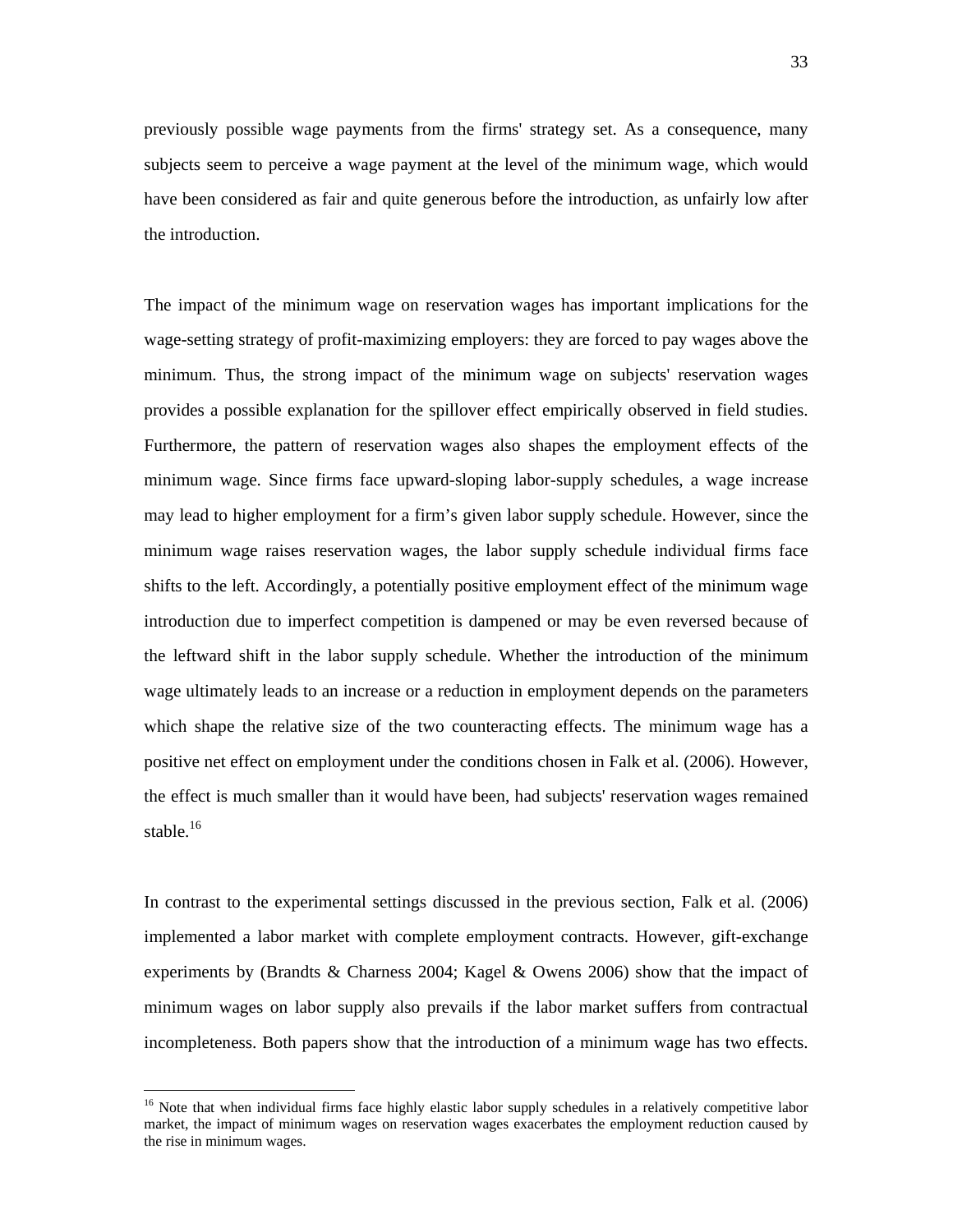On the one hand, the minimum wage increases average wages, which motivates fair-minded subjects to exert more effort. On the other hand, however, the minimum wage also changes the fair-minded subjects' willingness to provide effort at a given wage level. It seems that a law in place forcing employers to pay at least a certain minimum makes subjects perceive the same wage, once considered fair, to be less fair. As a consequence, the net effect of the minimum wage on effort is ambiguous and depends on the relative size of the two counteracting effects.

Falk et al. (2006) also find that the economic consequences of a removal of the minimum wage are very asymmetric relative to the effects of the introduction. While subjects' reservation wages decrease somewhat after the removal of the minimum wage, they still substantially exceed those before its introduction. It seems that the minimum wage leads to a kind of ratchet effect in subjects' perceptions of what constitutes a fair wage. Subjects who are used to receiving high wages seem to feel morally entitled to receive them even after the abolishment of the minimum wage legislation. The forces behind the stickiness of reservation wages, which are similar to the forces discussed in the context of downward rigidity of wages, also induce an asymmetry in the response of actual wages: the absolute change in wages after the introduction of the minimum wage is much larger than after its elimination, implying that minimum wage laws carry important hysteresis effects. Actual wages after the elimination of a minimum wage increase will tend to be higher than before the introduction of a minimum wage increase. The asymmetric effect of the minimum wage on reservation wages may explain why firms may find the utilization of subminimum wage opportunities unprofitable, because these opportunities were typically introduced after a previous increase in the minimum wage.

Of course, the laboratory experiment described above represents only the first step in a long lasting research endeavor. One experiment alone will never be conclusive – be it a lab or a field experiment. However, the results suggest interesting hypotheses and a high payoff for efforts directed at the collection of hitherto unavailable data, such as reservations wages.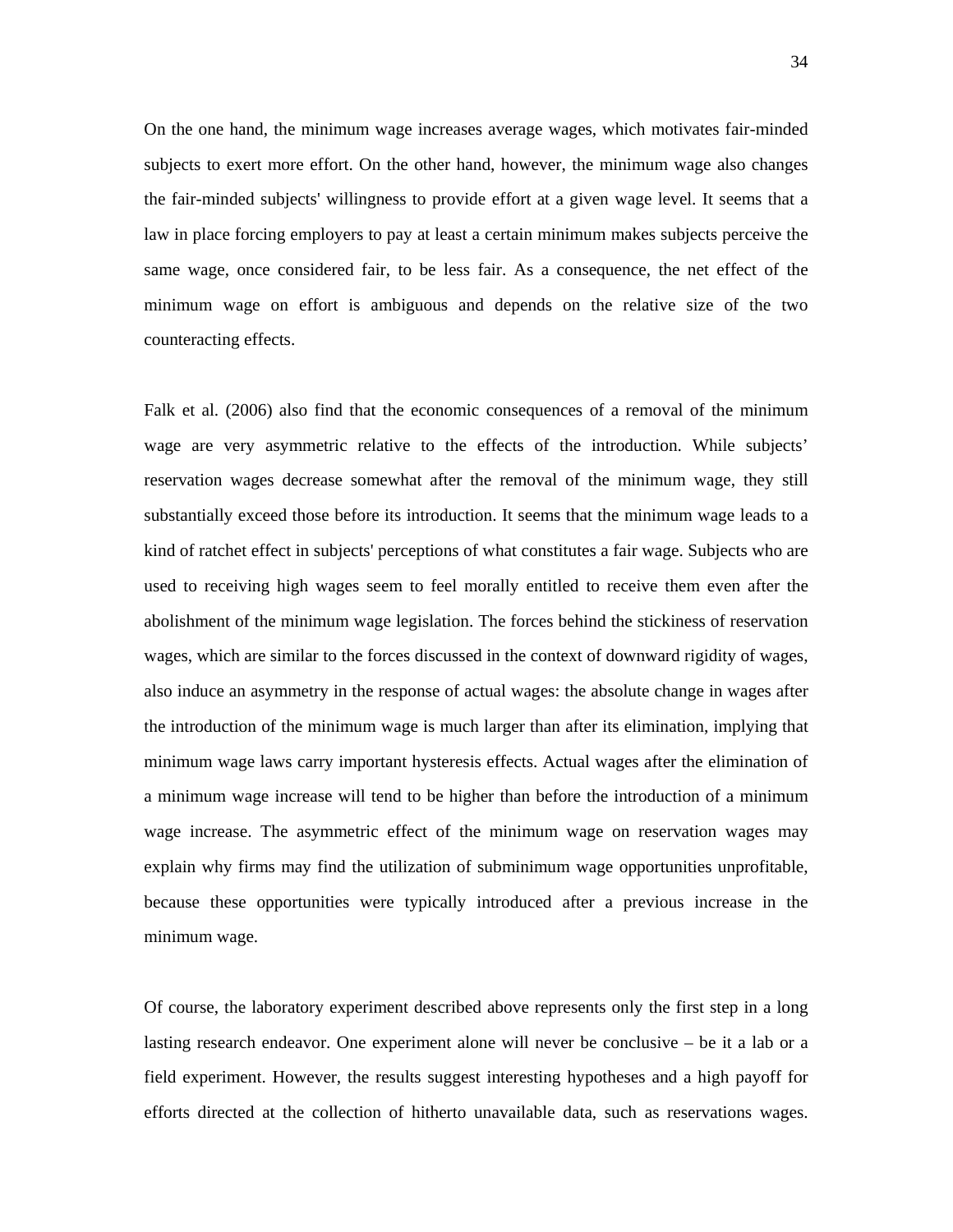Moreover, as the literature on the gift exchange shows, effects that have been found in the laboratory may generalize to field settings outside the laboratory, and much is at stake in the current case. If the asymmetric impact of minimum wage laws on reservation wages turns out to be a robust finding, it will have profound consequences. First, it questions the basic assumption that the minimum wage does not affect labor supply. Second, the upwards shift in the labor supply curve that increases in the minimum wage generate introduces a further employment limiting aspect of minimum wage increases. Third, the asymmetric impact on reservation wages and actual wages challenges the standard assumption in economics that the size of a comparative static result does not depend on the sign of the change in the independent variable. If economic policies generate entitlement effects that respond asymmetrically to the introduction and the removal of the policy, much of what is taught in economic textbooks needs to be rewritten because the introduction of a policy may have effects that prevail even after it has been abolished.<sup>17</sup> In the labor market context, this means that reductions in minimum wages are likely to cause much smaller employment effects than one would expect from standard competitive or monopsonistic models.

#### **5 Conclusions**

 $\overline{a}$ 

Many employment relations are only incompletely regulated by explicit contracts, giving employees discretion over their effort choices. In addition, these relations are embedded in a context of repeated interactions between employers and employees. We also know from a large experimental literature – which provides evidence from many different countries, from studies involving high stakes, and from nationally representative experiments – that a substantial share of the people exhibits (reference-dependent) social preferences and concerns for fair outcomes. In this paper we combine these insights and argue that they can help us provide a better understanding of phenomena such as downwards nominal wage rigidity, the unresponsiveness of incumbents' wages to labor market conditions, cohort effects or non-

<sup>&</sup>lt;sup>17</sup> Asymmetric responses to the introduction and elimination of policy measures are of course not restricted to minimum wage legislation. Card and Hyslop (2006) show, for example, that a dynamic earnings subsidy increased participation of welfare recipients in the labor market even after the subsidy expired.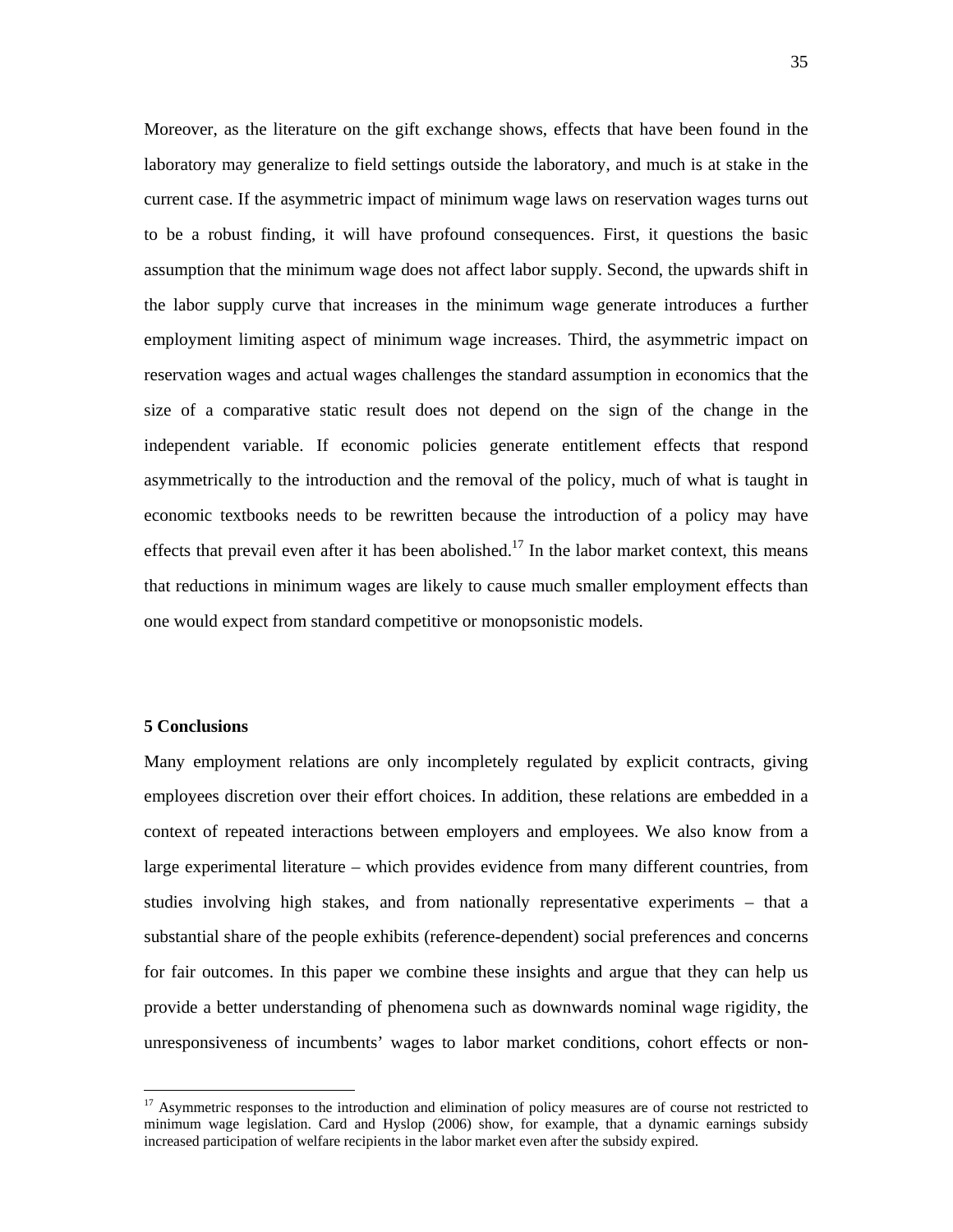competitive wage premia. Such phenomena are hard to reconcile with the competitive model, but they follow in a relatively straightforward manner from a labor market account that acknowledges (i) the inherent incompleteness and relational nature of most employment contracts and (ii) the existence of reference-dependent fairness concerns that are shaped by nominal loss aversion. Direct evidence from laboratory and field experiments is supportive of our account which is also strengthened by the insight that even a small share of fair-minded workers can have a large impact on long-term employment relations because reputational concerns in repeated interactions greatly magnify the impact of fairness concerns.

The evidence we survey also has several implications for policy and raises new questions. First, downward nominal wage rigidity may create a permanent tradeoff between inflation and unemployment: In an economy with heterogeneous productivity changes the productivity of some jobs rises while some jobs become less productive. In the more productive jobs real wages will rise while in jobs with a productivity decrease real wages should fall. However, at low levels of inflation a real wage cut can only be achieved by cutting nominal wages. Thus, if downwards nominal wage rigidity prevails the aggregate real wage rises permanently because firms are reluctant to cut nominal wages. This reluctance acts like a productivity decrease in the economy and consequently depresses employment and output (Akerlof et al 1996). Second, the theory and evidence on internal labor markets more generally suggest that any temporary intervention can have effects that are much more long-lasting than the standard model suggests. The reason is that any temporary shock that affects entry-level wages matters for future wages because of their impact on the reference standards (see Fehr et al (2008) for a more detailed discussion).

Our results also raise several issues that future research needs to address. First, there is still little evidence on how fairness and relational contracting interact in the field. While it may not be feasible to finance a long-term experiment, it may be possible to tap into an existing environment and examine how a change in pay affects effort compared to a case in which there is essentially no future relationship. In this context it is also worthwhile to stress that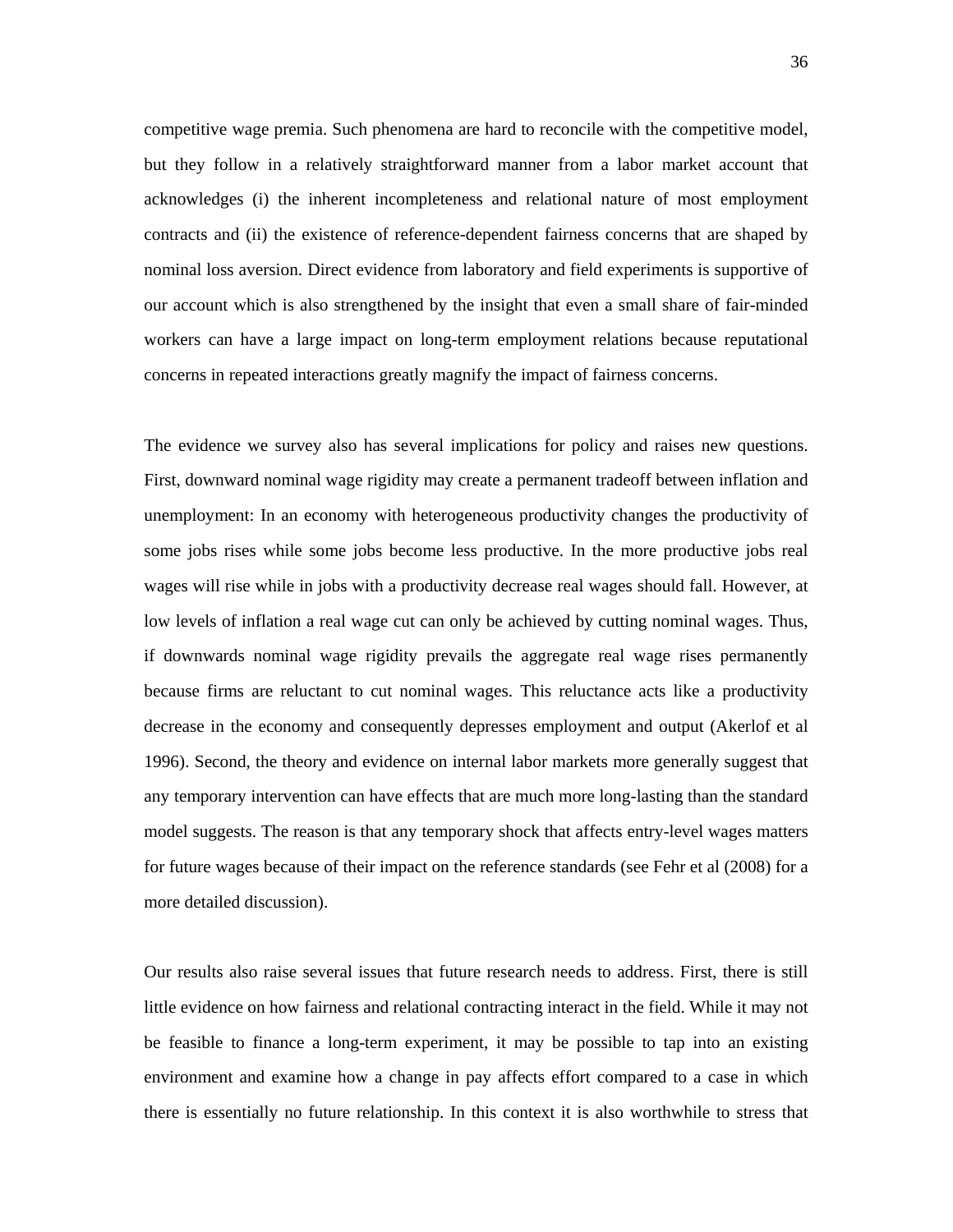from the perspective of our fairness account only those wage variations that are associated with perceived fairness variations will tend to change the workers' behavior (Cohn et al 2007). Thus, the psychological context in which wage variations take place needs to be taken into account to avoid the naive view that every wage increase leads to an effort increase. For example, if workers receive a surprise wage increase without any explanation, it is hard to see why they should view this as a fairness variation. This also means that researchers must not only collect data on wages and effort, but also important related information such as fairness judgments, workers' beliefs about the employers' intentions, or the rationale that employers give to the workers for why they increase wages, whether employers expect higher effort in return (and whether workers believe this), and the like.

Second, it is worth recalling that the theory and evidence we discussed here is related to issues of vertical fairness. This may suffice in some cases, i.e., when a firm only hires identical workers. As our discussion shows, vertical fairness concerns may lead firms to pay more generous wages, leading to particular wage dynamics. As such, this framework could also provide testable hypotheses which firms pay high wages, possibly explaining inter-industry wage differentials (Krueger & Summers 1988). Our framework predicts that more profitable firms should pay more to all workers.<sup>18</sup> However, issues of fairness between workers may become important in other cases (Livernash 1957). Several recent papers provide laboratory evidence on the role of horizontal social comparisons for workers' effort choices in a gift exchange environment (Charness & Kuhn 2007; Clark et al 2006; Gächter & Thöni 2005). Neuroimaging experiments also provide evidence for the importance of social comparisons (Fliessbach et al 2007) and there is also convincing field evidence that workers influence each other in choosing how hard to work (Mas  $\&$  Moretti 2008). A plausible interpretation of these results is based on horizontal fairness concerns, raising the possibility that such concerns are more generally important. They may constrain firms even more in their policies and may have even more sweeping implications than those discussed here. For instance, as pointed out in

<sup>&</sup>lt;sup>18</sup> Our best interpretation of the long and ongoing controversy regarding the respective role of individual and firm heterogeneity contributing to the industry wage differentials is that a substantial part is due to genuine differences in firms' wage policies (Abowd, Finer and Kramarz, 1999).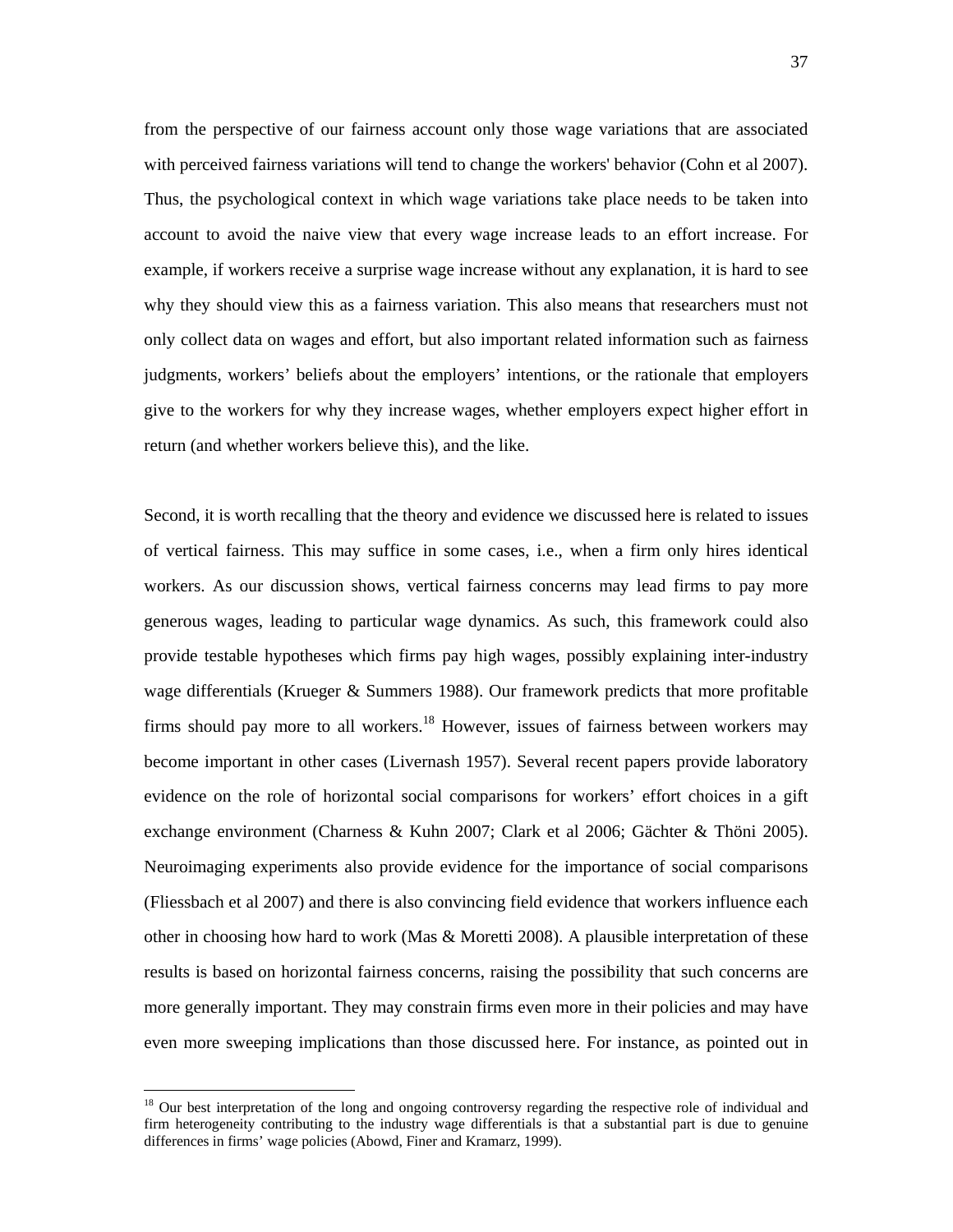recent work (Cabrales et al 2008), if workers strongly care about relative wages, this creates an incentive for firms to segregate workers of different skill levels, and also has implications for wage policies. No evidence exists on even the most basic implications from horizontal fairness concerns, and this is clearly an important area for future research.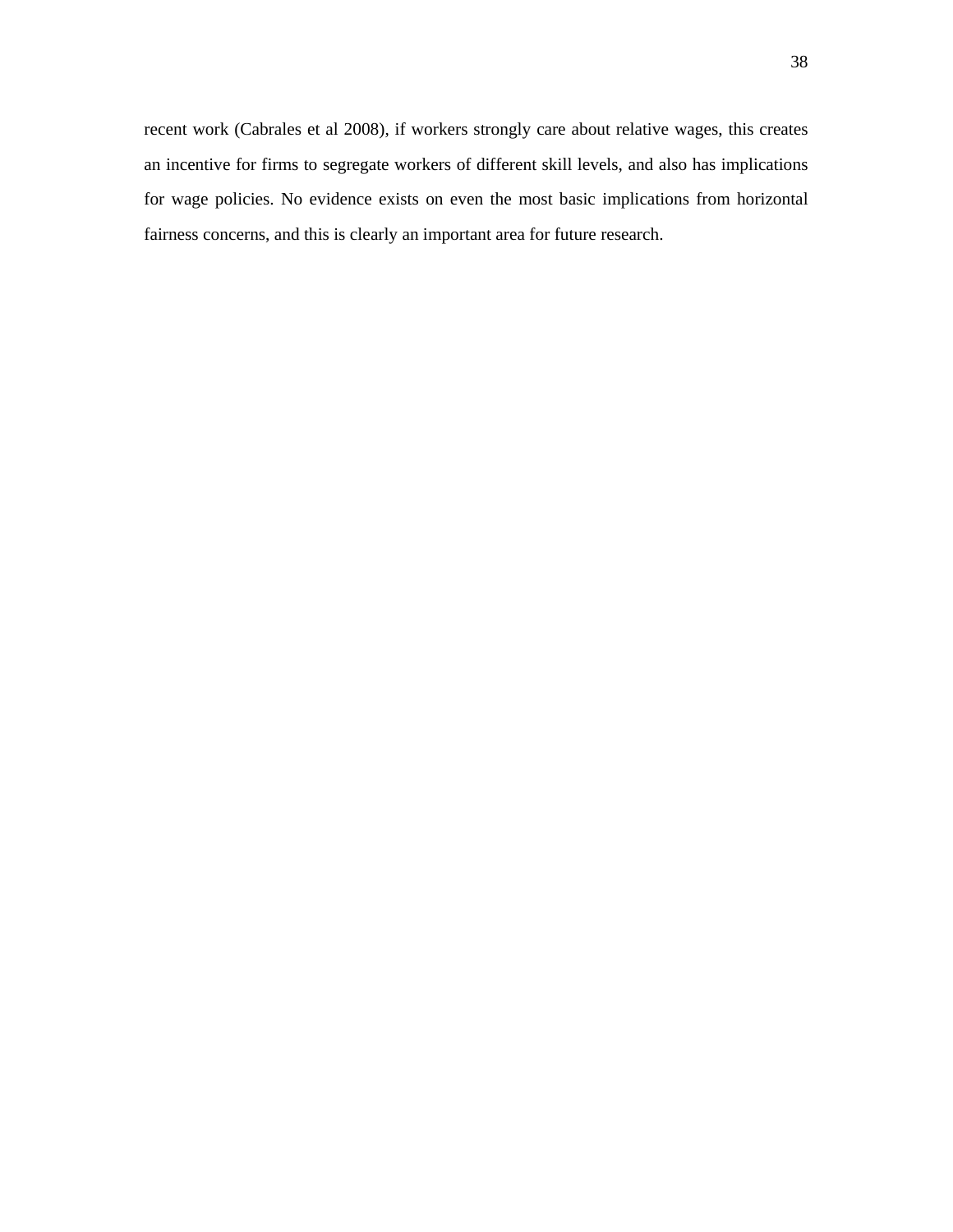- Abowd J, Finer H, Kramarz F. 1999. Individual and Firm Heterogeneity in Compensation: An Analysis of Matched Longitudinal
- Employer and Employee Data for the State of Washington. In *The Creation and Analysis of Employer-Employee Matched Data*, ed. J Haltiwanger, J Lane, J Spletzer, K Troske, pp. 3-24: North Holland
- Agell J, Lundborg P. 1995. Theories of Pay and Unemployment: Survey Evidence from Swedish Manufacturing Firms. *Scandinavian Journal of Economics* 97:295-307
- Agell J, Lundborg P. 2003. Survey Evidence on Wage Rigidity and Unemployment. *Scandinavian Journal of Economics* 105:15-30
- Akerlof GA. 1982. Labor Contracts as Partial Gift Exchange. *The Quarterly Journal of Economics* 97:543-69
- Akerlof GA, Dickens WT, Perry GL. 1996. The Macroeconomics of Low Inflation. *Brookings Papers on Economic Activity* 1996:1-76
- Akerlof GA, Yellen JL. 1990. The Fair Wage-Effort Hypothesis and Unemployment. *The Quarterly Journal of Economics* 105:255-83
- Al-Ubaydli O, Andersen S, Gneezy U, List JA. 2006. For Love or Money? Testing Non-Precuniary and Pecuniary Incentive Schemes in a Field Experiment. Working paper: University of Chicago
- Altonji JG, Devereux PJ. 2000. The Extent and Consequences of Downward Nominal Wage Rigidity. *Research in Labor Economics* 19:383-431
- Baker G, Gibbs M, Holmstrom B. 1994. The Wage Policy of a Firm. *The Quarterly Journal of Economics* 109:921-55
- Baker GP. 1992. Incentive Contracts and Performance Measurement. *The Journal of Political Economy* 100:598-614
- Barth E, Dale-Olsen H. 1999. Monopsonistic Discrimination and the Gender-Wage Gap. *NBER Working Paper No. 7197*
- Beaudry P, DiNardo J. 1991. The Effect of Implicit Contracts on the Movement of Wages over the Business Cycle: Evidence from Micro Data. *Journal of Political Economy* 99:665-88
- Bellemare C, Kröger S. 2007. On Representative Social Capital. *European Economic Review* 51:181-202
- Bellemare C, Kröger S, van Soest A. 2008. Measuring Inequity Aversion in a Heterogeneous Population using Experimental Decisions and Subjective Probabilities. *Econometrica*  76:815-39
- Bellemare C, Shearer B. 2007. Gift Exchange within a Firm: Evidence from a Field Experiment. *Working Paper*
- Benjamin D. 2005. *A Theory of Fairness in the Labor Market*. Harvard University, Cambridge
- Berg J, Dickhaut JW, McCabe KA. 1995. Trust, Reciprocity, and Social History. *Games and Economic Behavior* 10 1:122-42
- Bewley TE. 1999. *Why Wages Don't Fall During a Recession*. Cambridge: Harvard University Press
- Bewley TF. 1995. A Depressed Labor Market as Explained by Participants. *American Economic Review* 85:250-54
- Binmore K, Gale J, Samuelson L. 1995. Learning to be imperfect: The ultimatum game. *Games and Economic Behavior* 8:56-90
- Boal WM, Ransom MR. 1997. Monopsony in the Labor Market. *Journal of Economic Literature* 35:86-112
- Bolton GE, Ockenfels A. 2000. ERC: A Theory of Equity, Reciprocity, and Competition. *American Economic Review* 90:166-93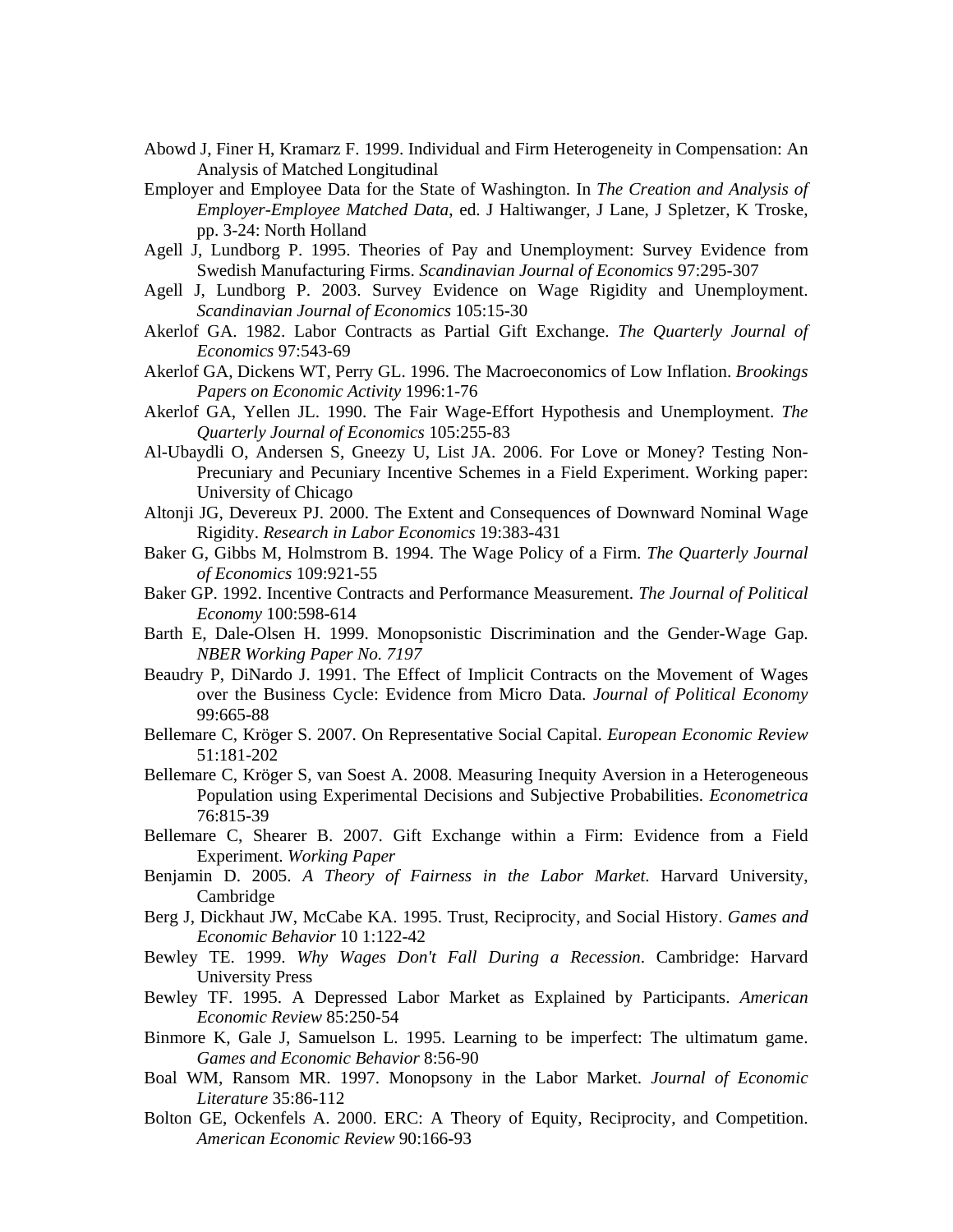- Bound J, Brown C, Duncan GJ, Rodgers WL. 1994. Evidence on the Validity of Cross-Sectional and Longitudinal Labor Market Data. *Journal of Labor Economics* 12:345- 68
- Brandts J, Charness G. 2004. Do Labour Market Conditions Affect Gift Exchange? Some Experimental Evidence. *Economic Journal* 114:684-708
- Brown M, Falk A, Fehr E. 2004. Relational Contracts and the Nature of Market Interactions. *Econometrica* 72:747-80
- Brown M, Falk A, Fehr E. 2008. Competition and Relational Contracts: The Role of Unemployment as a Disciplinary Device. *IZA Discussion Paper 3345*
- Brown M, Zehnder C. 2007. Credit Reporting, Relationship Banking, and Loan Repayment. *Journal of Money, Credit, and Banking* 39:1883-918
- Cabrales A, Calvo-Armengol A, Pavoni N. 2008. Social Preferences, Skill Segregation, and Wage Dynamics. *Review of Economic Studies* 75:65 - 98
- Camerer C. 2003. *Behavioral Game Theory*: Princeton University Press
- Cameron LA. 1999. Raising the Stakes in the Ultimatum Game: Experimental Evidence from Indonesia. *Economic Inquiry* 37:47-59
- Card D. 1992. Do Minimum Wages Reduce Employment? A Case Study of California, 1987- 1989. *Industrial and Labor Relations Review* 46:38-54
- Card D, Hyslop D. 1996. Does Inflation "Grease the Wheels of the Labor Market"? *NBER Working Papers*, National Bureau of Economic Research
- Card D, Hyslop DR. 2006. The Dynamic Effects of an Earnings Subsidy for Long-Term Welfare Recipients: Evidence from the SSP Applicant Experiment. *National Bureau of Economic Research* Working Paper 12774
- Card D, Krueger A. 1994. Minimum Wages and Employment: A Case Study of the Fast-Food Industry in New Jersey and Pennsylvania. *The American Economic Review* 84:772-93
- Card D, Krueger A. 1995. *Myth and Measurement: The New Economics of the Minimum Wage*: Princeton University Press
- Carmichael HL, MacLeod WB. 2000. Worker Cooperation and the Ratchet Effect. *Journal of Labor Economics* 18:1-19
- Charness G. 2004. Attribution and Reciprocity in an Experimental Labor Market. *Journal of Labor Economics* 22:665-88
- Charness G, Frechette GR, Kagel JH. 2004. How Robust is Laboratory Gift Exchange? *Experimental Economics* 7:189-205
- Charness G, Kuhn P. 2007. Does pay inequality affect worker effort? Experimental evidence. *Journal of Labor Economics* 25:693-723
- Charness G, Rabin M. 2002. Understanding Social Preferences with Simple Tests. *Quarterly Journal of Economics* 117:817-69
- Clark AE, Masclet D, Marie-Claire V. 2006. Effort and Comparison Income. *IZA Discussion Paper 2169*
- Coase R. 1937. The Nature of the Firm. *Economica* 4:386-405
- Cohn A, Fehr E, Goette L. 2007. Gift Exchange and Effort: Evidence from a Field Experiment. Working Paper: Institute for Empirical Research in Economics, University of Zurich
- Danthine J-P, Kurmann A. 2004. Fiar Wages in a New Keynesian Model of the Business Cycle. *Review of Economic Dynamics* 7:107-42
- De Quervain DJF, Fischbacher U, Treyer V, Schelthammer M, Schnyder U, et al. 2004. The neural basis of altruistic punishment. *Science* 305:1254-8
- Devereux PJ. 2001. The Cyclicality of Real Wages within Employer-Employee Matches. . *Industrial & Labor Relations Review* 54:835-50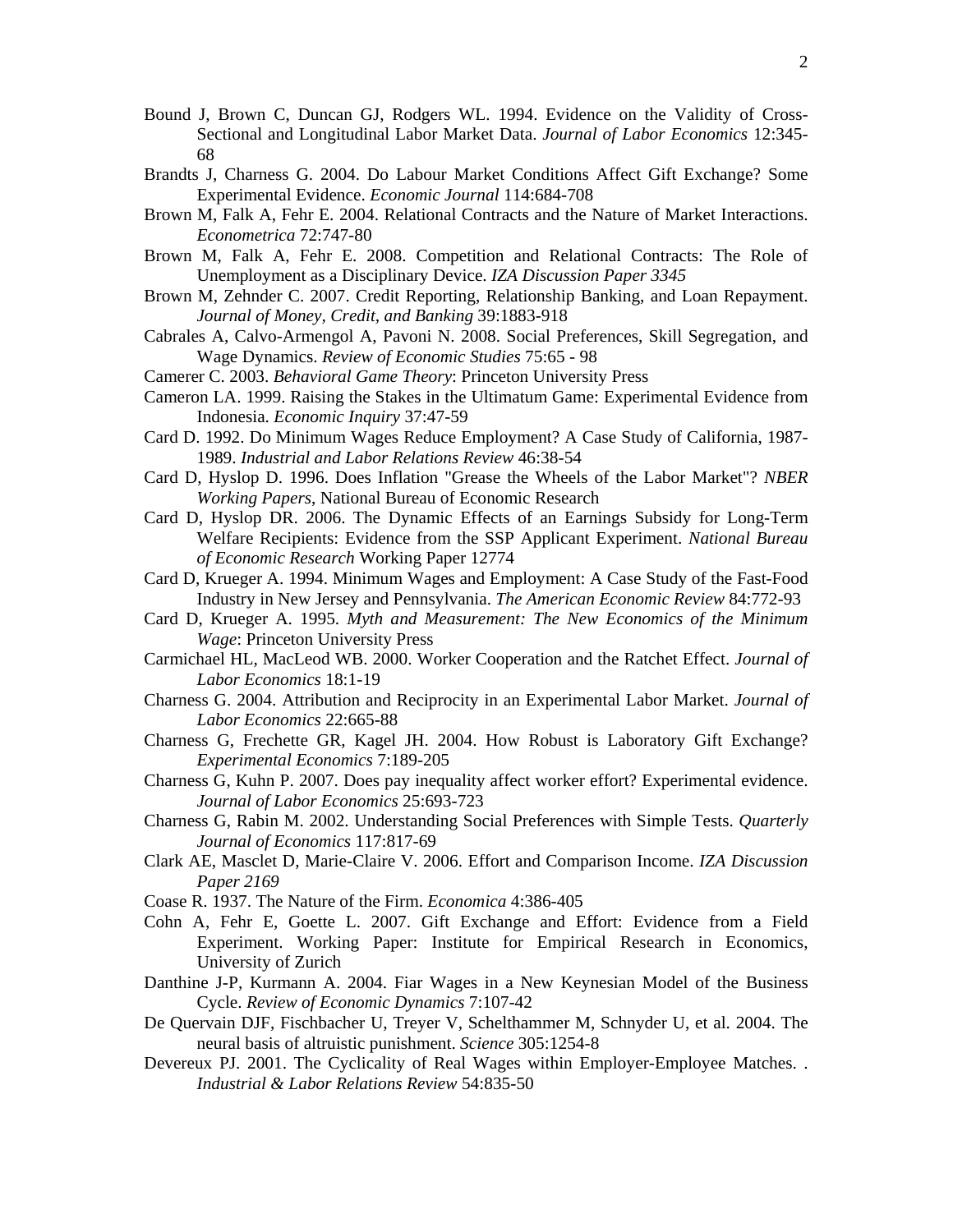- Devereux PJ, Hart RA. 2006. Real Wage Cyclicality of Job Stayers, Within-Company Job Movers, and Between-Company Job Movers. *Industrial and Labor Relations Review* 60:105-19
- Dickens W, Goette L. 2006. Estimating Rigidity for the International Wage Flexibility Project. *manuscript*
- Dickens WT, Goette L, Groshen EL, Holden S, Messina J, et al. 2007. How Wages Change: Micro Evidence from the International Wage Flexibility Project. *The Journal of Economic Perspectives* 21:195-214
- Doeringer P, Piore MJ. 1971. *Internal Labor Markets and Manpower Analysis*. Armonk, New York: M. E. Sharpe, Inc
- Dolado JJ, Felgueroso F, Jimeno JF. 1997. The Effects of Minimum Bargained Wages on Earnings: Evidence from Spain. *European Economic Review* 41:713-21
- Dohmen T, Falk A., Huffman D., Sunde U. 2009. Homo Reciprocans Survey Evidence on Behavioral Outcomes. *Economic Journal*.
- Dufwenberg M, Kirchsteiger G. 2004. A theory of sequential reciprocity. *Games and Economic Behavior* 47:268-98
- Eberth B. 2003. Cohort Wage Profiles in an Internal Labour Market*. Royal Economic Society Annual Conference 2003*, Royal Economic Society
- Falk A, Fehr E, Fischbacher U. 2003. On the Nature of Fair Behavior. *Economic Inquiry* 41:20-6
- Falk A, Fehr E, Zehnder C. 2006. Fairness Perceptions and Reservation Wages- The Behavioral Effects of Minimum Wage Laws. *The Quarterly Journal of Economics* 121:1347-81
- Falk A, Fischbacher U. 2006. A theory of reciprocity. *Games and Economic Behavior* 54:293- 315
- Falk A, Gaechter S. 2002. Reputation and Reciprocity Consequences for the Labour Relation. *Scandinavian Journal of Economics* 104:1-26
- Fehr E, Brown M, Zehnder C. 2009. On Reputation A Microfoundation of Contract Enforcement and Price Rigidity. *Economic Journal* 119:in press
- Fehr E, Fischbacher U, Rosenbladt Bv, Schupp J, Wagner G. 2003. A Nation-Wide Laboratory: Examining Trust and Trustworthiness by Integrating Behavioral Experiments into Representative Surveys. *Schmollers Jahrbuch* 122:519-42
- Fehr E, Fischbacher U, Tougareva E. 2002. Do High Stakes and Competition Undermine Fairness? Evidence from Russia. *Working Paper No 120, Institute for Empirical Research in Economics, University of Zurich*
- Fehr E, Gachter S. 2000. Fairness and Retaliation: The Economics of Reciprocity. *The Journal of Economic Perspectives* 14:159-81
- Fehr E, Goette L. 2005. Robustness and real consequences of nominal wage rigidity. *Journal of Monetary Economics* 52:779-804
- Fehr E, Goette L, Zehnder C. 2008. The Behavioral Economics of the Labor Market: Central Findings and their Policy Implications*. Manuscript*, Federal Reserve Bank of Boston
- Fehr E, Kirchler E, Weichbold A, Gachter S. 1998. When Social Norms Overpower Competition: Gift Exchange in Experimental Labor Markets. *Journal of Labor Economics* 16:324-51
- Fehr E, Kirchsteiger G, Riedl A. 1993. Does Fairness Prevent Market Clearing? An Experimental Investigation. *The Quarterly Journal of Economics* 108:437-60
- Fehr E, Schmidt K. 2002. Theories of Fairness and Recriprocity- Evidence and Economic Applications. In *Advances in Economics and Econometrics*: Cambridge University Press
- Fehr E, Schmidt KM. 1999. A Theory Of Fairness, Competition, and Cooperation. *Quarterly Journal of Economics* 114:817-68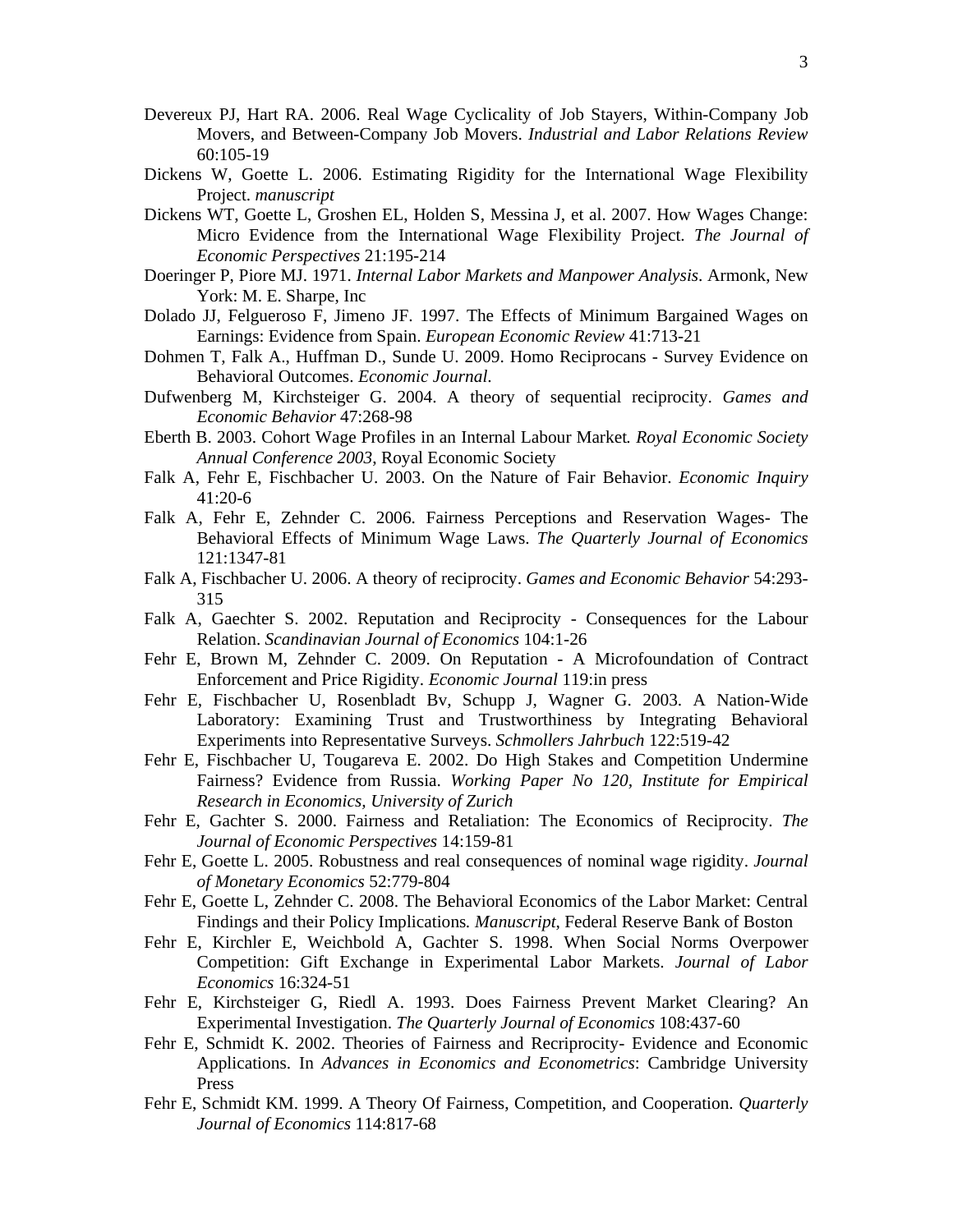- Fehr E, Schmidt KM. 2004. Fairness and incentives in a multi-task principal-agent model. *Scandinavian Journal of Economics* 106:453-74
- Fehr E, Tyran J-R. 2008. Limited Rationality and Strategic Interaction. The Impact of the Strategic Environment on Nominal Inertia. *Econometrica* 76 (2):353–94
- Fehr E, Tyran JR. 2001. Does money illusion matter? *American Economic Review* 91:1239-62
- Fehr E, Zehnder C. 2006. Reputation and Credit Market Formation. *FINRISK Working Paper, University of Zurich*
- Fliessbach K, Weber B, Trautner P, Dohmen T, Sunde U, Elger C, Falk A. 2007. Social Comparison affects reward related brain activity in the human ventral striatum. *Science* 318, 1305-1308.
- Freeman R, Gray W, Ichniowski C. 1981. Low Cost Student Labor: The Use and Effects of the Subminimum Wage Provisions for Full-Time Students, Report for the Minimum Wage Study Commission, Washington, D.C.: GPO
- Freixas X, Guesnerie R, Tirole J. 1985. Planning under Incomplete Information and the Ratchet Effect. *Review of Economic Studies* 52:173-91
- Gächter S, Thöni C. 2005. Wage Comparisons and Performance: An Experimental Approach. *Discussion Paper, University of St. Gallen*
- Gibbons R. 1987. Piece-Rate Incentive Schemes. *Journal of Labor Economics* 5:413-29
- Gneezy U, List J. 2006. Putting Behavioral Economics to Work: Field Evidence of Gift Exchange. *Econometrica* 74:1365-84
- Goette L, Huffman D. 2007. Do Emotions Lead to Better Labor Market Outcomes? In *Do Emotions Lead to Better or Worse Decisions?*: Russell Sage
- Goette L, Huffman D, Fehr E. 2004. Loss Aversion and Labor Supply. *Journal of the European Economic Association* 2:216 - 28
- Gottschalk P. 2005. Downward Nominal-Wage Flexibility: Real or Measurement Error? *The Review of Economics and Statistics* 87:556-68
- Grossman S, Hart O. 1983. An Analysis of the Principal-Agent Problem. *Econometrica* 51:7- 45
- Güth W, Schmittberger R, Schwarze B. 1982. An experimental analysis of ultimatum bargaining. *Journal of Economic Behavior & Organization* 3:367-88
- Haefke C, Sonntag M, van Rens T. 2006. Wage Rigidity and Job Creation*. 2006 Meeting Papers*, Society for Economic Dynamics
- Hannan RL, Kagel JH, Moser DV. 2002. Partial Gift Exchange in an Experimental Labor Market: Impact of Subject Population Differences, Productivity Differences, and Effort Requests on Beha. *Journal of Labor Economics* 20:923-51
- Harris M, Raviv A. 1979. Optimal Incentive Contracts with Imperfect Information. *Journal of Economic Theory* 20:231-59
- Hicks JR. 1932. *The Theory of Wages*: Macmillan
- Holmstrom B, Milgrom P. 1991. Multitaks Principal-Agent Analyses: Incentive Contracts, Asset Ownership, and Job Design. *Journal of Law, Economics, & Organization* 7:24- 52
- Kagel JH, Owens MF. 2006. Minimum Wage Restrictions and Employee Effort in Labor Markets with Gift Exchange Present.
- Kahn S. 1997. Evidence of Nominal Wage Stickiness from Microdata. *The American Economic Review* 87:993-1008
- Kahneman D, Knetsch JL, Thaler R. 1986. Fairness as a Constraint on Profit Seeking: Entitlements in the Market. *The American Economic Review* 76:728-41
- Kanemoto Y, MacLeod WB. 1992. The Ratchet Effect and the Market for Secondhand Workers. *Journal of Labor Economics* 10:85-98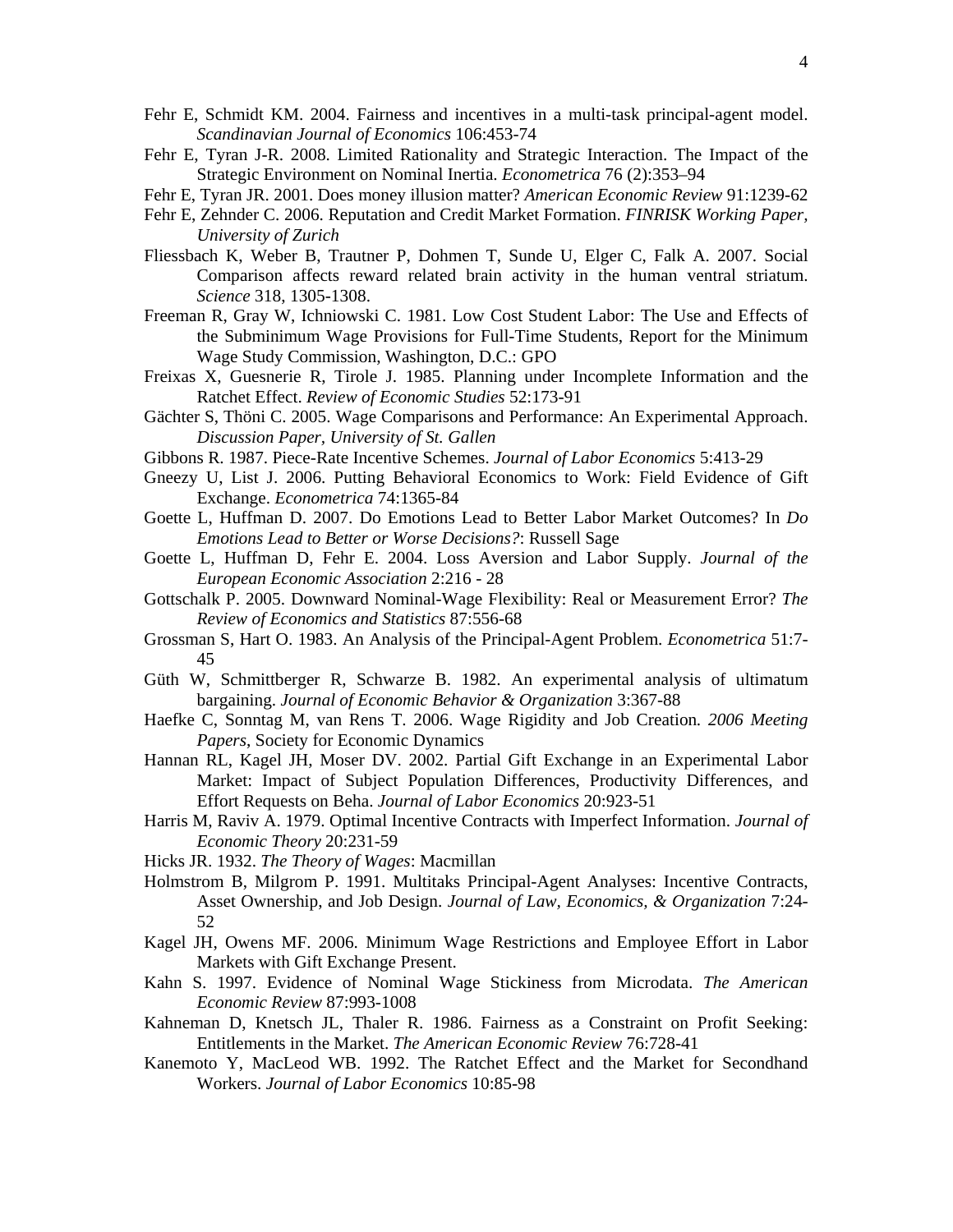- Katz L, Krueger A. 1991. The Effects of the New Minimum Wage in a Low-Wage Labor Market. In *Proceedings of the Forty-Third Annual Meetings, Industrial Relations Research Association*, pp. 254-65. Madison, WI
- Katz LF, Krueger AB. 1992. The Effect of the Minimum Wage on the Fast-Food Industry. *Industrial & Labor Relations Review* 46:6-21
- Keynes JM. 1936. *The General Theory of Employment, Interest and Money*. London: Macmillan
- Knoch D, Nitsche MA, Fischbacher U, Eisenegger C, Pascual-Leone A, Fehr E. 2007. Studying the Neurobiology of Social Interaction with Transcranial Direct Current Stimulation The Example of Punishing Unfairness. *Cerebral Cortex*
- Knoch D, Pascual-Leone A, Meyer K, Treyer V, Fehr E. 2006. Diminishing Reciprocal Fairness by Disrupting the Right Prefrontal Cortex. *Science* 314:829-32
- Kreps DM, Milgrom P, Roberts J, Wilson R. 1982. Rational cooperation in the finitely repeated prisoners' dilemma. *Journal of Economic Theory* 27:245-52
- Krueger AB, Mas A. 2004. Strikes, Scabs, and Tread Separations: Labor Strife and the Production of Defective Bridgestone/Firestone Tires. *Journal of Political Economy* 112:253-89
- Krueger AB, Summers LH. 1988. Efficiency Wages and the Inter-industry Wage Structure. *Econometrica* 56:259-93
- Kube S, Maréchal MA, Puppe C. 2006. Putting Reciprocity to Work- Positive versus Negative Responses in the Field.
- Kube S, Maréchal MA, Puppe C. 2008. The Currency of Reciprocity. Working Paper No. 377: Institute for Empiricial Research in Economics, University of Zurich
- Laffont J-J, Tirole J. 1988. The Dynamics of Incentive Contracts. *Econometrica* 56:1153-75
- Lazear E. 1986. Salaries and Piece Rates. *Journal of Business* 59:405-31
- Ledyard J. 1995. Public Goods: A Survey of Experimental Research. In *Handbook of Experimental Economics*, ed. J Kagel, A Roth, pp. 111-94: Princeton University Press
- Lee D, Rupp NG. 2007. Retracting a Gift: How Does Employee Effort Respond to Wage Reductions. *Journal of Labor Economics* 25:725-61
- Levitt S, List JA. 2007. What do Laboratory Experiments Measuring Social Preferences tell us about the Real World. *Journal of Economic Perspectives*
- List JA. 2006. The Behavioralist Meets the Market: Measuring Social Preferences and Reputation Effects in Actual Transactions. *Journal of Political Economy* 114:1-37
- Livernash ER. 1957. The Internal Wage Structure. In *New Concepts in Wage Determination*, ed. GW Taylor, FC Pierson, pp. 143-72. New York: McGraw Hill
- Machin S, Manning A. 1994. The Effects of Minimum Wages on Wage Dispersion and Employment. *Industrial & Labor Relations Review* 47:319-29
- MacLeod B, Parent D. 1999. Job Characteristics and the Form of Compensation. *Research in Labor Economics* 18:177-242
- MacLeod BW. 2003. Optimal Contracting with Subjective Evaluation. *American Economic Review* 93:216-40
- MacLeod WB, Malcomson JM. 1989. Implicit Contracts, Incentive Compatibility, and Involuntary Unemployment. *Econometrica* 57:447-80
- MacLeod WB, Malcomson JM. 1993. Wage premiums and profit maximization in efficiency wage models. *European Economic Review* 37:1223-49
- MacLeod WB, Malcomson JM. 1998. Motivation and Markets. *American Economic Review* 88:388-411
- Malcomson J. 1999. Individual Employment Contracts. In *Handbook of Labor Economics*, ed. O Ashenfelter, D Card, pp. 2292-356. Amsterdam - New York: Elsevier
- Malcomson JM. 1997. Contracts, Hold-Up, and Labor Markets. *Journal of Economic Literature* 35:1916-57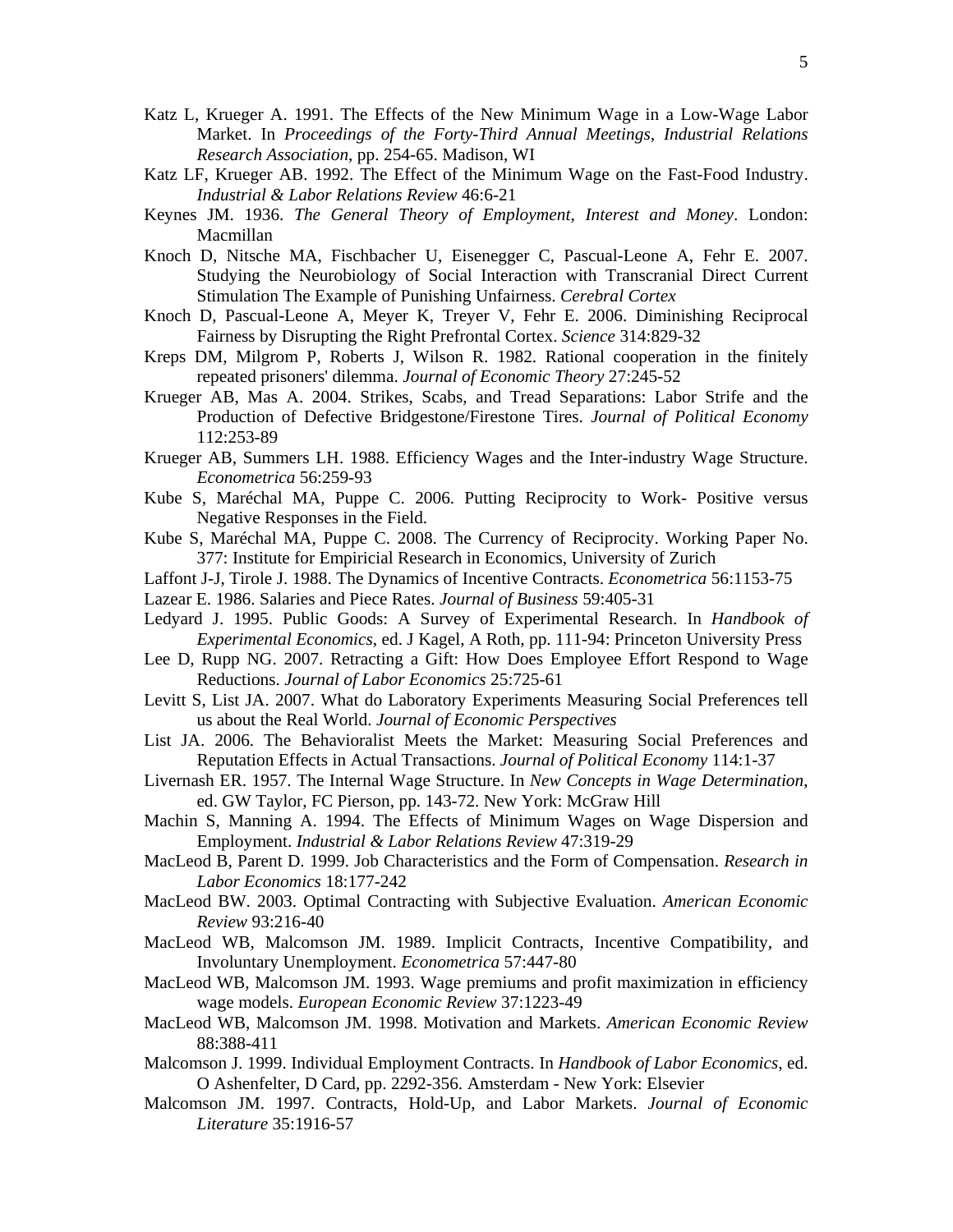- Manning A. 2003. *Monopsony in Motion: Imperfect Competition in Labor Markets*: Princeton University Press
- Manning A, Dickens R. 2002. The Impact of the National Minimum Wage on the Wage Distribution, Poverty and the Gender Pay Gap.
- Maréchal M, Thöni C. 2007. Do Managers Reciprocate? Field Experimental Evidence from a Competitive Market. In *SSRN eLibrary*: SSRN
- Marshall A. 1925. A Fair Rate of Wages. In *Memorials of Alfred Marshall*, ed. AC Pigou: Macmillan
- Marshall A. 1969. *Principles of Economics*. London: Macmillan (Student Edition)
- Mas A. 2006. Pay, Reference Points, and Police Performance. *The Quarterly Journal of Economics* 121:783-821
- Mas A. 2008. Labor Unrest and the Quality of Production: Evidence from the Construction Equipment Resale Market. *Review of Economic Studies* 75:229-58
- Mas A, Moretti E. 2008. Peers at Work. *American Economic Review*: in press
- McLaughlin K. 1994. Rigid Wages? *Journal of Monetary Economics* 34:383-414
- Naef M, Fehr E, Fischbacher U, Schupp J, Wagner G. 2008. Decomposing Trust Explaining National and Ethnic Trust Differences. Institute for Empirical Research in Economics, University of Zurich
- OECD. 1998. Employment Outlook, pp. 31-79: OECD
- Offerman T. 2002. Hurting hurts more than helping helps. *European Economic Review* 46:1423-37
- Oosterbeek H, Sloof R, van de Kuilen G. 2004. Cultural Differences in Ultimatum Game Experiments: Evidence from a Metaanalysis. *Experimental Economics* 7:171-88
- Oreopoulos P, Wachter T, Heisz A. 2006. The Short- and Long-Term Career Effects of Graduating in a Recession: Hysteresis and Heterogeneity in the Market for College Graduates. *NBER Working Papers, National Bureau of Economic Research*
- Padilla AJ, Bentolila S, Dolado JJ. 1996. Wage Bargaining in Industries with Market Power. *Journal of Economics & Management Strategy* 5:535-64
- Prendergast C. 1999. The Provision of Incentives in Firms. *Journal of Economic Literature* 37:7-63
- Rabin M. 1993. Incorporating Fairness into Game Theory and Economics. *American Economic Review* 83:1281-302
- Rees A. 1993. The Role of Fairness in Wage Determination. *Journal of Labor Economics* 11:243-52
- Ross S. 1973. The Economic Theory of Agency: The Principal's Problem. *American Economic Review* 63:134-39
- Roth AE. 1995. Introduction to Experimental Economics. *The Handbook of Experimental Economics*:3-109
- Roth AE, Erev I. 1995. Learning in extensive-form games: Experimental data and simple dynamic models in the intermediate term. *Games and Economic Behavior* 8:164-212
- Roth AE, Prasnikar V, Okuno-Fujiwara M, Zamir S. 1991. Bargaining and Market Behavior in Jerusalem, Ljubljana, Pittsburgh, and Tokyo: An Experimental Study. *The American Economic Review* 81:1068-95
- Shafir E, Diamond P, Tversky A. 1997. Money Illusion. *The Quarterly Journal of Economics* 112:341-74
- Shapiro C, Stiglitz JE. 1984. Equilibrium Unemployment as a Worker Discipline Device. *The American Economic Review* 74:433-44
- Simon H. 1951. A Formal Theory of the Employment Relationship. *Econometrica* 19:293- 305
- Slichter SH. 1920. Industry Morale. *Quarterly Journal of Economics* 35:36-60